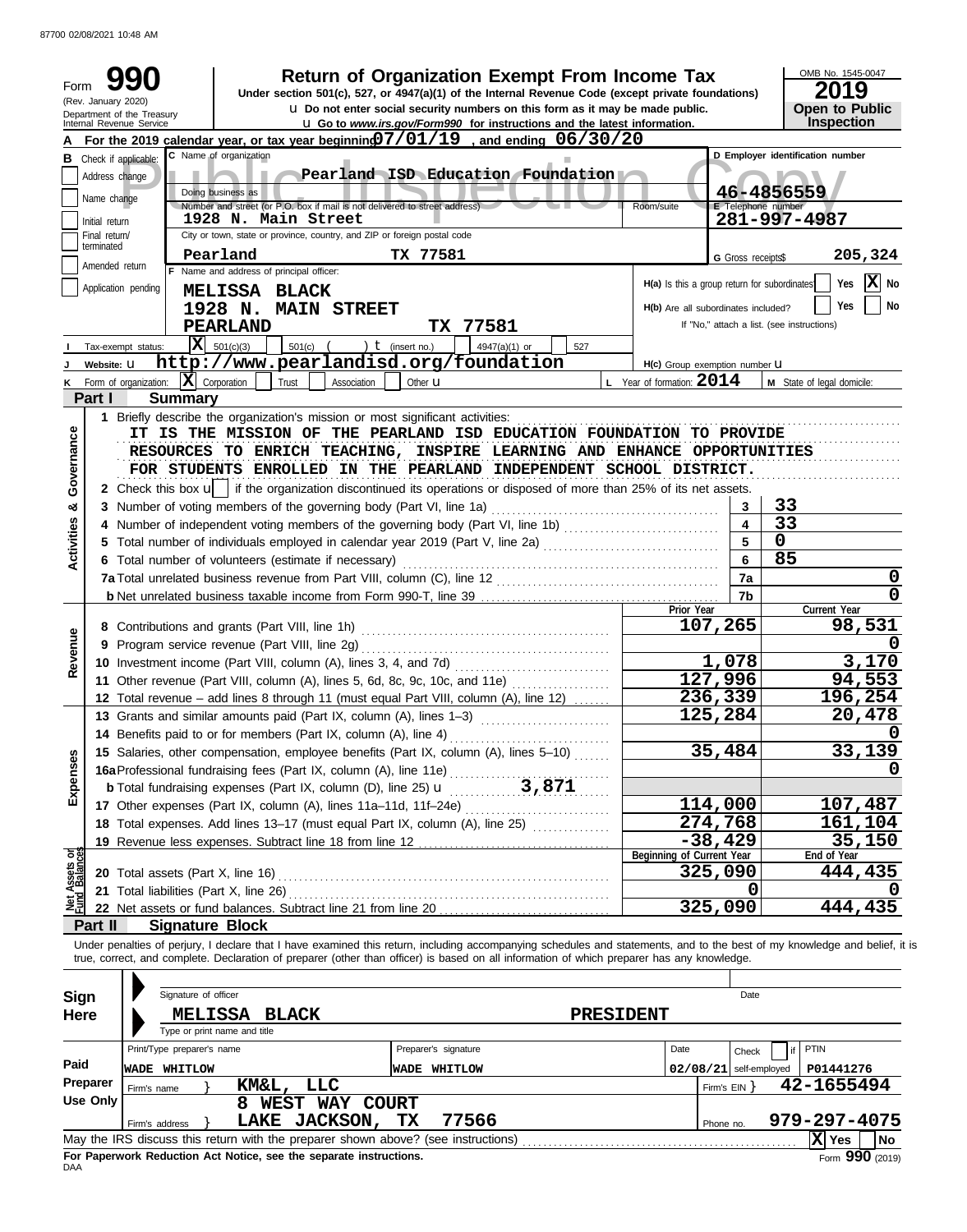|                                                                        | Form 990 (2019) Pearland ISD Education Foundation 46-4856559                                                                                                                                                                                                                                                                                                                                                                                                                                                                                  |               | Page 2                                                                           |
|------------------------------------------------------------------------|-----------------------------------------------------------------------------------------------------------------------------------------------------------------------------------------------------------------------------------------------------------------------------------------------------------------------------------------------------------------------------------------------------------------------------------------------------------------------------------------------------------------------------------------------|---------------|----------------------------------------------------------------------------------|
| Part III                                                               | <b>Statement of Program Service Accomplishments</b>                                                                                                                                                                                                                                                                                                                                                                                                                                                                                           |               |                                                                                  |
|                                                                        |                                                                                                                                                                                                                                                                                                                                                                                                                                                                                                                                               |               |                                                                                  |
| 1 Briefly describe the organization's mission:                         | IT IS THE MISSION OF THE PEARLAND ISD EDUCATION FOUNDATION TO PROVIDE<br>RESOURCES TO ENRICH TEACHING, INSPIRE LEARNING AND ENHANCE OPPORTUNITIES<br>FOR STUDENTS ENROLLED IN THE PEARLAND INDEPENDENT SCHOOL DISTRICT.                                                                                                                                                                                                                                                                                                                       |               |                                                                                  |
|                                                                        | 2 Did the organization undertake any significant program services during the year which were not listed on the                                                                                                                                                                                                                                                                                                                                                                                                                                |               |                                                                                  |
| If "Yes," describe these new services on Schedule O.<br>3<br>services? | Did the organization cease conducting, or make significant changes in how it conducts, any program                                                                                                                                                                                                                                                                                                                                                                                                                                            |               | Yes $\boxed{\mathbf{X}}$ No<br>$\boxed{\phantom{1}}$ Yes $\boxed{\mathbf{X}}$ No |
| If "Yes," describe these changes on Schedule O.<br>4                   | Describe the organization's program service accomplishments for each of its three largest program services, as measured by<br>expenses. Section 501(c)(3) and 501(c)(4) organizations are required to report the amount of grants and allocations to others,<br>the total expenses, and revenue, if any, for each program service reported.                                                                                                                                                                                                   |               |                                                                                  |
| 4a (Code:                                                              | GRANTS ARE AWARDED TO SCHOOLS WITHIN THE DISTRICT TO SUPPLEMENT THEIR<br>NORMAL OPERATING BUDGETS. THE GRANTS FACILITATE STUDENT ACHIEVEMENT AND<br>SKILL DEVELOPMENT, RECOGNIZE AND ENCOURAGE STAFF EXCELLENCE AND EXPAND<br>COMMUNITY INVOLVEMENT FROM INDIVIDUALS, BUSINESSES AND CIVIC ORGANIZATIONS.<br>GRANT FUNDS ARE INTENDED TO BE UTILIZED FOR THE ULTIMATE BENEFIT OF<br>STUDENTS IN THE DISTRICT AND MAY BE USED TO PURCHASE ITEMS SUCH AS (BUT NOT<br>LIMITED TO): INSTRUCTIONAL EQUIPMENT, SUPPLIES, MATERIALS, AND TECHNOLOGY. |               |                                                                                  |
|                                                                        |                                                                                                                                                                                                                                                                                                                                                                                                                                                                                                                                               |               |                                                                                  |
|                                                                        | N/A                                                                                                                                                                                                                                                                                                                                                                                                                                                                                                                                           |               |                                                                                  |
|                                                                        |                                                                                                                                                                                                                                                                                                                                                                                                                                                                                                                                               |               |                                                                                  |
|                                                                        |                                                                                                                                                                                                                                                                                                                                                                                                                                                                                                                                               |               |                                                                                  |
| $\ldots$ , $(1)$ (Expenses \$<br>4c (Code:<br>N/A                      | including grants of\$                                                                                                                                                                                                                                                                                                                                                                                                                                                                                                                         | ) (Revenue \$ |                                                                                  |
|                                                                        |                                                                                                                                                                                                                                                                                                                                                                                                                                                                                                                                               |               |                                                                                  |
|                                                                        |                                                                                                                                                                                                                                                                                                                                                                                                                                                                                                                                               |               |                                                                                  |
|                                                                        |                                                                                                                                                                                                                                                                                                                                                                                                                                                                                                                                               |               |                                                                                  |
|                                                                        |                                                                                                                                                                                                                                                                                                                                                                                                                                                                                                                                               |               |                                                                                  |
|                                                                        |                                                                                                                                                                                                                                                                                                                                                                                                                                                                                                                                               |               |                                                                                  |
|                                                                        |                                                                                                                                                                                                                                                                                                                                                                                                                                                                                                                                               |               |                                                                                  |
|                                                                        |                                                                                                                                                                                                                                                                                                                                                                                                                                                                                                                                               |               |                                                                                  |
|                                                                        |                                                                                                                                                                                                                                                                                                                                                                                                                                                                                                                                               |               |                                                                                  |
|                                                                        |                                                                                                                                                                                                                                                                                                                                                                                                                                                                                                                                               |               |                                                                                  |
|                                                                        |                                                                                                                                                                                                                                                                                                                                                                                                                                                                                                                                               |               |                                                                                  |
| 4d Other program services (Describe on Schedule O.)<br>(Expenses \$    | including grants of\$<br>114,934                                                                                                                                                                                                                                                                                                                                                                                                                                                                                                              | (Revenue \$   |                                                                                  |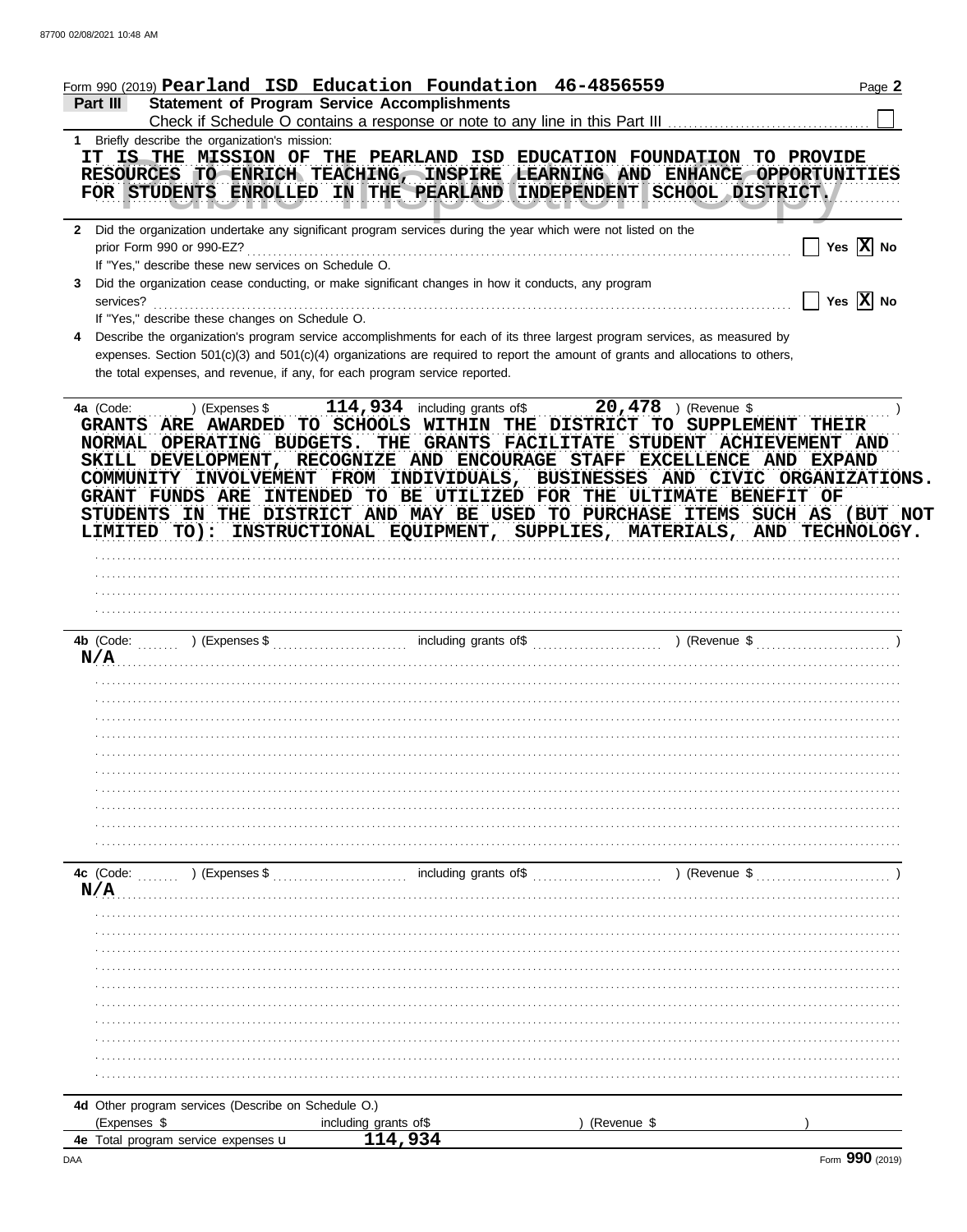## **Part IV Checklist of Required Schedules** Form 990 (2019) Page **3 Pearland ISD Education Foundation 46-4856559**

|             |                                                                                                                                                                                                                                 |                       | <b>Yes</b>  | No              |
|-------------|---------------------------------------------------------------------------------------------------------------------------------------------------------------------------------------------------------------------------------|-----------------------|-------------|-----------------|
| 1           | Is the organization described in section $501(c)(3)$ or $4947(a)(1)$ (other than a private foundation)? If "Yes,"                                                                                                               |                       |             |                 |
|             | complete Schedule A                                                                                                                                                                                                             |                       | X           |                 |
| 2           | Is the organization required to complete Schedule B, Schedule of Contributors (see instructions)?                                                                                                                               | $\sqrt{2}$            | $\mathbf X$ |                 |
| 3           | Did the organization engage in direct or indirect political campaign activities on behalf of or in opposition to<br>candidates for public office? If "Yes," complete Schedule C, Part I                                         | $\mathbf{3}$          |             | X               |
| 4           | Section 501(c)(3) organizations. Did the organization engage in lobbying activities, or have a section 501(h)                                                                                                                   |                       |             |                 |
|             | election in effect during the tax year? If "Yes," complete Schedule C, Part II                                                                                                                                                  | 4                     |             | X               |
| 5           | Is the organization a section $501(c)(4)$ , $501(c)(5)$ , or $501(c)(6)$ organization that receives membership dues,                                                                                                            |                       |             |                 |
|             | assessments, or similar amounts as defined in Revenue Procedure 98-19? If "Yes," complete Schedule C, Part III                                                                                                                  | 5                     |             | X               |
| 6           | Did the organization maintain any donor advised funds or any similar funds or accounts for which donors                                                                                                                         |                       |             |                 |
|             | have the right to provide advice on the distribution or investment of amounts in such funds or accounts? If                                                                                                                     |                       |             |                 |
|             | "Yes," complete Schedule D, Part I                                                                                                                                                                                              | 6                     |             | X               |
| 7           | Did the organization receive or hold a conservation easement, including easements to preserve open space,                                                                                                                       |                       |             |                 |
|             | the environment, historic land areas, or historic structures? If "Yes," complete Schedule D, Part II                                                                                                                            | 7                     |             | X               |
| 8           | Did the organization maintain collections of works of art, historical treasures, or other similar assets? If "Yes,"                                                                                                             |                       |             |                 |
|             | complete Schedule D, Part III                                                                                                                                                                                                   | 8                     |             | X               |
| 9           | Did the organization report an amount in Part X, line 21, for escrow or custodial account liability, serve as a<br>custodian for amounts not listed in Part X; or provide credit counseling, debt management, credit repair, or |                       |             |                 |
|             | debt negotiation services? If "Yes," complete Schedule D, Part IV                                                                                                                                                               | 9                     |             | X               |
| 10          | Did the organization, directly or through a related organization, hold assets in donor-restricted endowments                                                                                                                    |                       |             |                 |
|             | or in quasi endowments? If "Yes," complete Schedule D, Part V                                                                                                                                                                   | 10                    |             | X               |
| 11          | If the organization's answer to any of the following questions is "Yes," then complete Schedule D, Parts VI,                                                                                                                    |                       |             |                 |
|             | VII, VIII, IX, or X as applicable.                                                                                                                                                                                              |                       |             |                 |
|             | Did the organization report an amount for land, buildings, and equipment in Part X, line 10? If "Yes,"                                                                                                                          |                       |             |                 |
|             | complete Schedule D, Part VI                                                                                                                                                                                                    | 11a                   |             | X               |
| b           | Did the organization report an amount for investments—other securities in Part X, line 12, that is 5% or more                                                                                                                   |                       |             |                 |
|             | of its total assets reported in Part X, line 16? If "Yes," complete Schedule D, Part VII                                                                                                                                        | 11b                   |             | X               |
|             | Did the organization report an amount for investments—program related in Part X, line 13, that is 5% or more<br>of its total assets reported in Part X, line 16? If "Yes," complete Schedule D, Part VIII                       | 11c                   |             | x               |
| d           | Did the organization report an amount for other assets in Part X, line 15, that is 5% or more of its total assets                                                                                                               |                       |             |                 |
|             | reported in Part X, line 16? If "Yes," complete Schedule D, Part IX                                                                                                                                                             | 11d                   |             | $\mathbf x$     |
|             | Did the organization report an amount for other liabilities in Part X, line 25? If "Yes," complete Schedule D, Part X                                                                                                           | 11e                   |             | $\mathbf x$     |
| f           | Did the organization's separate or consolidated financial statements for the tax year include a footnote that addresses                                                                                                         |                       |             |                 |
|             | the organization's liability for uncertain tax positions under FIN 48 (ASC 740)? If "Yes," complete Schedule D, Part X                                                                                                          | 11f                   |             | X               |
|             | 12a Did the organization obtain separate, independent audited financial statements for the tax year? If "Yes," complete                                                                                                         |                       |             |                 |
|             | Schedule D, Parts XI and XII                                                                                                                                                                                                    | 12a                   |             | X               |
|             | Was the organization included in consolidated, independent audited financial statements for the tax year? If                                                                                                                    |                       |             |                 |
|             | "Yes," and if the organization answered "No" to line 12a, then completing Schedule D, Parts XI and XII is optional                                                                                                              | 12 <sub>b</sub><br>13 |             | <u>x</u><br>X   |
| 13<br>14a   | Did the organization maintain an office, employees, or agents outside of the United States?                                                                                                                                     | 14a                   |             | X               |
| b           | Did the organization have aggregate revenues or expenses of more than \$10,000 from grantmaking,                                                                                                                                |                       |             |                 |
|             | fundraising, business, investment, and program service activities outside the United States, or aggregate                                                                                                                       |                       |             |                 |
|             |                                                                                                                                                                                                                                 | 14b                   |             | X               |
| 15          | Did the organization report on Part IX, column (A), line 3, more than \$5,000 of grants or other assistance to or                                                                                                               |                       |             |                 |
|             | for any foreign organization? If "Yes," complete Schedule F, Parts II and IV                                                                                                                                                    | 15                    |             | X,              |
| 16          | Did the organization report on Part IX, column (A), line 3, more than \$5,000 of aggregate grants or other                                                                                                                      |                       |             |                 |
|             | assistance to or for foreign individuals? If "Yes," complete Schedule F, Parts III and IV                                                                                                                                       | 16                    |             | X               |
| 17          | Did the organization report a total of more than \$15,000 of expenses for professional fundraising services on                                                                                                                  |                       |             |                 |
|             |                                                                                                                                                                                                                                 | 17                    |             | X               |
| 18          | Did the organization report more than \$15,000 total of fundraising event gross income and contributions on<br>Part VIII, lines 1c and 8a? If "Yes," complete Schedule G, Part II                                               | 18                    | X           |                 |
| 19          | Did the organization report more than \$15,000 of gross income from gaming activities on Part VIII, line 9a?                                                                                                                    |                       |             |                 |
|             |                                                                                                                                                                                                                                 | 19                    |             | X               |
| 20a         | Did the organization operate one or more hospital facilities? If "Yes," complete Schedule H                                                                                                                                     | 20a                   |             | X               |
| $\mathbf b$ |                                                                                                                                                                                                                                 | 20b                   |             |                 |
| 21          | Did the organization report more than \$5,000 of grants or other assistance to any domestic organization or                                                                                                                     |                       |             |                 |
|             |                                                                                                                                                                                                                                 | 21                    | X           |                 |
| DAA         |                                                                                                                                                                                                                                 |                       |             | Form 990 (2019) |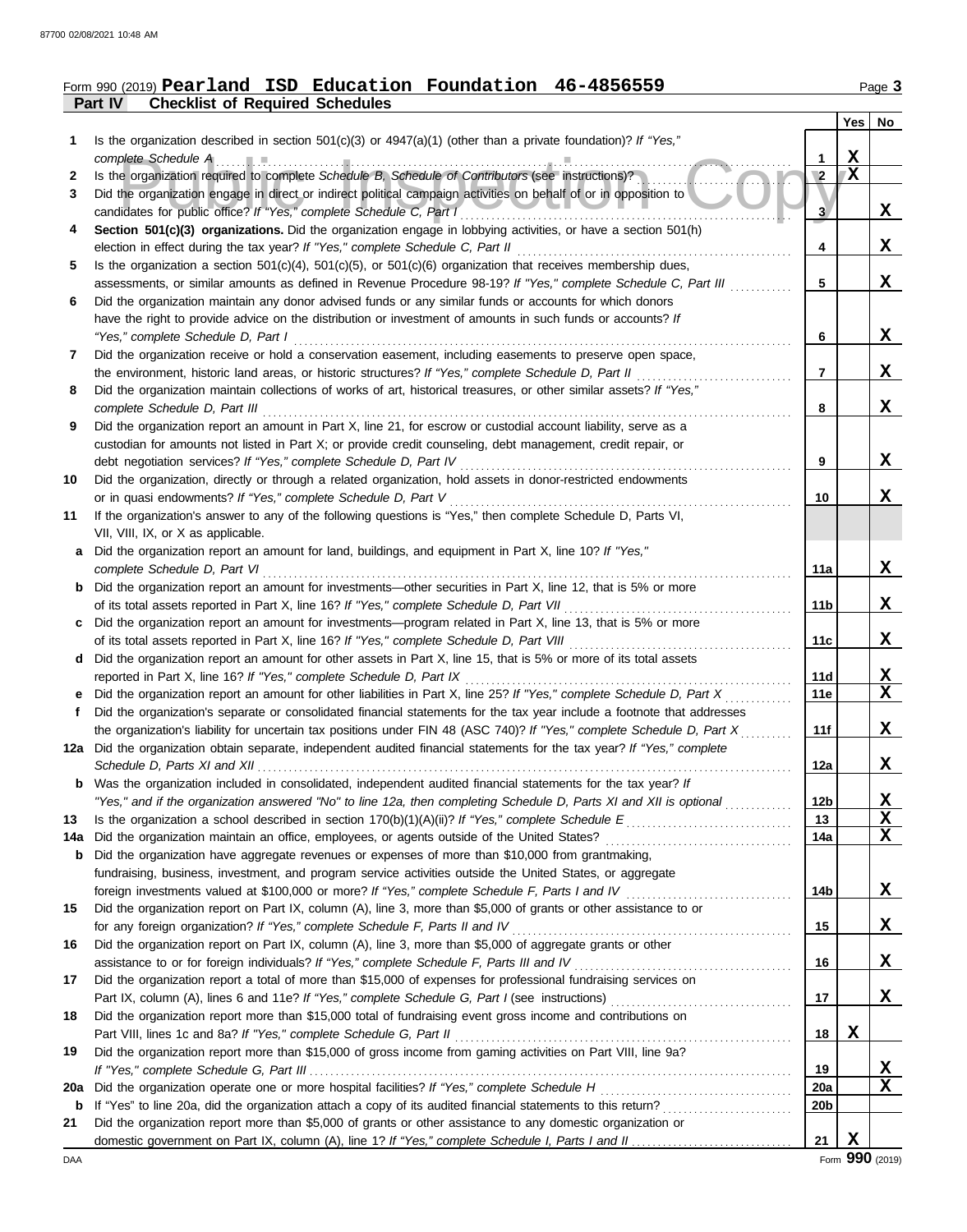#### Form 990 (2019) Page **4 Part IV Checklist of Required Schedules** *(continued)* **Pearland ISD Education Foundation 46-4856559**

|          |                                                                                                                                                                                                                                   |                 | Yes        | No               |
|----------|-----------------------------------------------------------------------------------------------------------------------------------------------------------------------------------------------------------------------------------|-----------------|------------|------------------|
| 22       | Did the organization report more than \$5,000 of grants or other assistance to or for domestic individuals on                                                                                                                     |                 |            |                  |
|          | Part IX, column (A), line 2? If "Yes," complete Schedule I, Parts I and III                                                                                                                                                       | 22              |            | X                |
| 23       | Did the organization answer "Yes" to Part VII, Section A, line 3, 4, or 5 about compensation of the<br>organization's current and former officers, directors, trustees, key employees, and highest compensated                    |                 |            |                  |
|          | employees? If "Yes," complete Schedule J                                                                                                                                                                                          | 23              |            | X                |
| 24a      | Did the organization have a tax-exempt bond issue with an outstanding principal amount of more than                                                                                                                               |                 |            |                  |
|          | \$100,000 as of the last day of the year, that was issued after December 31, 2002? If "Yes," answer lines 24b                                                                                                                     |                 |            |                  |
|          | through 24d and complete Schedule K. If "No," go to line 25a                                                                                                                                                                      | 24a             |            | X                |
| b        | Did the organization invest any proceeds of tax-exempt bonds beyond a temporary period exception?                                                                                                                                 | 24b             |            |                  |
| с        | Did the organization maintain an escrow account other than a refunding escrow at any time during the year                                                                                                                         |                 |            |                  |
|          | to defease any tax-exempt bonds?                                                                                                                                                                                                  | 24c             |            |                  |
| d        | Did the organization act as an "on behalf of" issuer for bonds outstanding at any time during the year?                                                                                                                           | 24d             |            |                  |
| 25а      | Section 501(c)(3), 501(c)(4), and 501(c)(29) organizations. Did the organization engage in an excess benefit                                                                                                                      |                 |            |                  |
|          | transaction with a disqualified person during the year? If "Yes," complete Schedule L, Part I                                                                                                                                     | 25a             |            | X                |
| b        | Is the organization aware that it engaged in an excess benefit transaction with a disqualified person in a prior                                                                                                                  |                 |            |                  |
|          | year, and that the transaction has not been reported on any of the organization's prior Forms 990 or 990-EZ?                                                                                                                      | 25 <sub>b</sub> |            | X                |
| 26       | If "Yes," complete Schedule L, Part I<br>Did the organization report any amount on Part X, line 5 or 22, for receivables from or payables to any current                                                                          |                 |            |                  |
|          | or former officer, director, trustee, key employee, creator or founder, substantial contributor, or 35%                                                                                                                           |                 |            |                  |
|          | controlled entity or family member of any of these persons? If "Yes," complete Schedule L, Part II                                                                                                                                | 26              |            | X                |
| 27       | Did the organization provide a grant or other assistance to any current or former officer, director, trustee, key                                                                                                                 |                 |            |                  |
|          | employee, creator or founder, substantial contributor or employee thereof, a grant selection committee                                                                                                                            |                 |            |                  |
|          | member, or to a 35% controlled entity (including an employee thereof) or family member of any of these                                                                                                                            |                 |            |                  |
|          | persons? If "Yes," complete Schedule L, Part III                                                                                                                                                                                  | 27              |            | X                |
| 28       | Was the organization a party to a business transaction with one of the following parties (see Schedule L, Part                                                                                                                    |                 |            |                  |
|          | IV instructions, for applicable filing thresholds, conditions, and exceptions):                                                                                                                                                   |                 |            |                  |
| a        | A current or former officer, director, trustee, key employee, creator or founder, or substantial contributor? If                                                                                                                  |                 |            |                  |
|          | "Yes," complete Schedule L, Part IV                                                                                                                                                                                               | <b>28a</b>      |            | X                |
| b        |                                                                                                                                                                                                                                   | 28b             |            | $\mathbf X$      |
| c        | A 35% controlled entity of one or more individuals and/or organizations described in lines 28a or 28b? If                                                                                                                         |                 |            |                  |
|          | "Yes," complete Schedule L, Part IV<br>Did the organization receive more than \$25,000 in non-cash contributions? If "Yes," complete Schedule M                                                                                   | 28c<br>29       |            | $\mathbf x$<br>X |
| 29<br>30 | Did the organization receive contributions of art, historical treasures, or other similar assets, or qualified                                                                                                                    |                 |            |                  |
|          | conservation contributions? If "Yes," complete Schedule M                                                                                                                                                                         | 30              |            | X                |
| 31       | Did the organization liquidate, terminate, or dissolve and cease operations? If "Yes," complete Schedule N, Part I                                                                                                                | 31              |            | $\mathbf X$      |
| 32       | Did the organization sell, exchange, dispose of, or transfer more than 25% of its net assets? If "Yes,"                                                                                                                           |                 |            |                  |
|          | complete Schedule N, Part II                                                                                                                                                                                                      | 32              |            | X                |
| 33       | Did the organization own 100% of an entity disregarded as separate from the organization under Regulations                                                                                                                        |                 |            |                  |
|          | sections 301.7701-2 and 301.7701-3? If "Yes," complete Schedule R, Part I                                                                                                                                                         | 33              |            | <u>x</u>         |
| 34       | Was the organization related to any tax-exempt or taxable entity? If "Yes," complete Schedule R, Part II, III,                                                                                                                    |                 |            |                  |
|          | or IV, and Part V, line 1                                                                                                                                                                                                         | 34              |            | <u>x</u>         |
| 35a      |                                                                                                                                                                                                                                   | 35a             |            | $\underline{x}$  |
| b        | If "Yes" to line 35a, did the organization receive any payment from or engage in any transaction with a                                                                                                                           |                 |            |                  |
|          | controlled entity within the meaning of section 512(b)(13)? If "Yes," complete Schedule R, Part V, line 2                                                                                                                         | 35 <sub>b</sub> |            |                  |
| 36       | Section 501(c)(3) organizations. Did the organization make any transfers to an exempt non-charitable                                                                                                                              |                 |            |                  |
|          | related organization? If "Yes," complete Schedule R, Part V, line 2                                                                                                                                                               | 36              |            | <u>x</u>         |
| 37       | Did the organization conduct more than 5% of its activities through an entity that is not a related organization<br>and that is treated as a partnership for federal income tax purposes? If "Yes," complete Schedule R, Part VI. | 37              |            | X                |
| 38       | Did the organization complete Schedule O and provide explanations in Schedule O for Part VI, lines 11b and                                                                                                                        |                 |            |                  |
|          | 19? Note: All Form 990 filers are required to complete Schedule O.                                                                                                                                                                | 38              | X          |                  |
|          | <b>Statements Regarding Other IRS Filings and Tax Compliance</b><br><b>Part V</b>                                                                                                                                                 |                 |            |                  |
|          |                                                                                                                                                                                                                                   |                 |            |                  |
|          |                                                                                                                                                                                                                                   |                 | <b>Yes</b> | No               |
| 1а       | 7<br>Enter the number reported in Box 3 of Form 1096. Enter -0- if not applicable <i>mimimimimimimimimimi</i><br>1a                                                                                                               |                 |            |                  |
| b        | $\mathbf 0$<br>1 <sub>b</sub><br>Enter the number of Forms W-2G included in line 1a. Enter -0- if not applicable                                                                                                                  |                 |            |                  |
| c        | Did the organization comply with backup withholding rules for reportable payments to vendors and                                                                                                                                  |                 |            |                  |
|          |                                                                                                                                                                                                                                   | 1c              |            | X                |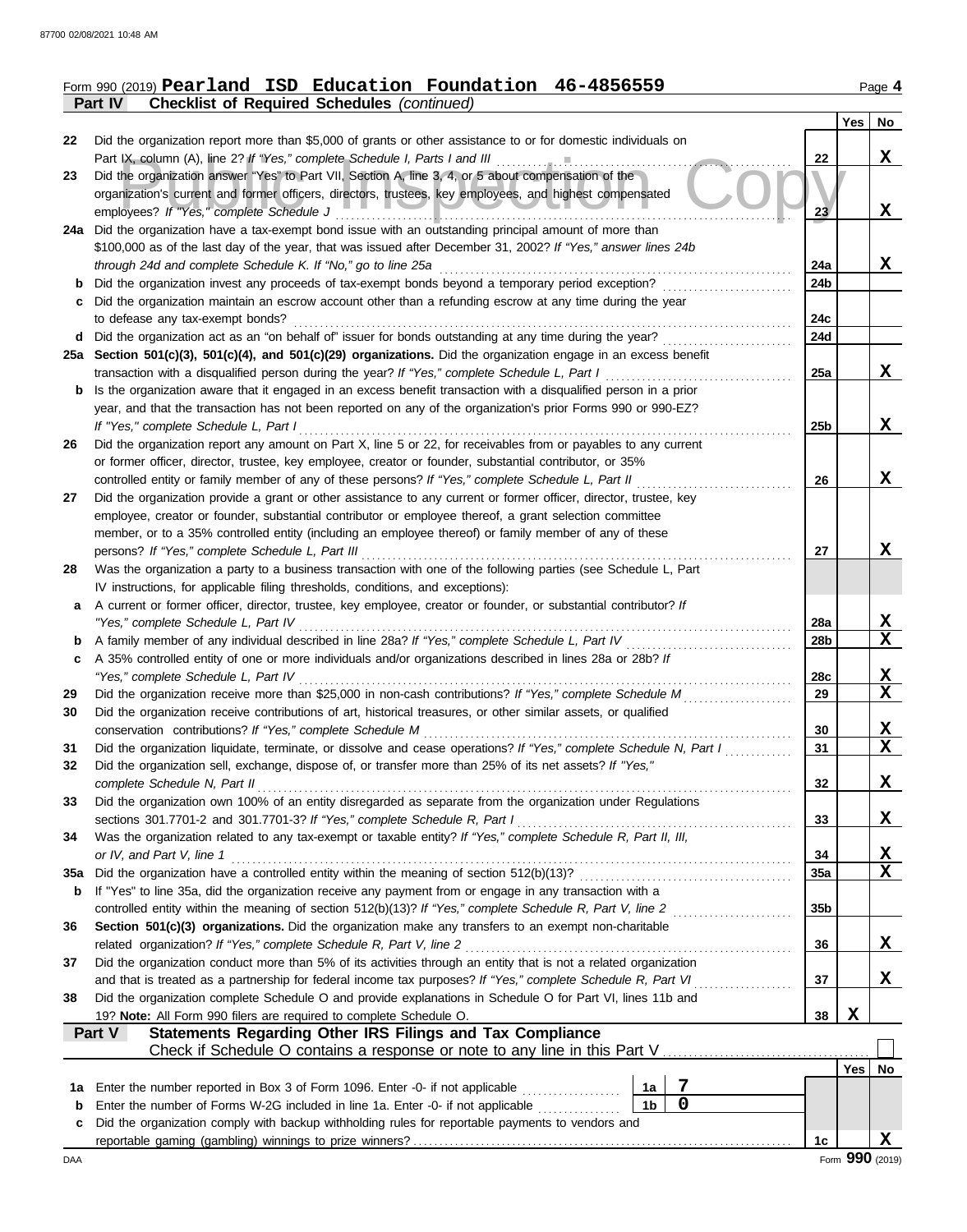| Form 990 (2019) Pearland ISD Education Foundation 46-4856559 |  |  | Page 5 |
|--------------------------------------------------------------|--|--|--------|
|                                                              |  |  |        |

|         | Statements Regarding Other IRS Filings and Tax Compliance (continued)<br>Part V                                                                                                                                                                                        |                 |     |                            |  |
|---------|------------------------------------------------------------------------------------------------------------------------------------------------------------------------------------------------------------------------------------------------------------------------|-----------------|-----|----------------------------|--|
|         |                                                                                                                                                                                                                                                                        |                 | Yes | No                         |  |
| 2a      | Enter the number of employees reported on Form W-3, Transmittal of Wage and Tax                                                                                                                                                                                        |                 |     |                            |  |
|         | 0<br>Statements, filed for the calendar year ending with or within the year covered by this return<br>2a                                                                                                                                                               |                 |     |                            |  |
| b       | If at least one is reported on line 2a, did the organization file all required federal employment tax returns?                                                                                                                                                         | 2 <sub>b</sub>  |     |                            |  |
|         | Note: If the sum of lines 1a and 2a is greater than 250, you may be required to e-file (see instructions)                                                                                                                                                              |                 |     |                            |  |
| За      | Did the organization have unrelated business gross income of \$1,000 or more during the year?                                                                                                                                                                          | 3a              |     | X                          |  |
| b       | If "Yes," has it filed a Form 990-T for this year? If "No" to line 3b, provide an explanation on Schedule O                                                                                                                                                            | 3 <sub>b</sub>  |     |                            |  |
| 4a      | At any time during the calendar year, did the organization have an interest in, or a signature or other authority over,                                                                                                                                                |                 |     | X                          |  |
|         | a financial account in a foreign country (such as a bank account, securities account, or other financial account)?<br>If "Yes," enter the name of the foreign country $\mathbf u$                                                                                      | 4a              |     |                            |  |
| b       | See instructions for filing requirements for FinCEN Form 114, Report of Foreign Bank and Financial Accounts (FBAR).                                                                                                                                                    |                 |     |                            |  |
| 5a      | Was the organization a party to a prohibited tax shelter transaction at any time during the tax year?                                                                                                                                                                  | 5a              |     | <u>x</u>                   |  |
| b       | Did any taxable party notify the organization that it was or is a party to a prohibited tax shelter transaction?                                                                                                                                                       | 5 <sub>b</sub>  |     | $\mathbf X$                |  |
| c       | If "Yes" to line 5a or 5b, did the organization file Form 8886-T?                                                                                                                                                                                                      | 5c              |     |                            |  |
| 6a      | Does the organization have annual gross receipts that are normally greater than \$100,000, and did the                                                                                                                                                                 |                 |     |                            |  |
|         | organization solicit any contributions that were not tax deductible as charitable contributions?                                                                                                                                                                       | 6a              |     | X                          |  |
| b       | If "Yes," did the organization include with every solicitation an express statement that such contributions or                                                                                                                                                         |                 |     |                            |  |
|         | gifts were not tax deductible?                                                                                                                                                                                                                                         | 6b              |     |                            |  |
| 7       | Organizations that may receive deductible contributions under section 170(c).                                                                                                                                                                                          |                 |     |                            |  |
| a       | Did the organization receive a payment in excess of \$75 made partly as a contribution and partly for goods                                                                                                                                                            |                 |     |                            |  |
|         | and services provided to the payor?                                                                                                                                                                                                                                    | 7a              |     | X                          |  |
| b       | If "Yes," did the organization notify the donor of the value of the goods or services provided?                                                                                                                                                                        | 7b              |     |                            |  |
| c       | Did the organization sell, exchange, or otherwise dispose of tangible personal property for which it was                                                                                                                                                               |                 |     |                            |  |
|         | required to file Form 8282?                                                                                                                                                                                                                                            | 7c              |     | X                          |  |
| d       | 7d<br>If "Yes," indicate the number of Forms 8282 filed during the year<br>[[[[[[[[[[[[[]]]]]                                                                                                                                                                          |                 |     |                            |  |
| е       | Did the organization receive any funds, directly or indirectly, to pay premiums on a personal benefit contract?                                                                                                                                                        | 7e<br>7f        |     | <u>x</u><br>$\mathbf x$    |  |
| f       | Did the organization, during the year, pay premiums, directly or indirectly, on a personal benefit contract?                                                                                                                                                           |                 |     |                            |  |
| g<br>h  | If the organization received a contribution of qualified intellectual property, did the organization file Form 8899 as required?<br>If the organization received a contribution of cars, boats, airplanes, or other vehicles, did the organization file a Form 1098-C? | <u>7g</u><br>7h |     | $\mathbf X$<br>$\mathbf X$ |  |
| 8       | Sponsoring organizations maintaining donor advised funds. Did a donor advised fund maintained by the                                                                                                                                                                   |                 |     |                            |  |
|         | sponsoring organization have excess business holdings at any time during the year?                                                                                                                                                                                     | 8               |     |                            |  |
| 9       | Sponsoring organizations maintaining donor advised funds.                                                                                                                                                                                                              |                 |     |                            |  |
| a       | Did the sponsoring organization make any taxable distributions under section 4966?                                                                                                                                                                                     | 9a              |     |                            |  |
| b       | Did the sponsoring organization make a distribution to a donor, donor advisor, or related person?                                                                                                                                                                      | 9b              |     |                            |  |
| 10      | Section 501(c)(7) organizations. Enter:                                                                                                                                                                                                                                |                 |     |                            |  |
| а       | 10a<br>Initiation fees and capital contributions included on Part VIII, line 12                                                                                                                                                                                        |                 |     |                            |  |
|         | 10 <sub>b</sub><br>Gross receipts, included on Form 990, Part VIII, line 12, for public use of club facilities                                                                                                                                                         |                 |     |                            |  |
| 11      | Section 501(c)(12) organizations. Enter:                                                                                                                                                                                                                               |                 |     |                            |  |
| a       | 11a<br>Gross income from members or shareholders                                                                                                                                                                                                                       |                 |     |                            |  |
| b       | Gross income from other sources (Do not net amounts due or paid to other sources                                                                                                                                                                                       |                 |     |                            |  |
|         | 11 <sub>b</sub><br>against amounts due or received from them.)                                                                                                                                                                                                         |                 |     |                            |  |
| 12a     | Section 4947(a)(1) non-exempt charitable trusts. Is the organization filing Form 990 in lieu of Form 1041?                                                                                                                                                             | 12a             |     |                            |  |
| b       | 12b<br>If "Yes," enter the amount of tax-exempt interest received or accrued during the year                                                                                                                                                                           |                 |     |                            |  |
| 13<br>a | Section 501(c)(29) qualified nonprofit health insurance issuers.<br>Is the organization licensed to issue qualified health plans in more than one state?                                                                                                               | 13a             |     |                            |  |
|         | Note: See the instructions for additional information the organization must report on Schedule O.                                                                                                                                                                      |                 |     |                            |  |
| b       | Enter the amount of reserves the organization is required to maintain by the states in which                                                                                                                                                                           |                 |     |                            |  |
|         | 13 <sub>b</sub>                                                                                                                                                                                                                                                        |                 |     |                            |  |
| c       | 13 <sub>c</sub><br>Enter the amount of reserves on hand                                                                                                                                                                                                                |                 |     |                            |  |
| 14a     | Did the organization receive any payments for indoor tanning services during the tax year?                                                                                                                                                                             | 14a             |     | X                          |  |
| b       |                                                                                                                                                                                                                                                                        | 14b             |     |                            |  |
| 15      | Is the organization subject to the section 4960 tax on payment(s) of more than \$1,000,000 in remuneration or                                                                                                                                                          |                 |     |                            |  |
|         | excess parachute payment(s) during the year?                                                                                                                                                                                                                           | 15              |     | X                          |  |
|         | If "Yes," see instructions and file Form 4720, Schedule N.                                                                                                                                                                                                             |                 |     |                            |  |
| 16      | Is the organization an educational institution subject to the section 4968 excise tax on net investment income?                                                                                                                                                        | 16              |     | X                          |  |
|         | If "Yes," complete Form 4720, Schedule O.                                                                                                                                                                                                                              |                 |     |                            |  |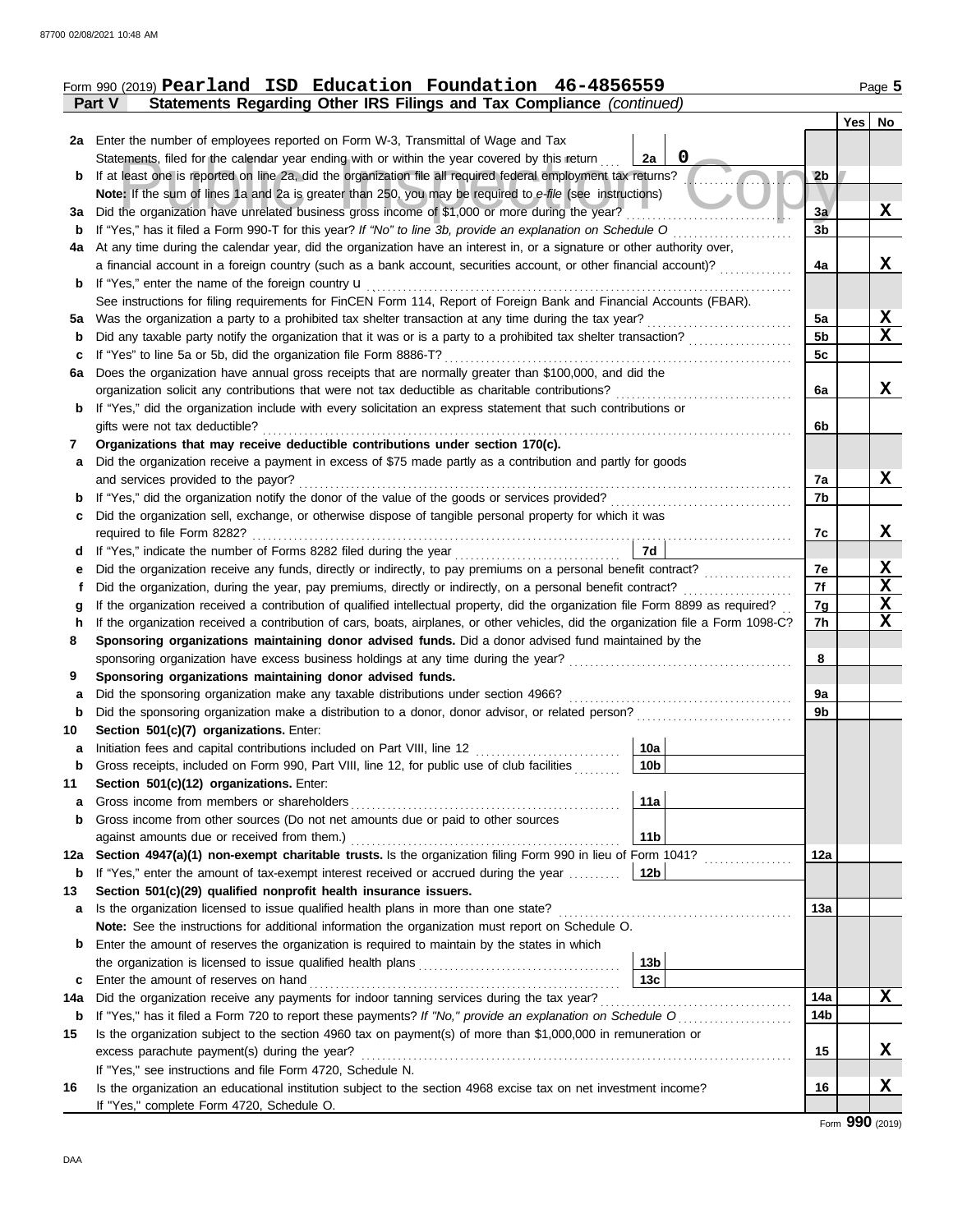|  | Form 990 (2019) $\texttt{Pearland}$ ISD Education Foundation $46-4856559$ |  | Page 6 |
|--|---------------------------------------------------------------------------|--|--------|
|  |                                                                           |  |        |

| Part VI | Governance, Management, and Disclosure For each "Yes" response to lines 2 through 7b below, and for a "No"                |
|---------|---------------------------------------------------------------------------------------------------------------------------|
|         | response to line 8a, 8b, or 10b below, describe the circumstances, processes, or changes on Schedule O. See instructions. |
|         |                                                                                                                           |

|             | Section A. Governing Body and Management                                                                                            |                         |             |                                 |
|-------------|-------------------------------------------------------------------------------------------------------------------------------------|-------------------------|-------------|---------------------------------|
|             |                                                                                                                                     |                         | Yes   No    |                                 |
| 1a          | 33<br>1a ∥<br>Enter the number of voting members of the governing body at the end of the tax year                                   |                         |             |                                 |
|             | If there are material differences in voting rights among members of the governing body, or                                          |                         |             |                                 |
|             | if the governing body delegated broad authority to an executive committee or similar                                                |                         |             |                                 |
|             | committee, explain on Schedule O.                                                                                                   |                         |             |                                 |
| b           | 33<br>Enter the number of voting members included on line 1a, above, who are independent<br>1b                                      |                         |             |                                 |
| 2           | Did any officer, director, trustee, or key employee have a family relationship or a business relationship with                      |                         |             |                                 |
|             | any other officer, director, trustee, or key employee?                                                                              | 2                       |             | X                               |
| 3           | Did the organization delegate control over management duties customarily performed by or under the direct                           |                         |             |                                 |
|             | supervision of officers, directors, trustees, or key employees to a management company or other person?                             | 3                       |             | X                               |
| 4           | Did the organization make any significant changes to its governing documents since the prior Form 990 was filed?                    | $\overline{\mathbf{4}}$ |             | $\overline{\mathbf{x}}$         |
| 5           | Did the organization become aware during the year of a significant diversion of the organization's assets?                          | 5                       |             |                                 |
|             |                                                                                                                                     | 6                       |             | $\frac{\mathbf{X}}{\mathbf{X}}$ |
| 6           | Did the organization have members or stockholders?                                                                                  |                         |             |                                 |
| 7a          | Did the organization have members, stockholders, or other persons who had the power to elect or appoint                             |                         |             |                                 |
|             | one or more members of the governing body?                                                                                          | 7a                      |             | X                               |
| b           | Are any governance decisions of the organization reserved to (or subject to approval by) members,                                   |                         |             |                                 |
|             | stockholders, or persons other than the governing body?                                                                             | 7b                      |             | X                               |
| 8           | Did the organization contemporaneously document the meetings held or written actions undertaken during the year by the following:   |                         |             |                                 |
| а           | The governing body?                                                                                                                 | 8а                      | <u>х</u>    |                                 |
| $\mathbf b$ | Each committee with authority to act on behalf of the governing body?                                                               | 8b                      | $\mathbf x$ |                                 |
| 9           | Is there any officer, director, trustee, or key employee listed in Part VII, Section A, who cannot be reached at                    |                         |             |                                 |
|             |                                                                                                                                     | 9                       |             | X                               |
|             | Section B. Policies (This Section B requests information about policies not required by the Internal Revenue Code.)                 |                         |             |                                 |
|             |                                                                                                                                     |                         |             | $Yes \mid No$                   |
| 10a         | Did the organization have local chapters, branches, or affiliates?                                                                  | 10a                     |             | $\mathbf{x}$                    |
| b           | If "Yes," did the organization have written policies and procedures governing the activities of such chapters,                      |                         |             |                                 |
|             | affiliates, and branches to ensure their operations are consistent with the organization's exempt purposes?                         | 10 <sub>b</sub>         |             |                                 |
| 11a         | Has the organization provided a complete copy of this Form 990 to all members of its governing body before filing the form?         | 11a                     | $\mathbf X$ |                                 |
| b           | Describe in Schedule O the process, if any, used by the organization to review this Form 990.                                       |                         |             |                                 |
| 12a         | Did the organization have a written conflict of interest policy? If "No," go to line 13                                             | 12a                     | X           |                                 |
| b           | Were officers, directors, or trustees, and key employees required to disclose annually interests that could give rise to conflicts? | 12 <sub>b</sub>         | $\mathbf x$ |                                 |
| c           | Did the organization regularly and consistently monitor and enforce compliance with the policy? If "Yes,"                           |                         |             |                                 |
|             | describe in Schedule O how this was done                                                                                            | 12c                     | $\mathbf X$ |                                 |
| 13          | Did the organization have a written whistleblower policy?                                                                           | 13                      |             | $\frac{X}{X}$                   |
| 14          | Did the organization have a written document retention and destruction policy?                                                      | 14                      |             |                                 |
| 15          | Did the process for determining compensation of the following persons include a review and approval by                              |                         |             |                                 |
|             | independent persons, comparability data, and contemporaneous substantiation of the deliberation and decision?                       |                         |             |                                 |
| a           | The organization's CEO, Executive Director, or top management official                                                              | 15a                     |             | <u>x</u>                        |
| b           | Other officers or key employees of the organization                                                                                 | 15 <sub>b</sub>         |             | $\overline{\mathbf{x}}$         |
|             | If "Yes" to line 15a or 15b, describe the process in Schedule O (see instructions).                                                 |                         |             |                                 |
|             | 16a Did the organization invest in, contribute assets to, or participate in a joint venture or similar arrangement                  |                         |             |                                 |
|             | with a taxable entity during the year?                                                                                              | 16a                     |             | X                               |
| b           | If "Yes," did the organization follow a written policy or procedure requiring the organization to evaluate its                      |                         |             |                                 |
|             | participation in joint venture arrangements under applicable federal tax law, and take steps to safeguard the                       |                         |             |                                 |
|             |                                                                                                                                     | 16b                     |             |                                 |
|             | <b>Section C. Disclosure</b>                                                                                                        |                         |             |                                 |
| 17          | List the states with which a copy of this Form 990 is required to be filed u None                                                   |                         |             |                                 |
| 18          | Section 6104 requires an organization to make its Forms 1023 (1024 or 1024-A, if applicable), 990, and 990-T (Section 501(c)        |                         |             |                                 |
|             | (3)s only) available for public inspection. Indicate how you made these available. Check all that apply.                            |                         |             |                                 |
|             |                                                                                                                                     |                         |             |                                 |
|             | Another's website $ \mathbf{X} $ Upon request<br>Own website<br>Other (explain on Schedule O)                                       |                         |             |                                 |

**19** Describe on Schedule O whether (and if so, how) the organization made its governing documents, conflict of interest policy, and financial statements available to the public during the tax year.

|  | 20 State the name, address, and telephone number of the person who possesses the organization's books and records u |  |  |  |  |  |  |  |  |
|--|---------------------------------------------------------------------------------------------------------------------|--|--|--|--|--|--|--|--|
|--|---------------------------------------------------------------------------------------------------------------------|--|--|--|--|--|--|--|--|

# **NATALIE CLOGSTON 1928 N. MAIN STREET**

**Pearland TX 77581 281-485-3203**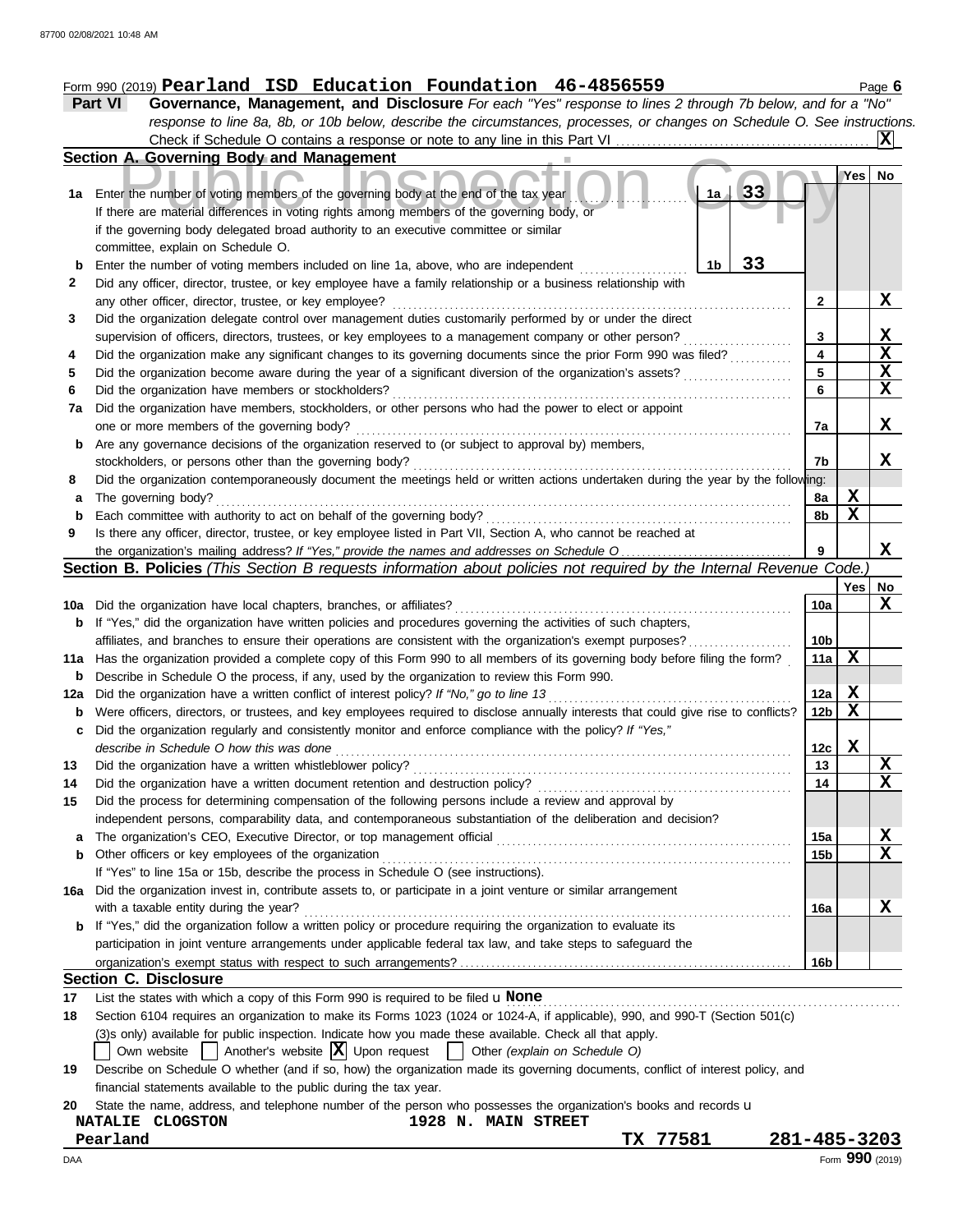## Form 990 (2019) Page **7 Pearland ISD Education Foundation 46-4856559**

**Independent Contractors Part VII Compensation of Officers, Directors, Trustees, Key Employees, Highest Compensated Employees, and**

| Check if Schedule O contains a response or note to any line in this Part VII                                                                                  |
|---------------------------------------------------------------------------------------------------------------------------------------------------------------|
| Section A.<br>Officers, Directors, Trustees, Key Employees, and Highest Compensated Employees                                                                 |
| 1a Complete this table for all persons required to be listed. Report compensation for the calendar year ending with or within the<br>organization's tax year. |
| • List all of the organization's current officers, directors, trustees (whether individuals or organizations), regardless of amount of                        |
| compensation. Enter $-0$ - in columns $(D)$ $(F)$ and $(F)$ if no compensation was paid                                                                       |

compensation. Enter -0- in columns (D), (E), and (F) if no compensation was paid.

● List all of the organization's **current** key employees, if any. See instructions for definition of "key employee."

who received reportable compensation (Box 5 of Form W-2 and/or Box 7 of Form 1099-MISC) of more than \$100,000 from the organization and any related organizations. ■ List the organization's five **current** highest compensated employees (other than an officer, director, trustee, or key employee)<br>
a received reportable compensation (Box 5 of Form W-2 and/or Box 7 of Form 1099-MISC) of

■ List all of the organization's **former** officers, key employees, and highest compensated employees who received more than<br>00,000 of reportable compensation from the organization and any related organizations \$100,000 of reportable compensation from the organization and any related organizations.

■ List all of the organization's **former directors or trustees** that received, in the capacity as a former director or trustee of the<br>enization, more than \$10,000 of reportable compensation from the organization and any r organization, more than \$10,000 of reportable compensation from the organization and any related organizations. See instructions for the order in which to list the persons above.

Check this box if neither the organization nor any related organization compensated any current officer, director, or trustee. **X**

| (A)<br>Name and title                               | (B)<br>Average<br>hours<br>per week<br>(list any               |                                   |                         | (C)<br>Position |                 | (do not check more than one<br>box, unless person is both an<br>officer and a director/trustee) | (D)<br>Reportable<br>compensation<br>from the<br>organization | (E)<br>Reportable<br>compensation<br>from related<br>organizations | (F)<br>Estimated amount<br>of other<br>compensation<br>from the |
|-----------------------------------------------------|----------------------------------------------------------------|-----------------------------------|-------------------------|-----------------|-----------------|-------------------------------------------------------------------------------------------------|---------------------------------------------------------------|--------------------------------------------------------------------|-----------------------------------------------------------------|
|                                                     | hours for<br>related<br>organizations<br>below<br>dotted line) | Individual trustee<br>or director | nstitutional<br>trustee | Officer         | Key<br>employee | Highest compensated<br>employee<br>Former                                                       | (W-2/1099-MISC)                                               | (W-2/1099-MISC)                                                    | organization and<br>related organizations                       |
| (1) STACY ADAMS                                     |                                                                |                                   |                         |                 |                 |                                                                                                 |                                                               |                                                                    |                                                                 |
| <b>DIRECTOR</b>                                     | 2.00<br>0.00                                                   | $\mathbf X$                       |                         |                 |                 |                                                                                                 | 0                                                             | 0                                                                  | 0                                                               |
| (2) KIM AMBRO                                       |                                                                |                                   |                         |                 |                 |                                                                                                 |                                                               |                                                                    |                                                                 |
|                                                     | 2.00                                                           |                                   |                         |                 |                 |                                                                                                 |                                                               |                                                                    |                                                                 |
| <b>DIRECTOR</b>                                     | 0.00                                                           | $\mathbf x$                       |                         |                 |                 |                                                                                                 | 0                                                             | 0                                                                  | $\mathbf 0$                                                     |
| (3) LESLIE BARCELONA                                | 2.00                                                           |                                   |                         |                 |                 |                                                                                                 |                                                               |                                                                    |                                                                 |
| DIRECTOR AT LARGE                                   | 0.00                                                           | $\mathbf x$                       |                         |                 |                 |                                                                                                 | 0                                                             | 0                                                                  | $\mathbf 0$                                                     |
| (4) JEFF BARRY                                      |                                                                |                                   |                         |                 |                 |                                                                                                 |                                                               |                                                                    |                                                                 |
|                                                     | 2.00                                                           |                                   |                         |                 |                 |                                                                                                 |                                                               |                                                                    |                                                                 |
| SCHOOL BOARD APPOINT                                | 0.00                                                           | $\mathbf x$                       |                         |                 |                 |                                                                                                 | 0                                                             | 0                                                                  | $\mathbf 0$                                                     |
| (5) ADAM BROWN                                      |                                                                |                                   |                         |                 |                 |                                                                                                 |                                                               |                                                                    |                                                                 |
|                                                     | 2.00                                                           |                                   |                         |                 |                 |                                                                                                 |                                                               |                                                                    |                                                                 |
| <b>DIRECTOR</b><br>(6) STEFFANIE<br><b>CAMPBELL</b> | 0.00                                                           | $\mathbf x$                       |                         |                 |                 |                                                                                                 | 0                                                             | 0                                                                  | $\mathbf 0$                                                     |
|                                                     | 2.00                                                           |                                   |                         |                 |                 |                                                                                                 |                                                               |                                                                    |                                                                 |
| <b>DIRECTOR</b>                                     | 0.00                                                           | $\mathbf x$                       |                         |                 |                 |                                                                                                 | 0                                                             | 0                                                                  | $\mathbf 0$                                                     |
| (7) SANDY CAVAZOS                                   |                                                                |                                   |                         |                 |                 |                                                                                                 |                                                               |                                                                    |                                                                 |
|                                                     | 5.00                                                           |                                   |                         |                 |                 |                                                                                                 |                                                               |                                                                    |                                                                 |
| VP OF DEVELOPMENT                                   | 0.00                                                           | X                                 |                         |                 |                 |                                                                                                 | 0                                                             | 0                                                                  | $\mathbf 0$                                                     |
| (8) MONA<br><b>CHAVARRIA</b>                        |                                                                |                                   |                         |                 |                 |                                                                                                 |                                                               |                                                                    |                                                                 |
| <b>DIRECTOR</b>                                     | 2.00<br>0.00                                                   | $\mathbf x$                       |                         |                 |                 |                                                                                                 | 0                                                             | 0                                                                  | $\mathbf 0$                                                     |
| (9) LISA COLE                                       |                                                                |                                   |                         |                 |                 |                                                                                                 |                                                               |                                                                    |                                                                 |
|                                                     | 2.00                                                           |                                   |                         |                 |                 |                                                                                                 |                                                               |                                                                    |                                                                 |
| <b>DIRECTOR</b>                                     | 0.00                                                           | $\mathbf x$                       |                         |                 |                 |                                                                                                 | 0                                                             | 0                                                                  | $\mathbf 0$                                                     |
| (10) MELISSA COOKE                                  |                                                                |                                   |                         |                 |                 |                                                                                                 |                                                               |                                                                    |                                                                 |
|                                                     | 2.00                                                           |                                   |                         |                 |                 |                                                                                                 |                                                               |                                                                    |                                                                 |
| <b>DIRECTOR</b>                                     | 0.00                                                           | $\mathbf x$                       |                         |                 |                 |                                                                                                 | 0                                                             | 0                                                                  | $\mathbf 0$                                                     |
| (11) NGHIEM DOAN                                    | 2.00                                                           |                                   |                         |                 |                 |                                                                                                 |                                                               |                                                                    |                                                                 |
| <b>DIRECTOR</b>                                     | 0.00                                                           | $\mathbf x$                       |                         |                 |                 |                                                                                                 | 0                                                             | 0                                                                  | $\mathbf 0$                                                     |
|                                                     |                                                                |                                   |                         |                 |                 |                                                                                                 |                                                               |                                                                    |                                                                 |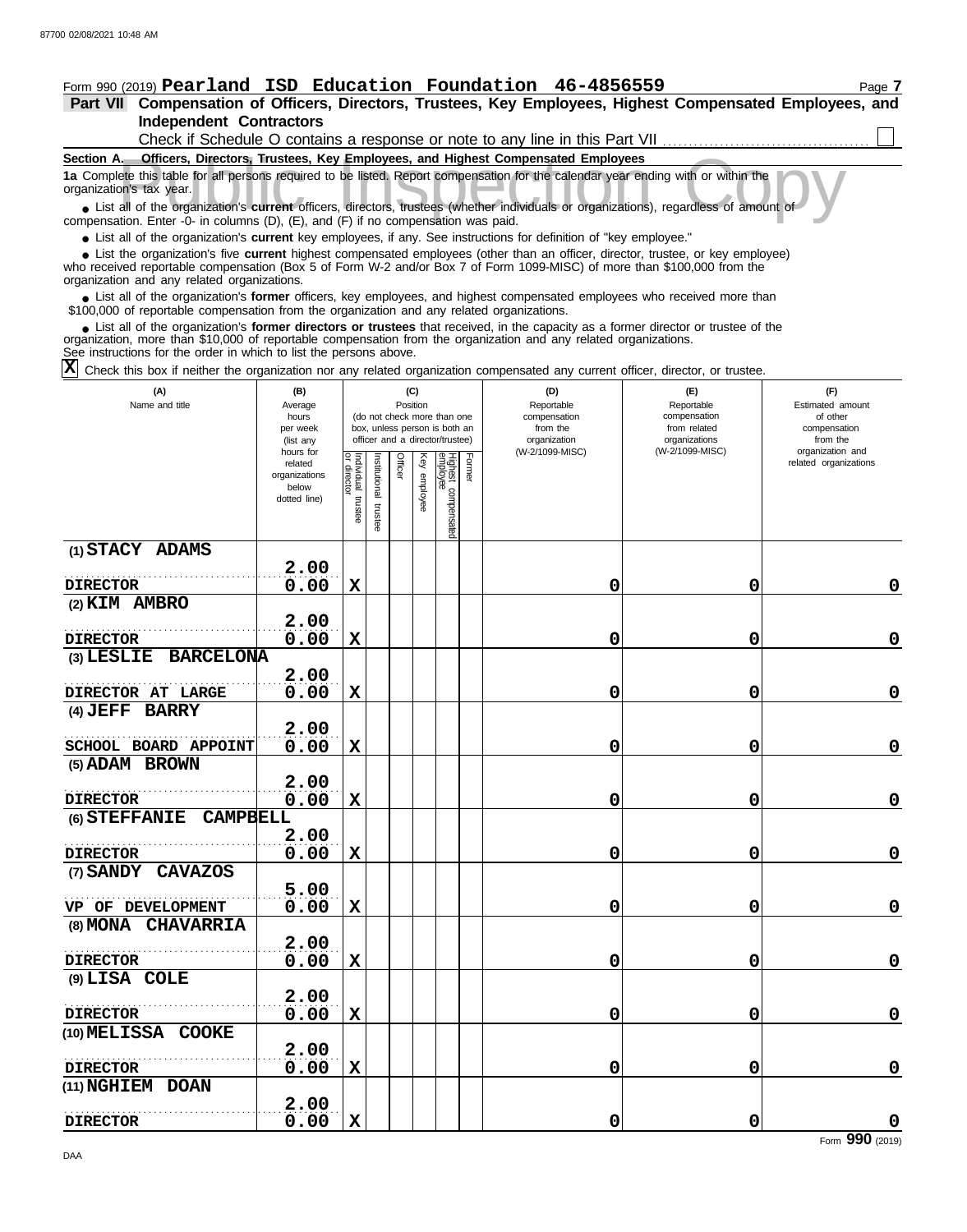| Form 990 (2019) Pearland ISD Education Foundation 46-4856559                                                                                                                                                                                                                                                                                |                                                                |                                   |                          |                 |                     |                                                                                                 |        |                                                               |                                                                                                        |                                                                 | Page 8              |
|---------------------------------------------------------------------------------------------------------------------------------------------------------------------------------------------------------------------------------------------------------------------------------------------------------------------------------------------|----------------------------------------------------------------|-----------------------------------|--------------------------|-----------------|---------------------|-------------------------------------------------------------------------------------------------|--------|---------------------------------------------------------------|--------------------------------------------------------------------------------------------------------|-----------------------------------------------------------------|---------------------|
| Part VII                                                                                                                                                                                                                                                                                                                                    |                                                                |                                   |                          |                 |                     |                                                                                                 |        |                                                               | Section A. Officers, Directors, Trustees, Key Employees, and Highest Compensated Employees (continued) |                                                                 |                     |
| (A)<br>Name and title                                                                                                                                                                                                                                                                                                                       | (B)<br>Average<br>hours<br>per week<br>(list any               |                                   |                          | (C)<br>Position |                     | (do not check more than one<br>box, unless person is both an<br>officer and a director/trustee) |        | (D)<br>Reportable<br>compensation<br>from the<br>organization | (E)<br>Reportable<br>compensation<br>from related<br>organizations                                     | (F)<br>Estimated amount<br>of other<br>compensation<br>from the |                     |
|                                                                                                                                                                                                                                                                                                                                             | hours for<br>related<br>organizations<br>below<br>dotted line) | Individual trustee<br>or director | Institutional<br>trustee | Officer         | <b>Asy</b> employee | Highest compensate<br>amployee                                                                  | Former | (W-2/1099-MISC)                                               | (W-2/1099-MISC)                                                                                        | organization and<br>related organizations                       |                     |
| PAPAR FAIRCLOTH<br>(12)                                                                                                                                                                                                                                                                                                                     |                                                                |                                   |                          |                 |                     |                                                                                                 |        |                                                               |                                                                                                        |                                                                 |                     |
| <b>DIRECTOR</b>                                                                                                                                                                                                                                                                                                                             | 2.00<br>0.00                                                   | X                                 |                          |                 |                     |                                                                                                 |        | 0                                                             | 0                                                                                                      |                                                                 | 0                   |
| (13)<br><b>JULIE GARZA</b>                                                                                                                                                                                                                                                                                                                  |                                                                |                                   |                          |                 |                     |                                                                                                 |        |                                                               |                                                                                                        |                                                                 |                     |
| <b>DIRECTOR</b>                                                                                                                                                                                                                                                                                                                             | 2.00<br>0.00                                                   | $\mathbf x$                       |                          |                 |                     |                                                                                                 |        | 0                                                             | 0                                                                                                      |                                                                 | $\mathbf 0$         |
| <b>GUERRETTAZ</b><br>(14)<br><b>MARIA</b>                                                                                                                                                                                                                                                                                                   |                                                                |                                   |                          |                 |                     |                                                                                                 |        |                                                               |                                                                                                        |                                                                 |                     |
| <b>DIRECTOR</b>                                                                                                                                                                                                                                                                                                                             | 2.00<br>0.00                                                   | $\mathbf X$                       |                          |                 |                     |                                                                                                 |        | 0                                                             | 0                                                                                                      |                                                                 | 0                   |
| KATY JERNIGAN<br>(15)                                                                                                                                                                                                                                                                                                                       |                                                                |                                   |                          |                 |                     |                                                                                                 |        |                                                               |                                                                                                        |                                                                 |                     |
| <b>DIRECTOR</b>                                                                                                                                                                                                                                                                                                                             | 2.00<br>0.00                                                   | X                                 |                          |                 |                     |                                                                                                 |        | 0                                                             | 0                                                                                                      |                                                                 | 0                   |
| <b>JULIE JONES</b><br>(16)                                                                                                                                                                                                                                                                                                                  | 2.00                                                           |                                   |                          |                 |                     |                                                                                                 |        |                                                               |                                                                                                        |                                                                 |                     |
| <b>DIRECTOR</b>                                                                                                                                                                                                                                                                                                                             | 0.00                                                           | X                                 |                          |                 |                     |                                                                                                 |        | 0                                                             | 0                                                                                                      |                                                                 | 0                   |
| TORI LANDIS<br>(17)                                                                                                                                                                                                                                                                                                                         |                                                                |                                   |                          |                 |                     |                                                                                                 |        |                                                               |                                                                                                        |                                                                 |                     |
| <b>DIRECTOR</b>                                                                                                                                                                                                                                                                                                                             | 2.00<br>0.00                                                   | $\mathbf X$                       |                          |                 |                     |                                                                                                 |        | 0                                                             | 0                                                                                                      |                                                                 | 0                   |
| (18)<br>KIMBERLY MATTHES                                                                                                                                                                                                                                                                                                                    |                                                                |                                   |                          |                 |                     |                                                                                                 |        |                                                               |                                                                                                        |                                                                 |                     |
| <b>DIRECTOR</b>                                                                                                                                                                                                                                                                                                                             | 2.00<br>0.00                                                   | $\mathbf x$                       |                          |                 |                     |                                                                                                 |        | 0                                                             | 0                                                                                                      |                                                                 | 0                   |
| (19)<br>SUZANNE MURRAY                                                                                                                                                                                                                                                                                                                      | 2.00                                                           |                                   |                          |                 |                     |                                                                                                 |        |                                                               |                                                                                                        |                                                                 |                     |
| <b>DIRECTOR</b><br>1b Subtotal                                                                                                                                                                                                                                                                                                              | 0.00                                                           | $\mathbf x$                       |                          |                 |                     |                                                                                                 | u      | 0                                                             | 0                                                                                                      |                                                                 | 0                   |
| c Total from continuation sheets to Part VII, Section A                                                                                                                                                                                                                                                                                     |                                                                |                                   |                          |                 |                     |                                                                                                 | u      |                                                               |                                                                                                        |                                                                 |                     |
|                                                                                                                                                                                                                                                                                                                                             |                                                                |                                   |                          |                 |                     |                                                                                                 |        |                                                               |                                                                                                        |                                                                 |                     |
| Total number of individuals (including but not limited to those listed above) who received more than \$100,000 of<br>2<br>reportable compensation from the organization $\mathbf{u}$                                                                                                                                                        |                                                                |                                   |                          |                 |                     |                                                                                                 |        |                                                               |                                                                                                        |                                                                 |                     |
| Did the organization list any former officer, director, trustee, key employee, or highest compensated<br>3                                                                                                                                                                                                                                  |                                                                |                                   |                          |                 |                     |                                                                                                 |        |                                                               |                                                                                                        |                                                                 | No<br>Yes           |
|                                                                                                                                                                                                                                                                                                                                             |                                                                |                                   |                          |                 |                     |                                                                                                 |        |                                                               |                                                                                                        | 3                                                               | X                   |
| For any individual listed on line 1a, is the sum of reportable compensation and other compensation from the<br>4<br>organization and related organizations greater than \$150,000? If "Yes," complete Schedule J for such<br>individual construction of the construction of the construction of the construction of the construction of the |                                                                |                                   |                          |                 |                     |                                                                                                 |        |                                                               |                                                                                                        | 4                                                               | X                   |
| Did any person listed on line 1a receive or accrue compensation from any unrelated organization or individual<br>5                                                                                                                                                                                                                          |                                                                |                                   |                          |                 |                     |                                                                                                 |        |                                                               |                                                                                                        | 5                                                               | X                   |
| Section B. Independent Contractors                                                                                                                                                                                                                                                                                                          |                                                                |                                   |                          |                 |                     |                                                                                                 |        |                                                               |                                                                                                        |                                                                 |                     |
| Complete this table for your five highest compensated independent contractors that received more than \$100,000 of<br>1<br>compensation from the organization. Report compensation for the calendar year ending with or within the organization's tax year.                                                                                 |                                                                |                                   |                          |                 |                     |                                                                                                 |        |                                                               |                                                                                                        |                                                                 |                     |
|                                                                                                                                                                                                                                                                                                                                             | (A)<br>Name and business address                               |                                   |                          |                 |                     |                                                                                                 |        |                                                               | (B)<br>Description of services                                                                         |                                                                 | (C)<br>Compensation |
|                                                                                                                                                                                                                                                                                                                                             |                                                                |                                   |                          |                 |                     |                                                                                                 |        |                                                               |                                                                                                        |                                                                 |                     |
|                                                                                                                                                                                                                                                                                                                                             |                                                                |                                   |                          |                 |                     |                                                                                                 |        |                                                               |                                                                                                        |                                                                 |                     |
|                                                                                                                                                                                                                                                                                                                                             |                                                                |                                   |                          |                 |                     |                                                                                                 |        |                                                               |                                                                                                        |                                                                 |                     |
|                                                                                                                                                                                                                                                                                                                                             |                                                                |                                   |                          |                 |                     |                                                                                                 |        |                                                               |                                                                                                        |                                                                 |                     |
|                                                                                                                                                                                                                                                                                                                                             |                                                                |                                   |                          |                 |                     |                                                                                                 |        |                                                               |                                                                                                        |                                                                 |                     |
|                                                                                                                                                                                                                                                                                                                                             |                                                                |                                   |                          |                 |                     |                                                                                                 |        |                                                               |                                                                                                        |                                                                 |                     |
|                                                                                                                                                                                                                                                                                                                                             |                                                                |                                   |                          |                 |                     |                                                                                                 |        |                                                               |                                                                                                        |                                                                 |                     |
|                                                                                                                                                                                                                                                                                                                                             |                                                                |                                   |                          |                 |                     |                                                                                                 |        |                                                               |                                                                                                        |                                                                 |                     |

| Total number of independent contractors (including but not limited to those listed above) who |
|-----------------------------------------------------------------------------------------------|
| received more than \$100,000 of compensation from the organization <b>u</b>                   |

**0**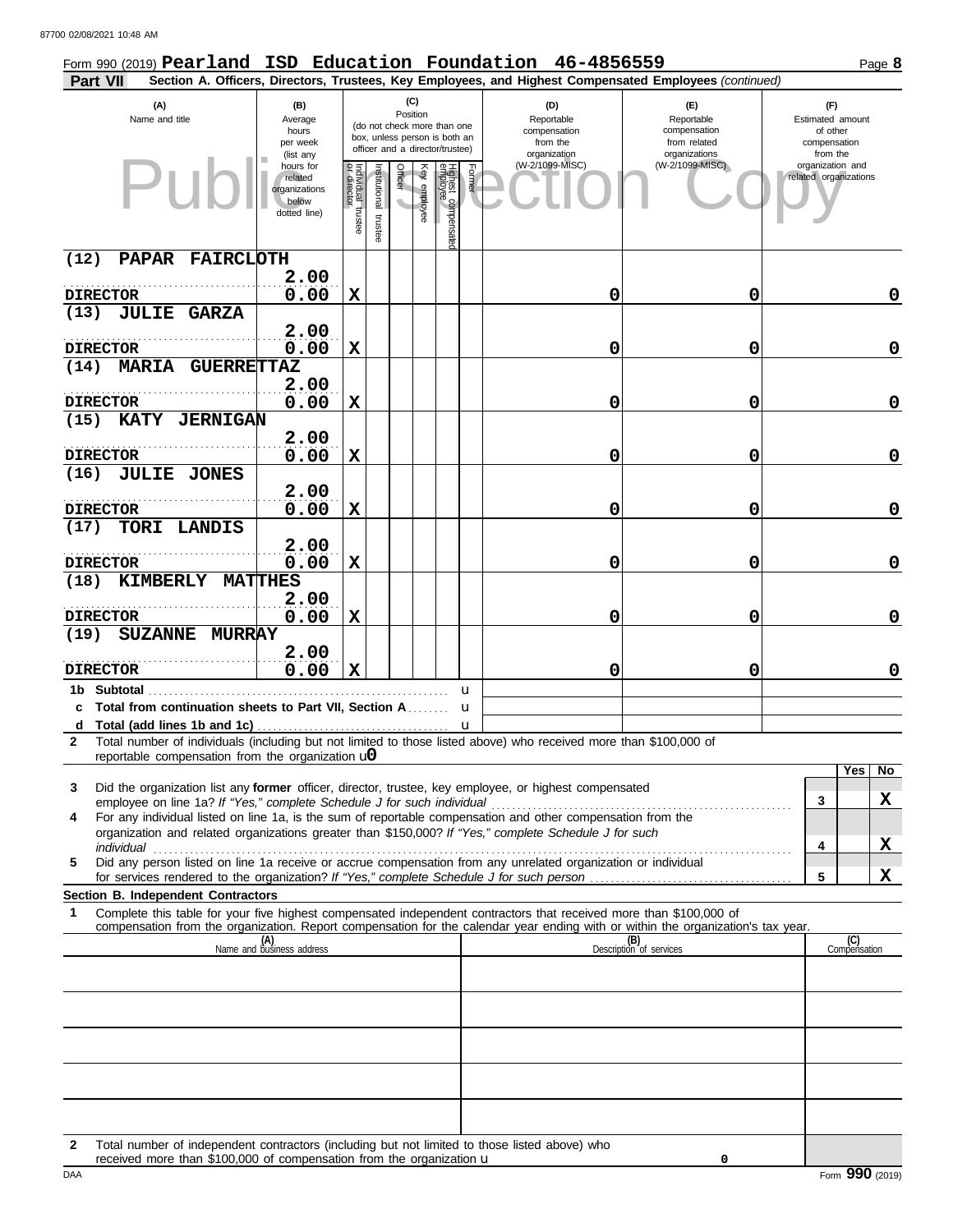|                                                           |                                                         |                                                                                           |    |                             |                      |               |                      | Form 990 (2019) Pearland ISD Education Foundation 46-4856559 |                          |                                                                               | Page 9                             |
|-----------------------------------------------------------|---------------------------------------------------------|-------------------------------------------------------------------------------------------|----|-----------------------------|----------------------|---------------|----------------------|--------------------------------------------------------------|--------------------------|-------------------------------------------------------------------------------|------------------------------------|
|                                                           | <b>Part VIII</b>                                        |                                                                                           |    | <b>Statement of Revenue</b> |                      |               |                      |                                                              |                          |                                                                               |                                    |
|                                                           |                                                         |                                                                                           |    |                             |                      |               |                      |                                                              |                          | Check if Schedule O contains a response or note to any line in this Part VIII |                                    |
|                                                           |                                                         |                                                                                           |    |                             |                      |               |                      | (A)<br>Total revenue                                         | (B)<br>Related or exempt | (C)<br>Unrelated                                                              | (D)<br>Revenue excluded            |
|                                                           |                                                         |                                                                                           |    |                             |                      |               |                      |                                                              | function revenue         | business revenue                                                              | from tax under<br>sections 512-514 |
|                                                           |                                                         |                                                                                           |    |                             |                      |               |                      |                                                              |                          |                                                                               |                                    |
|                                                           |                                                         | 1a Federated campaigns                                                                    |    |                             | 1a                   |               |                      |                                                              |                          |                                                                               |                                    |
|                                                           |                                                         | b Membership dues<br>1 <sub>b</sub><br>c Fundraising events                               |    |                             |                      |               |                      |                                                              |                          |                                                                               |                                    |
| Contributions, Gifts, Grants<br>and Other Similar Amounts |                                                         |                                                                                           |    |                             | 1 <sub>c</sub>       |               |                      |                                                              |                          |                                                                               |                                    |
|                                                           |                                                         | d Related organizations                                                                   |    |                             | 1 <sub>d</sub>       |               |                      |                                                              |                          |                                                                               |                                    |
|                                                           |                                                         | e Government grants (contributions)                                                       |    |                             | 1e                   |               |                      |                                                              |                          |                                                                               |                                    |
|                                                           |                                                         | f All other contributions, gifts, grants,<br>and similar amounts not included above       |    |                             |                      |               |                      |                                                              |                          |                                                                               |                                    |
|                                                           |                                                         |                                                                                           |    |                             | 1f                   |               | 98,531               |                                                              |                          |                                                                               |                                    |
|                                                           |                                                         | <b>g</b> Noncash contributions included in lines 1a-1f.                                   |    |                             | 1g $\sqrt{3}$        |               |                      |                                                              |                          |                                                                               |                                    |
|                                                           |                                                         |                                                                                           |    |                             |                      |               | $\mathbf{u}$         | 98,531                                                       |                          |                                                                               |                                    |
|                                                           |                                                         |                                                                                           |    |                             |                      |               | <b>Business Code</b> |                                                              |                          |                                                                               |                                    |
| Program Service<br>Revenue                                | 2a                                                      |                                                                                           |    |                             |                      |               |                      |                                                              |                          |                                                                               |                                    |
|                                                           | b                                                       |                                                                                           |    |                             |                      |               |                      |                                                              |                          |                                                                               |                                    |
|                                                           |                                                         |                                                                                           |    |                             |                      |               |                      |                                                              |                          |                                                                               |                                    |
|                                                           |                                                         |                                                                                           |    |                             |                      |               |                      |                                                              |                          |                                                                               |                                    |
|                                                           |                                                         |                                                                                           |    |                             |                      |               |                      |                                                              |                          |                                                                               |                                    |
|                                                           |                                                         | f All other program service revenue                                                       |    |                             |                      |               |                      |                                                              |                          |                                                                               |                                    |
|                                                           |                                                         |                                                                                           |    |                             |                      |               | u                    |                                                              |                          |                                                                               |                                    |
|                                                           |                                                         | 3 Investment income (including dividends, interest, and                                   |    |                             |                      |               |                      |                                                              |                          |                                                                               |                                    |
|                                                           |                                                         |                                                                                           |    |                             |                      |               | u<br>u               | 3,170                                                        | 3,170                    |                                                                               |                                    |
|                                                           | Income from investment of tax-exempt bond proceeds<br>4 |                                                                                           |    |                             |                      |               |                      |                                                              |                          |                                                                               |                                    |
|                                                           | 5                                                       |                                                                                           |    |                             |                      |               | u                    |                                                              |                          |                                                                               |                                    |
|                                                           |                                                         |                                                                                           |    | (i) Real                    |                      | (ii) Personal |                      |                                                              |                          |                                                                               |                                    |
|                                                           |                                                         | 6a Gross rents                                                                            | 6a |                             |                      |               |                      |                                                              |                          |                                                                               |                                    |
|                                                           |                                                         | <b>b</b> Less: rental expenses                                                            | 6b |                             |                      |               |                      |                                                              |                          |                                                                               |                                    |
|                                                           |                                                         | <b>c</b> Rental inc. or (loss)                                                            | 6с |                             |                      |               |                      |                                                              |                          |                                                                               |                                    |
|                                                           |                                                         | <b>7a</b> Gross amount from                                                               |    |                             |                      |               | u                    |                                                              |                          |                                                                               |                                    |
|                                                           |                                                         | sales of assets                                                                           |    | (i) Securities              |                      | (ii) Other    |                      |                                                              |                          |                                                                               |                                    |
|                                                           |                                                         | other than inventory                                                                      | 7a |                             |                      |               |                      |                                                              |                          |                                                                               |                                    |
| Revenue                                                   |                                                         | <b>b</b> Less: cost or other                                                              |    |                             |                      |               |                      |                                                              |                          |                                                                               |                                    |
|                                                           |                                                         | basis and sales exps.                                                                     | 7b |                             |                      |               |                      |                                                              |                          |                                                                               |                                    |
|                                                           |                                                         | c Gain or (loss)                                                                          | 7c |                             |                      |               |                      |                                                              |                          |                                                                               |                                    |
| <b>Other</b>                                              |                                                         | d Net gain or (loss)                                                                      |    |                             |                      |               |                      |                                                              |                          |                                                                               |                                    |
|                                                           |                                                         | 8a Gross income from fundraising events                                                   |    |                             |                      |               |                      |                                                              |                          |                                                                               |                                    |
|                                                           |                                                         | (not including \$                                                                         |    | .                           |                      |               |                      |                                                              |                          |                                                                               |                                    |
|                                                           |                                                         | of contributions reported on line 1c).                                                    |    |                             |                      |               | 99,540               |                                                              |                          |                                                                               |                                    |
|                                                           |                                                         | See Part IV, line 18<br><b>b</b> Less: direct expenses                                    |    |                             | 8a<br>8b             |               | 9,070                |                                                              |                          |                                                                               |                                    |
|                                                           |                                                         |                                                                                           |    |                             |                      |               |                      | 90,470                                                       |                          |                                                                               |                                    |
|                                                           |                                                         | c Net income or (loss) from fundraising events<br>9a Gross income from gaming activities. |    |                             |                      |               | $\mathbf u$          |                                                              |                          |                                                                               |                                    |
|                                                           |                                                         |                                                                                           |    |                             |                      |               |                      |                                                              |                          |                                                                               |                                    |
|                                                           |                                                         | See Part IV, line 19                                                                      |    | .                           | 9а<br>9 <sub>b</sub> |               |                      |                                                              |                          |                                                                               |                                    |
|                                                           |                                                         | <b>b</b> Less: direct expenses<br>c Net income or (loss) from gaming activities           |    |                             |                      |               |                      |                                                              |                          |                                                                               |                                    |
|                                                           |                                                         | 10a Gross sales of inventory, less                                                        |    |                             |                      |               | u                    |                                                              |                          |                                                                               |                                    |
|                                                           |                                                         | returns and allowances                                                                    |    |                             | 10a                  |               |                      |                                                              |                          |                                                                               |                                    |
|                                                           |                                                         |                                                                                           |    |                             | 10 <sub>b</sub>      |               |                      |                                                              |                          |                                                                               |                                    |
|                                                           |                                                         | <b>b</b> Less: cost of goods sold<br>c Net income or (loss) from sales of inventory       |    |                             |                      |               | $\mathbf{u}$         |                                                              |                          |                                                                               |                                    |
|                                                           |                                                         |                                                                                           |    |                             |                      |               | <b>Business Code</b> |                                                              |                          |                                                                               |                                    |
|                                                           | 11a                                                     | MISCELLANEOUS                                                                             |    |                             |                      |               |                      | 4,083                                                        | 4,083                    |                                                                               |                                    |
|                                                           |                                                         |                                                                                           |    |                             |                      |               |                      |                                                              |                          |                                                                               |                                    |
| Miscellaneous<br>Revenue                                  | b                                                       |                                                                                           |    |                             |                      |               |                      |                                                              |                          |                                                                               |                                    |
|                                                           |                                                         |                                                                                           |    |                             |                      |               |                      |                                                              |                          |                                                                               |                                    |
|                                                           |                                                         |                                                                                           |    |                             |                      |               |                      | 4,083                                                        |                          |                                                                               |                                    |
|                                                           |                                                         |                                                                                           |    |                             |                      |               | $\mathbf{u}$         | 196,254                                                      | 7,253                    | $\mathbf{0}$                                                                  | 0                                  |
|                                                           |                                                         |                                                                                           |    |                             |                      |               |                      |                                                              |                          |                                                                               |                                    |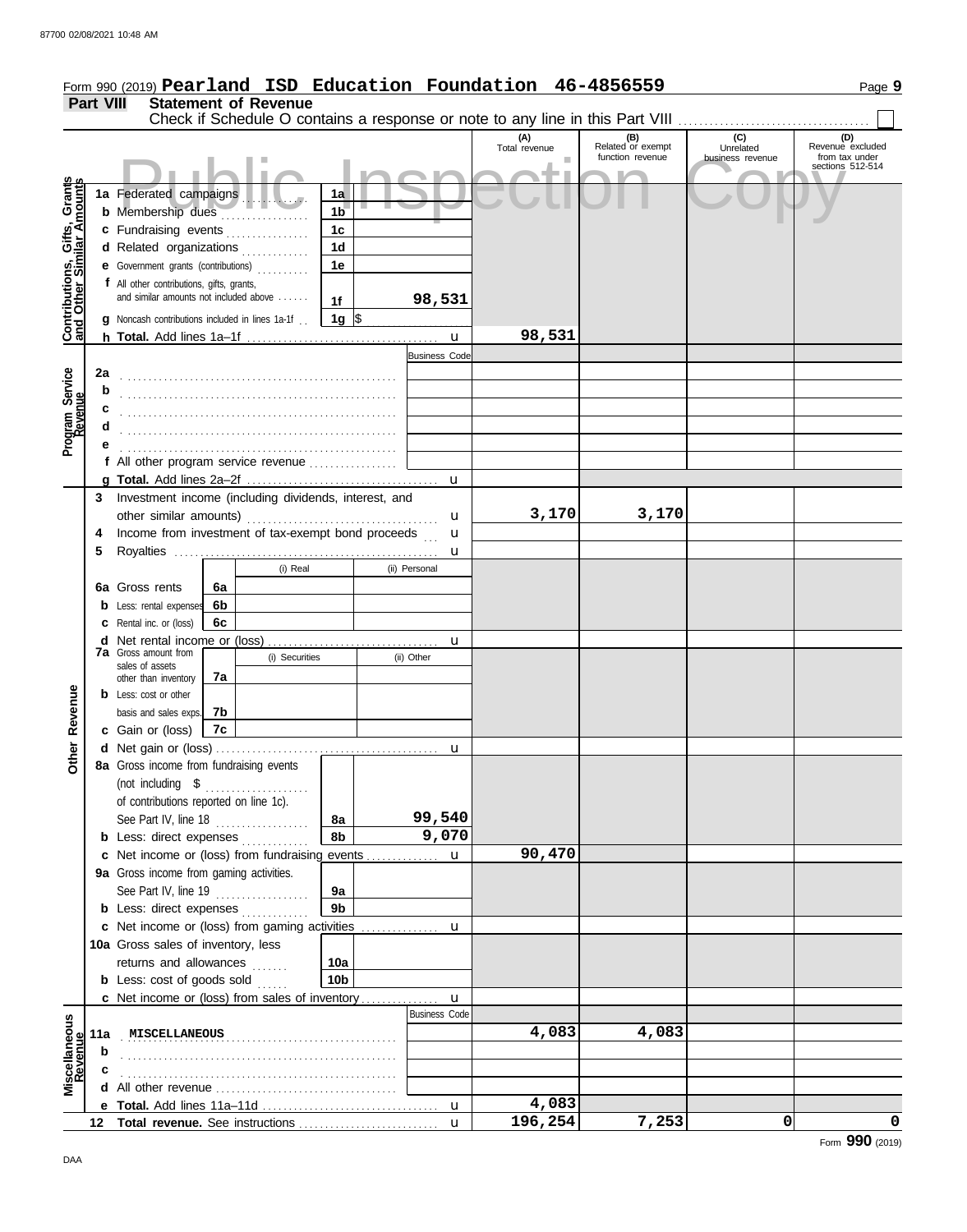## Form 990 (2019) Page **10 Pearland ISD Education Foundation 46-4856559**

# **Part IX Statement of Functional Expenses**<br>Section 501(c)(3) and 501(c)(4) organizations must complete a

|          | Section 501(c)(3) and 501(c)(4) organizations must complete all columns. All other organizations must complete column (A).                                                                                                                                                                                                                                                                                                                                                                                                  |                       |                                    |                                           |                                |
|----------|-----------------------------------------------------------------------------------------------------------------------------------------------------------------------------------------------------------------------------------------------------------------------------------------------------------------------------------------------------------------------------------------------------------------------------------------------------------------------------------------------------------------------------|-----------------------|------------------------------------|-------------------------------------------|--------------------------------|
|          | Check if Schedule O contains a response or note to any line in this Part IX                                                                                                                                                                                                                                                                                                                                                                                                                                                 |                       |                                    |                                           |                                |
|          | Do not include amounts reported on lines 6b,<br>7b, 8b, 9b, and 10b of Part VIII.                                                                                                                                                                                                                                                                                                                                                                                                                                           | (A)<br>Total expenses | (B)<br>Program service<br>expenses | (C)<br>Management and<br>general expenses | (D)<br>Fundraising<br>expenses |
| 1.       | Grants and other assistance to domestic organizations<br>and domestic governments. See Part IV, line 21                                                                                                                                                                                                                                                                                                                                                                                                                     | 20,478                | 20,478                             |                                           |                                |
| 2        | Grants and other assistance to domestic<br>individuals. See Part IV, line 22                                                                                                                                                                                                                                                                                                                                                                                                                                                |                       |                                    |                                           |                                |
|          |                                                                                                                                                                                                                                                                                                                                                                                                                                                                                                                             |                       |                                    |                                           |                                |
| 3        | Grants and other assistance to foreign                                                                                                                                                                                                                                                                                                                                                                                                                                                                                      |                       |                                    |                                           |                                |
|          | organizations, foreign governments, and foreign<br>individuals. See Part IV, lines 15 and 16                                                                                                                                                                                                                                                                                                                                                                                                                                |                       |                                    |                                           |                                |
|          |                                                                                                                                                                                                                                                                                                                                                                                                                                                                                                                             |                       |                                    |                                           |                                |
| 4<br>5   | Benefits paid to or for members<br>Compensation of current officers, directors,                                                                                                                                                                                                                                                                                                                                                                                                                                             |                       |                                    |                                           |                                |
|          |                                                                                                                                                                                                                                                                                                                                                                                                                                                                                                                             |                       |                                    |                                           |                                |
|          | trustees, and key employees                                                                                                                                                                                                                                                                                                                                                                                                                                                                                                 |                       |                                    |                                           |                                |
| 6        | Compensation not included above to disqualified                                                                                                                                                                                                                                                                                                                                                                                                                                                                             |                       |                                    |                                           |                                |
|          | persons (as defined under section 4958(f)(1)) and                                                                                                                                                                                                                                                                                                                                                                                                                                                                           |                       |                                    |                                           |                                |
|          | persons described in section 4958(c)(3)(B)                                                                                                                                                                                                                                                                                                                                                                                                                                                                                  | 33,139                |                                    |                                           |                                |
| 7        | Other salaries and wages<br>an an Dùbhlachd a bhaile an Dùbhail an Dùbhail an Dùbhail an Dùbhail an Dùbhail an Dùbhail an Dùbhail an Dùbha                                                                                                                                                                                                                                                                                                                                                                                  |                       |                                    | 33,139                                    |                                |
| 8        | Pension plan accruals and contributions (include                                                                                                                                                                                                                                                                                                                                                                                                                                                                            |                       |                                    |                                           |                                |
|          | section 401(k) and 403(b) employer contributions)                                                                                                                                                                                                                                                                                                                                                                                                                                                                           |                       |                                    |                                           |                                |
| 9        | Other employee benefits                                                                                                                                                                                                                                                                                                                                                                                                                                                                                                     |                       |                                    |                                           |                                |
| 10<br>11 | Payroll taxes                                                                                                                                                                                                                                                                                                                                                                                                                                                                                                               |                       |                                    |                                           |                                |
|          | Fees for services (nonemployees):                                                                                                                                                                                                                                                                                                                                                                                                                                                                                           |                       |                                    |                                           |                                |
| a        | Management                                                                                                                                                                                                                                                                                                                                                                                                                                                                                                                  |                       |                                    |                                           |                                |
| b        |                                                                                                                                                                                                                                                                                                                                                                                                                                                                                                                             | 2,775                 |                                    | 2,775                                     |                                |
| c<br>d   | Lobbying                                                                                                                                                                                                                                                                                                                                                                                                                                                                                                                    |                       |                                    |                                           |                                |
| е        | Professional fundraising services. See Part IV, line 17                                                                                                                                                                                                                                                                                                                                                                                                                                                                     |                       |                                    |                                           |                                |
| Ť.       | Investment management fees                                                                                                                                                                                                                                                                                                                                                                                                                                                                                                  |                       |                                    |                                           |                                |
| a        | Other. (If line 11g amount exceeds 10% of line 25, column                                                                                                                                                                                                                                                                                                                                                                                                                                                                   |                       |                                    |                                           |                                |
|          | (A) amount, list line 11g expenses on Schedule O.)                                                                                                                                                                                                                                                                                                                                                                                                                                                                          |                       |                                    |                                           |                                |
|          | 12 Advertising and promotion                                                                                                                                                                                                                                                                                                                                                                                                                                                                                                | 2,347                 | 2,347                              |                                           |                                |
| 13       | Office expenses                                                                                                                                                                                                                                                                                                                                                                                                                                                                                                             | 3,365                 |                                    | 3,365                                     |                                |
| 14       | Information technology                                                                                                                                                                                                                                                                                                                                                                                                                                                                                                      |                       |                                    |                                           |                                |
| 15       |                                                                                                                                                                                                                                                                                                                                                                                                                                                                                                                             |                       |                                    |                                           |                                |
| 16       | Occupancy                                                                                                                                                                                                                                                                                                                                                                                                                                                                                                                   | 84,195                | 84,195                             |                                           |                                |
| 17       | $\begin{minipage}[c]{0.9\linewidth} \begin{tabular}{l} \textbf{Travel} \end{tabular} \end{minipage} \end{minipage} \begin{minipage}[c]{0.9\linewidth} \begin{tabular}{l} \textbf{True} \end{tabular} \end{minipage} \end{minipage} \begin{minipage}[c]{0.9\linewidth} \begin{tabular}{l} \textbf{True} \end{tabular} \end{minipage} \end{minipage} \begin{minipage}[c]{0.9\linewidth} \begin{tabular}{l} \textbf{True} \end{tabular} \end{minipage} \end{minipage} \begin{minipage}[c]{0.9\linewidth} \begin{tabular}{l} \$ |                       |                                    |                                           |                                |
| 18       | Payments of travel or entertainment expenses                                                                                                                                                                                                                                                                                                                                                                                                                                                                                |                       |                                    |                                           |                                |
|          | for any federal, state, or local public officials                                                                                                                                                                                                                                                                                                                                                                                                                                                                           |                       |                                    |                                           |                                |
| 19       | Conferences, conventions, and meetings                                                                                                                                                                                                                                                                                                                                                                                                                                                                                      | 1,776                 | 1,776                              |                                           |                                |
| 20       | Interest                                                                                                                                                                                                                                                                                                                                                                                                                                                                                                                    |                       |                                    |                                           |                                |
| 21       | Payments to affiliates                                                                                                                                                                                                                                                                                                                                                                                                                                                                                                      |                       |                                    |                                           |                                |
| 22       | Depreciation, depletion, and amortization                                                                                                                                                                                                                                                                                                                                                                                                                                                                                   |                       |                                    |                                           |                                |
| 23       |                                                                                                                                                                                                                                                                                                                                                                                                                                                                                                                             | 754                   |                                    | 754                                       |                                |
| 24       | Other expenses. Itemize expenses not covered                                                                                                                                                                                                                                                                                                                                                                                                                                                                                |                       |                                    |                                           |                                |
|          | above (List miscellaneous expenses on line 24e. If                                                                                                                                                                                                                                                                                                                                                                                                                                                                          |                       |                                    |                                           |                                |
|          | line 24e amount exceeds 10% of line 25, column                                                                                                                                                                                                                                                                                                                                                                                                                                                                              |                       |                                    |                                           |                                |
|          | (A) amount, list line 24e expenses on Schedule O.)                                                                                                                                                                                                                                                                                                                                                                                                                                                                          |                       |                                    |                                           |                                |
| a        | DISTRICT INITIATIVES                                                                                                                                                                                                                                                                                                                                                                                                                                                                                                        | 5,887                 | 5,887                              |                                           |                                |
| b        | <b>MISCELLANEOUS</b>                                                                                                                                                                                                                                                                                                                                                                                                                                                                                                        | 3,871<br>1,278        |                                    |                                           | 3,871                          |
| C        | MEMBERSHIP DUES                                                                                                                                                                                                                                                                                                                                                                                                                                                                                                             | 988                   |                                    | 1,278<br>988                              |                                |
| d        | <b>BANK FEES</b><br>.                                                                                                                                                                                                                                                                                                                                                                                                                                                                                                       | 251                   | 251                                |                                           |                                |
| е<br>25  | All other expenses<br>Total functional expenses. Add lines 1 through 24e                                                                                                                                                                                                                                                                                                                                                                                                                                                    | 161,104               | 114,934                            | 42,299                                    | 3,871                          |
| 26       | Joint costs. Complete this line only if the                                                                                                                                                                                                                                                                                                                                                                                                                                                                                 |                       |                                    |                                           |                                |
|          | organization reported in column (B) joint costs                                                                                                                                                                                                                                                                                                                                                                                                                                                                             |                       |                                    |                                           |                                |
|          | from a combined educational campaign and                                                                                                                                                                                                                                                                                                                                                                                                                                                                                    |                       |                                    |                                           |                                |
|          | fundraising solicitation. Check here $\vec{u}$   if<br>following SOP 98-2 (ASC 958-720).                                                                                                                                                                                                                                                                                                                                                                                                                                    |                       |                                    |                                           |                                |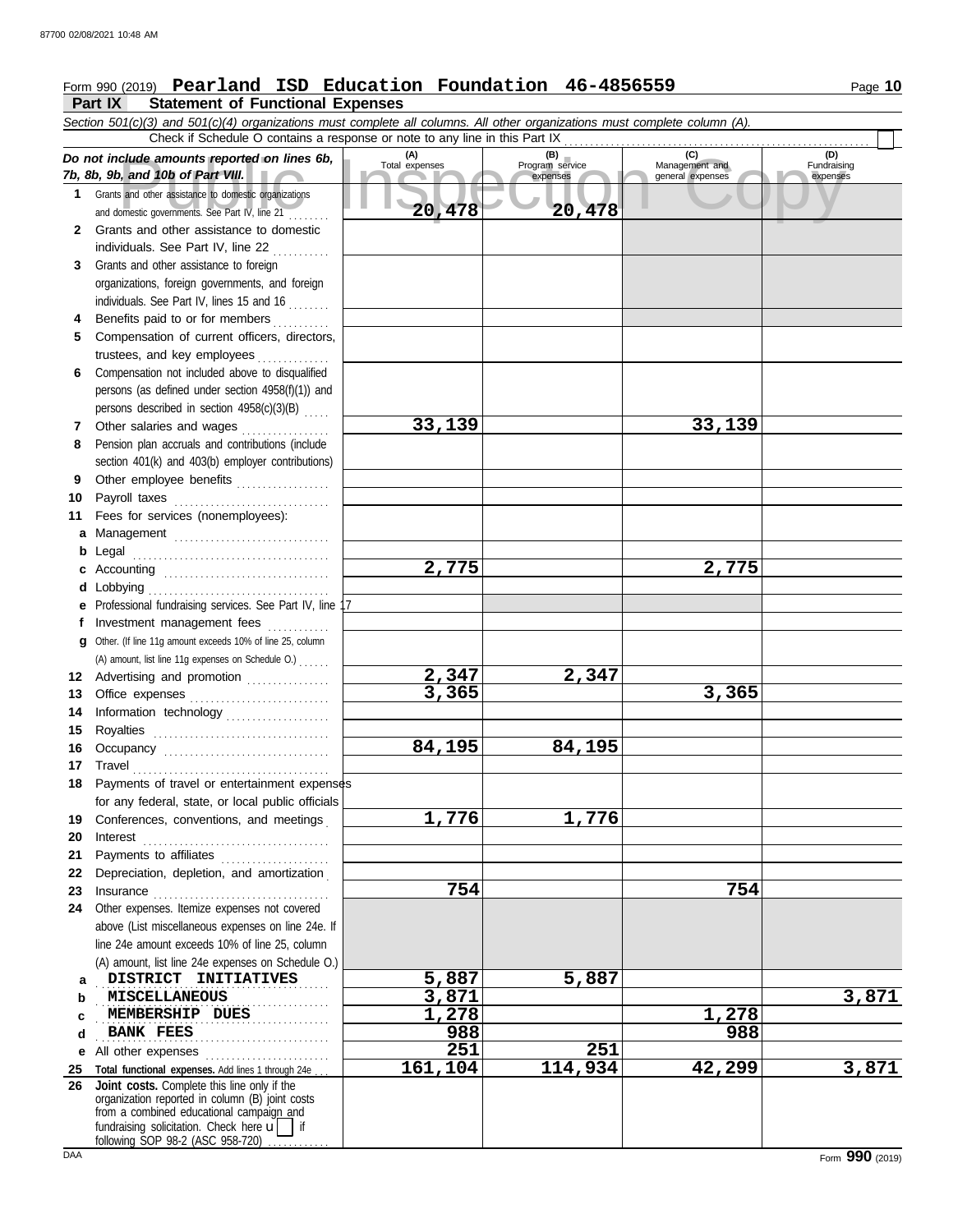#### Form 990 (2019) Page **11 Pearland ISD Education Foundation 46-4856559**

|                      | Part X   | <b>Balance Sheet</b>                                                                                                           |                 |                   |                         |             |
|----------------------|----------|--------------------------------------------------------------------------------------------------------------------------------|-----------------|-------------------|-------------------------|-------------|
|                      |          | Check if Schedule O contains a response or note to any line in this Part X                                                     |                 |                   |                         |             |
|                      |          |                                                                                                                                |                 | (A)               |                         | (B)         |
|                      |          |                                                                                                                                |                 | Beginning of year |                         | End of year |
|                      | 1        | Cash-non-interest-bearing                                                                                                      | 5 Inche Al      | 145,090           | $\sqrt{2}$              | 444,435     |
|                      | 2        |                                                                                                                                |                 | 180,000           | $\vert$ 2               |             |
|                      | 3        |                                                                                                                                |                 |                   | $\overline{\mathbf{3}}$ |             |
|                      | 4        |                                                                                                                                |                 |                   | 4                       |             |
|                      | 5        | Loans and other receivables from any current or former officer, director,                                                      |                 |                   |                         |             |
|                      |          | trustee, key employee, creator or founder, substantial contributor, or 35%                                                     |                 |                   |                         |             |
|                      |          | controlled entity or family member of any of these persons                                                                     |                 |                   | 5                       |             |
|                      | 6        | Loans and other receivables from other disqualified persons (as defined                                                        |                 |                   |                         |             |
|                      |          | under section $4958(f)(1)$ ), and persons described in section $4958(c)(3)(B)$                                                 |                 |                   | 6                       |             |
| Assets               | 7        |                                                                                                                                |                 |                   | $\overline{7}$          |             |
|                      | 8        | Inventories for sale or use                                                                                                    |                 |                   | 8                       |             |
|                      | 9        | Prepaid expenses and deferred charges                                                                                          |                 |                   | 9                       |             |
|                      |          | 10a Land, buildings, and equipment: cost or other                                                                              |                 |                   |                         |             |
|                      |          |                                                                                                                                |                 |                   |                         |             |
|                      |          | <b>b</b> Less: accumulated depreciation<br>.                                                                                   | 10 <sub>b</sub> |                   | 10c                     |             |
|                      | 11       | Investments-publicly traded securities                                                                                         |                 |                   | 11                      |             |
|                      | 12       |                                                                                                                                |                 |                   | 12                      |             |
|                      | 13       |                                                                                                                                |                 |                   | 13                      |             |
|                      | 14       | Intangible assets                                                                                                              |                 |                   | 14                      |             |
|                      | 15       | Other assets. See Part IV. line 11                                                                                             |                 |                   | 15                      |             |
|                      | 16       |                                                                                                                                |                 | 325,090           | 16                      | 444,435     |
|                      | 17       |                                                                                                                                |                 |                   | 17                      |             |
|                      | 18       | Grants payable                                                                                                                 |                 |                   | 18                      |             |
|                      | 19       |                                                                                                                                |                 |                   | 19                      |             |
|                      | 20       |                                                                                                                                |                 |                   | 20                      |             |
|                      | 21       | Escrow or custodial account liability. Complete Part IV of Schedule D                                                          |                 |                   | 21                      |             |
| Liabilities          | 22       | Loans and other payables to any current or former officer, director,                                                           |                 |                   |                         |             |
|                      |          | trustee, key employee, creator or founder, substantial contributor, or 35%                                                     |                 |                   |                         |             |
|                      |          |                                                                                                                                |                 |                   | 22<br>23                |             |
|                      | 23<br>24 | Secured mortgages and notes payable to unrelated third parties<br>Unsecured notes and loans payable to unrelated third parties |                 |                   | 24                      |             |
|                      | 25       | Other liabilities (including federal income tax, payables to related third                                                     |                 |                   |                         |             |
|                      |          | parties, and other liabilities not included on lines 17-24). Complete Part X                                                   |                 |                   |                         |             |
|                      |          | of Schedule D                                                                                                                  |                 |                   | 25                      |             |
|                      | 26       |                                                                                                                                |                 | 0                 | 26                      | $\mathbf 0$ |
|                      |          | Organizations that follow FASB ASC 958, check here $\boxed{\mathbf{X}}$                                                        |                 |                   |                         |             |
| <b>Fund Balances</b> |          | and complete lines 27, 28, 32, and 33.                                                                                         |                 |                   |                         |             |
|                      | 27       | Net assets without donor restrictions                                                                                          |                 | 325,090           | 27                      | 444,435     |
|                      | 28       | Net assets with donor restrictions                                                                                             |                 |                   | 28                      |             |
|                      |          | Organizations that do not follow FASB ASC 958, check here u                                                                    |                 |                   |                         |             |
|                      |          | and complete lines 29 through 33.                                                                                              |                 |                   |                         |             |
| ŏ                    | 29       | Capital stock or trust principal, or current funds                                                                             |                 |                   | 29                      |             |
|                      | 30       | Paid-in or capital surplus, or land, building, or equipment fund                                                               |                 |                   | 30                      |             |
|                      | 31       | Retained earnings, endowment, accumulated income, or other funds                                                               |                 |                   | 31                      |             |
| <b>Net Assets</b>    | 32       | Total net assets or fund balances                                                                                              |                 | 325,090           | 32                      | 444,435     |
|                      | 33       |                                                                                                                                |                 | 325,090           | 33                      | 444,435     |
|                      |          |                                                                                                                                |                 |                   |                         |             |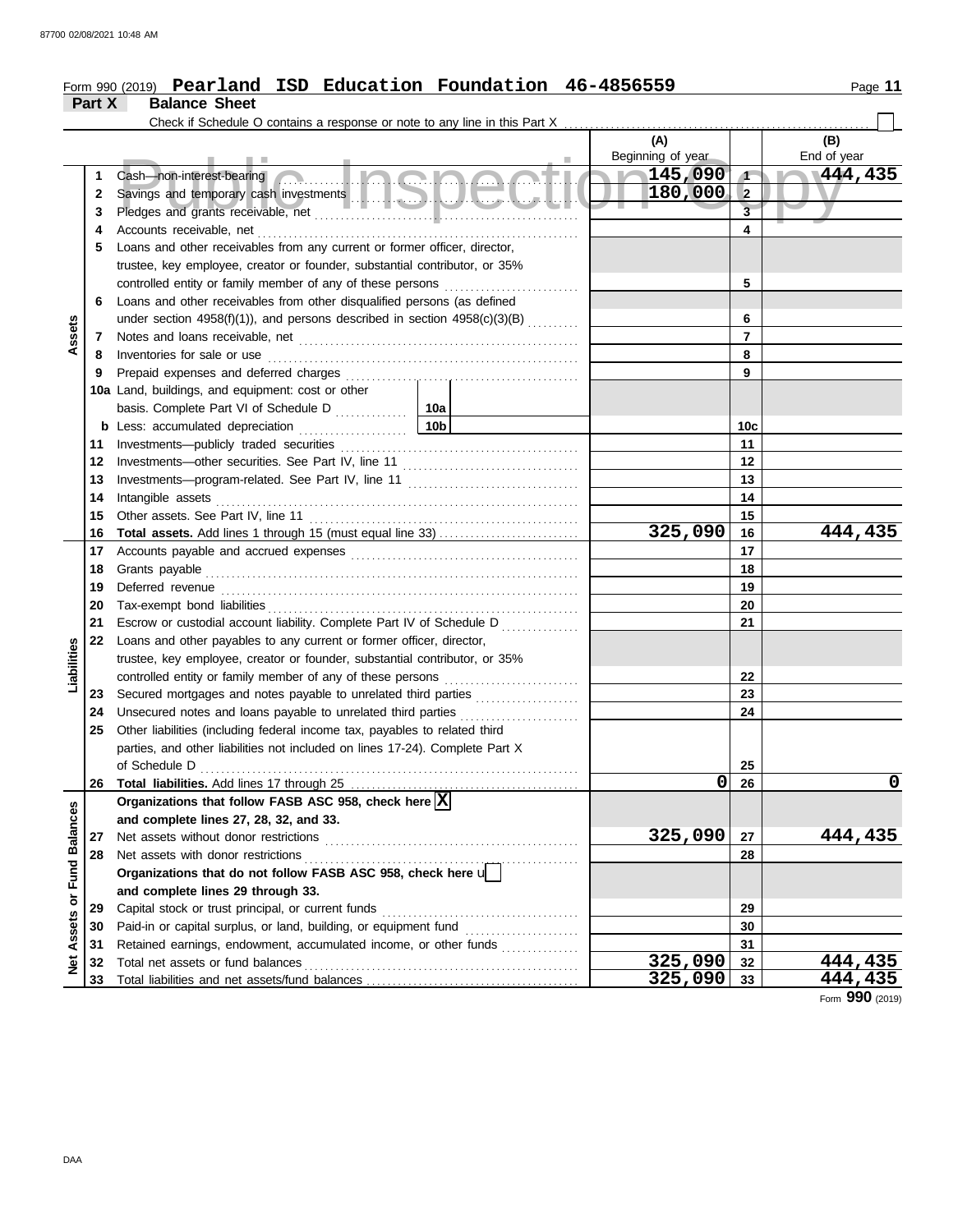|    | Form 990 (2019) Pearland ISD Education Foundation 46-4856559                                                                                                               |                |                | Page 12            |
|----|----------------------------------------------------------------------------------------------------------------------------------------------------------------------------|----------------|----------------|--------------------|
|    | <b>Reconciliation of Net Assets</b><br>Part XI                                                                                                                             |                |                |                    |
|    | Check if Schedule O contains a response or note to any line in this Part XI                                                                                                |                |                |                    |
| 1  | Total revenue (must equal Part VIII, column (A), line 12)                                                                                                                  | $\mathbf{1}$   |                | 196, 254           |
| 2  |                                                                                                                                                                            | $\overline{2}$ |                | 161,104            |
| 3  | Revenue less expenses. Subtract line 2 from line 1                                                                                                                         | 3 <sup>2</sup> |                | 35,150             |
| 4  | Net assets or fund balances at beginning of year (must equal Part X, line 32, column (A))                                                                                  | $\overline{4}$ |                | 325,090            |
| 5  | Net unrealized gains (losses) on investments [1999] Martin Martin Martin Martin Martin Martin Martin Martin Mar                                                            |                |                |                    |
| 6  |                                                                                                                                                                            | 6              |                | 84,195             |
| 7  | Investment expenses                                                                                                                                                        | $\overline{7}$ |                |                    |
| 8  | Prior period adjustments                                                                                                                                                   | 8              |                |                    |
| 9  | Other changes in net assets or fund balances (explain on Schedule O)                                                                                                       | $\overline{9}$ |                |                    |
| 10 | Net assets or fund balances at end of year. Combine lines 3 through 9 (must equal Part X, line                                                                             |                |                |                    |
|    | 32, column (B))                                                                                                                                                            | 10             |                | 444,435            |
|    | <b>Financial Statements and Reporting</b><br>Part XII                                                                                                                      |                |                |                    |
|    |                                                                                                                                                                            |                |                |                    |
|    | $ \mathbf{X} $ Accrual                                                                                                                                                     |                |                | Yes  <br><b>No</b> |
| 1. | Accounting method used to prepare the Form 990:     Cash<br>Other<br>If the organization changed its method of accounting from a prior year or checked "Other," explain in |                |                |                    |
|    | Schedule O.                                                                                                                                                                |                |                |                    |
|    | 2a Were the organization's financial statements compiled or reviewed by an independent accountant?                                                                         |                | 2a             | x                  |
|    | If "Yes," check a box below to indicate whether the financial statements for the year were compiled or                                                                     |                |                |                    |
|    | reviewed on a separate basis, consolidated basis, or both:                                                                                                                 |                |                |                    |
|    | Both consolidated and separate basis<br>Separate basis<br>Consolidated basis<br>$\mathcal{L}$                                                                              |                |                |                    |
|    | <b>b</b> Were the organization's financial statements audited by an independent accountant?                                                                                |                | 2 <sub>b</sub> | X                  |
|    | If "Yes," check a box below to indicate whether the financial statements for the year were audited on a                                                                    |                |                |                    |
|    | separate basis, consolidated basis, or both:                                                                                                                               |                |                |                    |
|    | Separate basis<br>Consolidated basis<br>  Both consolidated and separate basis                                                                                             |                |                |                    |
|    | c If "Yes" to line 2a or 2b, does the organization have a committee that assumes responsibility for oversight of                                                           |                |                |                    |
|    | the audit, review, or compilation of its financial statements and selection of an independent accountant?                                                                  |                | 2c             |                    |
|    | If the organization changed either its oversight process or selection process during the tax year, explain on                                                              |                |                |                    |
|    | Schedule O.                                                                                                                                                                |                |                |                    |
|    | 3a As a result of a federal award, was the organization required to undergo an audit or audits as set forth in the                                                         |                |                |                    |
|    | Single Audit Act and OMB Circular A-133?                                                                                                                                   |                | За             |                    |
|    | b If "Yes," did the organization undergo the required audit or audits? If the organization did not undergo the                                                             |                |                |                    |
|    | required audit or audits, explain why on Schedule O and describe any steps taken to undergo such audits                                                                    |                | 3 <sub>b</sub> |                    |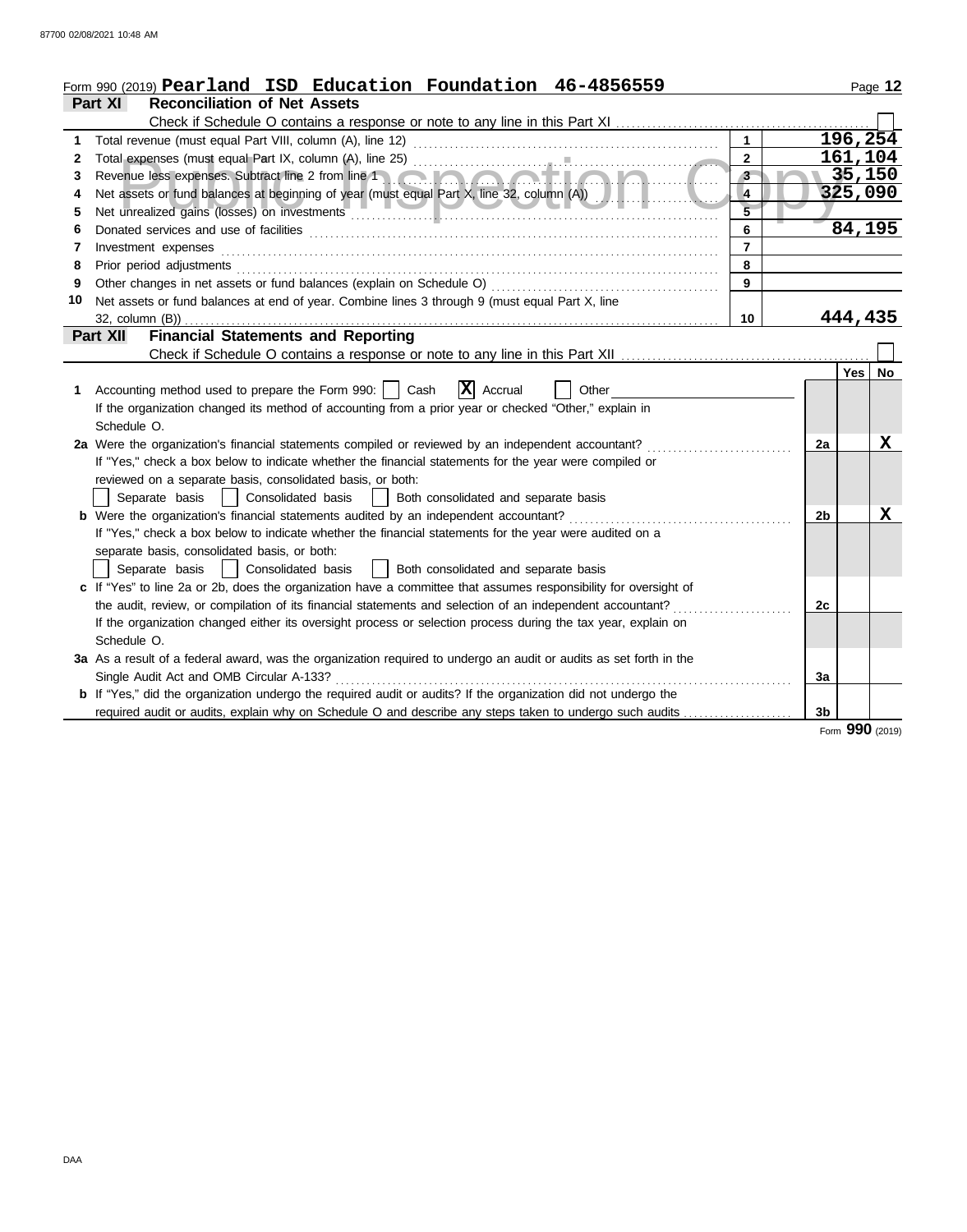| Form 990 (2019) Pearland ISD Education Foundation 46-4856559                                                                                                                                                                                                |                                                                |                                   |                          |         |              |                                |                                                                                  |  |                                                                                       |                                                                                                        |                                                                                     | Page 8                |
|-------------------------------------------------------------------------------------------------------------------------------------------------------------------------------------------------------------------------------------------------------------|----------------------------------------------------------------|-----------------------------------|--------------------------|---------|--------------|--------------------------------|----------------------------------------------------------------------------------|--|---------------------------------------------------------------------------------------|--------------------------------------------------------------------------------------------------------|-------------------------------------------------------------------------------------|-----------------------|
| <b>Part VII</b>                                                                                                                                                                                                                                             |                                                                |                                   |                          |         |              |                                |                                                                                  |  |                                                                                       | Section A. Officers, Directors, Trustees, Key Employees, and Highest Compensated Employees (continued) |                                                                                     |                       |
| (C)<br>(A)<br>(B)<br>Position<br>Name and title<br>Average<br>(do not check more than one<br>hours<br>box, unless person is both an<br>per week<br>officer and a director/trustee)<br>(list any                                                             |                                                                |                                   |                          |         |              |                                | (D)<br>Reportable<br>compensation<br>from the<br>organization<br>(W-2/1099-MISC) |  | (E)<br>Reportable<br>compensation<br>from related<br>organizations<br>(W-2/1099-MISC) |                                                                                                        | (F)<br>Estimated amount<br>of other<br>compensation<br>from the<br>organization and |                       |
|                                                                                                                                                                                                                                                             | hours for<br>related<br>organizations<br>below<br>dotted line) | Individual trustee<br>or director | Institutional<br>trustee | Officer | Key employee | Highest compensate<br>employee | Former                                                                           |  |                                                                                       |                                                                                                        |                                                                                     | related organizations |
| (20)<br>MANDY NICHOLS                                                                                                                                                                                                                                       |                                                                |                                   |                          |         |              |                                |                                                                                  |  |                                                                                       |                                                                                                        |                                                                                     |                       |
|                                                                                                                                                                                                                                                             | 2.00                                                           |                                   |                          |         |              |                                |                                                                                  |  |                                                                                       |                                                                                                        |                                                                                     |                       |
| <b>DIRECTOR</b><br>(21)<br>TALLY PEREZ                                                                                                                                                                                                                      | 0.00                                                           | X                                 |                          |         |              |                                |                                                                                  |  | 0                                                                                     | 0                                                                                                      |                                                                                     | 0                     |
|                                                                                                                                                                                                                                                             | 2.00                                                           |                                   |                          |         |              |                                |                                                                                  |  |                                                                                       |                                                                                                        |                                                                                     |                       |
| <b>DIRECTOR</b>                                                                                                                                                                                                                                             | 0.00                                                           | $\mathbf X$                       |                          |         |              |                                |                                                                                  |  | 0                                                                                     | 0                                                                                                      |                                                                                     | $\mathbf 0$           |
| (22)<br><b>BOB RICHTER</b>                                                                                                                                                                                                                                  | 2.00                                                           |                                   |                          |         |              |                                |                                                                                  |  |                                                                                       |                                                                                                        |                                                                                     |                       |
| <b>DIRECTOR</b>                                                                                                                                                                                                                                             | 0.00                                                           | X                                 |                          |         |              |                                |                                                                                  |  | 0                                                                                     | 0                                                                                                      |                                                                                     | $\mathbf 0$           |
| (23)<br>DONNA RIZZO                                                                                                                                                                                                                                         |                                                                |                                   |                          |         |              |                                |                                                                                  |  |                                                                                       |                                                                                                        |                                                                                     |                       |
|                                                                                                                                                                                                                                                             | 2.00                                                           |                                   |                          |         |              |                                |                                                                                  |  |                                                                                       |                                                                                                        |                                                                                     |                       |
| <b>DIRECTOR</b><br>(24)<br>PHIL RUTTER                                                                                                                                                                                                                      | 0.00                                                           | $\mathbf x$                       |                          |         |              |                                |                                                                                  |  | 0                                                                                     | 0                                                                                                      |                                                                                     | $\mathbf 0$           |
|                                                                                                                                                                                                                                                             | 2.00                                                           |                                   |                          |         |              |                                |                                                                                  |  |                                                                                       |                                                                                                        |                                                                                     |                       |
| <b>DIRECTOR</b>                                                                                                                                                                                                                                             | 0.00                                                           | $\mathbf x$                       |                          |         |              |                                |                                                                                  |  | 0                                                                                     | 0                                                                                                      |                                                                                     | $\mathbf 0$           |
| (25)<br><b>MARCUS</b><br><b>STEVENSON</b>                                                                                                                                                                                                                   |                                                                |                                   |                          |         |              |                                |                                                                                  |  |                                                                                       |                                                                                                        |                                                                                     |                       |
| <b>DIRECTOR</b>                                                                                                                                                                                                                                             | 2.00<br>0.00                                                   | X                                 |                          |         |              |                                |                                                                                  |  | 0                                                                                     | 0                                                                                                      |                                                                                     | $\mathbf 0$           |
| (26)<br><b>ANGELA WELLS</b>                                                                                                                                                                                                                                 |                                                                |                                   |                          |         |              |                                |                                                                                  |  |                                                                                       |                                                                                                        |                                                                                     |                       |
|                                                                                                                                                                                                                                                             | 2.00                                                           |                                   |                          |         |              |                                |                                                                                  |  |                                                                                       |                                                                                                        |                                                                                     |                       |
| DIRECTOR AT LARGE                                                                                                                                                                                                                                           | 0.00                                                           | X                                 |                          |         |              |                                |                                                                                  |  | 0                                                                                     | 0                                                                                                      |                                                                                     | $\mathbf 0$           |
| LANCE WILLIS<br>(27)                                                                                                                                                                                                                                        | 2.00                                                           |                                   |                          |         |              |                                |                                                                                  |  |                                                                                       |                                                                                                        |                                                                                     |                       |
| <b>DIRECTOR</b>                                                                                                                                                                                                                                             | 0.00                                                           | $\mathbf X$                       |                          |         |              |                                |                                                                                  |  | 0                                                                                     | 0                                                                                                      |                                                                                     | 0                     |
| 1b Subtotal<br>c Total from continuation sheets to Part VII, Section A                                                                                                                                                                                      |                                                                |                                   |                          |         |              |                                | u<br>u                                                                           |  |                                                                                       |                                                                                                        |                                                                                     |                       |
|                                                                                                                                                                                                                                                             |                                                                |                                   |                          |         |              |                                |                                                                                  |  |                                                                                       |                                                                                                        |                                                                                     |                       |
| Total number of individuals (including but not limited to those listed above) who received more than \$100,000 of<br>2                                                                                                                                      |                                                                |                                   |                          |         |              |                                |                                                                                  |  |                                                                                       |                                                                                                        |                                                                                     |                       |
| reportable compensation from the organization $\mathbf u$                                                                                                                                                                                                   |                                                                |                                   |                          |         |              |                                |                                                                                  |  |                                                                                       |                                                                                                        |                                                                                     | Yes<br>No.            |
| Did the organization list any former officer, director, trustee, key employee, or highest compensated<br>3                                                                                                                                                  |                                                                |                                   |                          |         |              |                                |                                                                                  |  |                                                                                       |                                                                                                        |                                                                                     |                       |
| For any individual listed on line 1a, is the sum of reportable compensation and other compensation from the<br>4                                                                                                                                            |                                                                |                                   |                          |         |              |                                |                                                                                  |  |                                                                                       |                                                                                                        | 3                                                                                   |                       |
| organization and related organizations greater than \$150,000? If "Yes," complete Schedule J for such                                                                                                                                                       |                                                                |                                   |                          |         |              |                                |                                                                                  |  |                                                                                       |                                                                                                        |                                                                                     |                       |
| Did any person listed on line 1a receive or accrue compensation from any unrelated organization or individual<br>5                                                                                                                                          |                                                                |                                   |                          |         |              |                                |                                                                                  |  |                                                                                       |                                                                                                        | 4                                                                                   |                       |
|                                                                                                                                                                                                                                                             |                                                                |                                   |                          |         |              |                                |                                                                                  |  |                                                                                       |                                                                                                        | 5                                                                                   |                       |
| Section B. Independent Contractors                                                                                                                                                                                                                          |                                                                |                                   |                          |         |              |                                |                                                                                  |  |                                                                                       |                                                                                                        |                                                                                     |                       |
| Complete this table for your five highest compensated independent contractors that received more than \$100,000 of<br>1<br>compensation from the organization. Report compensation for the calendar year ending with or within the organization's tax year. |                                                                |                                   |                          |         |              |                                |                                                                                  |  |                                                                                       |                                                                                                        |                                                                                     |                       |
|                                                                                                                                                                                                                                                             | (A)<br>Name and business address                               |                                   |                          |         |              |                                |                                                                                  |  |                                                                                       | (B)<br>Description of services                                                                         |                                                                                     | (C)<br>Compensation   |
|                                                                                                                                                                                                                                                             |                                                                |                                   |                          |         |              |                                |                                                                                  |  |                                                                                       |                                                                                                        |                                                                                     |                       |
|                                                                                                                                                                                                                                                             |                                                                |                                   |                          |         |              |                                |                                                                                  |  |                                                                                       |                                                                                                        |                                                                                     |                       |
|                                                                                                                                                                                                                                                             |                                                                |                                   |                          |         |              |                                |                                                                                  |  |                                                                                       |                                                                                                        |                                                                                     |                       |
|                                                                                                                                                                                                                                                             |                                                                |                                   |                          |         |              |                                |                                                                                  |  |                                                                                       |                                                                                                        |                                                                                     |                       |
|                                                                                                                                                                                                                                                             |                                                                |                                   |                          |         |              |                                |                                                                                  |  |                                                                                       |                                                                                                        |                                                                                     |                       |
|                                                                                                                                                                                                                                                             |                                                                |                                   |                          |         |              |                                |                                                                                  |  |                                                                                       |                                                                                                        |                                                                                     |                       |
|                                                                                                                                                                                                                                                             |                                                                |                                   |                          |         |              |                                |                                                                                  |  |                                                                                       |                                                                                                        |                                                                                     |                       |
|                                                                                                                                                                                                                                                             |                                                                |                                   |                          |         |              |                                |                                                                                  |  |                                                                                       |                                                                                                        |                                                                                     |                       |

**2** Total number of independent contractors (including but not limited to those listed above) who received more than \$100,000 of compensation from the organization u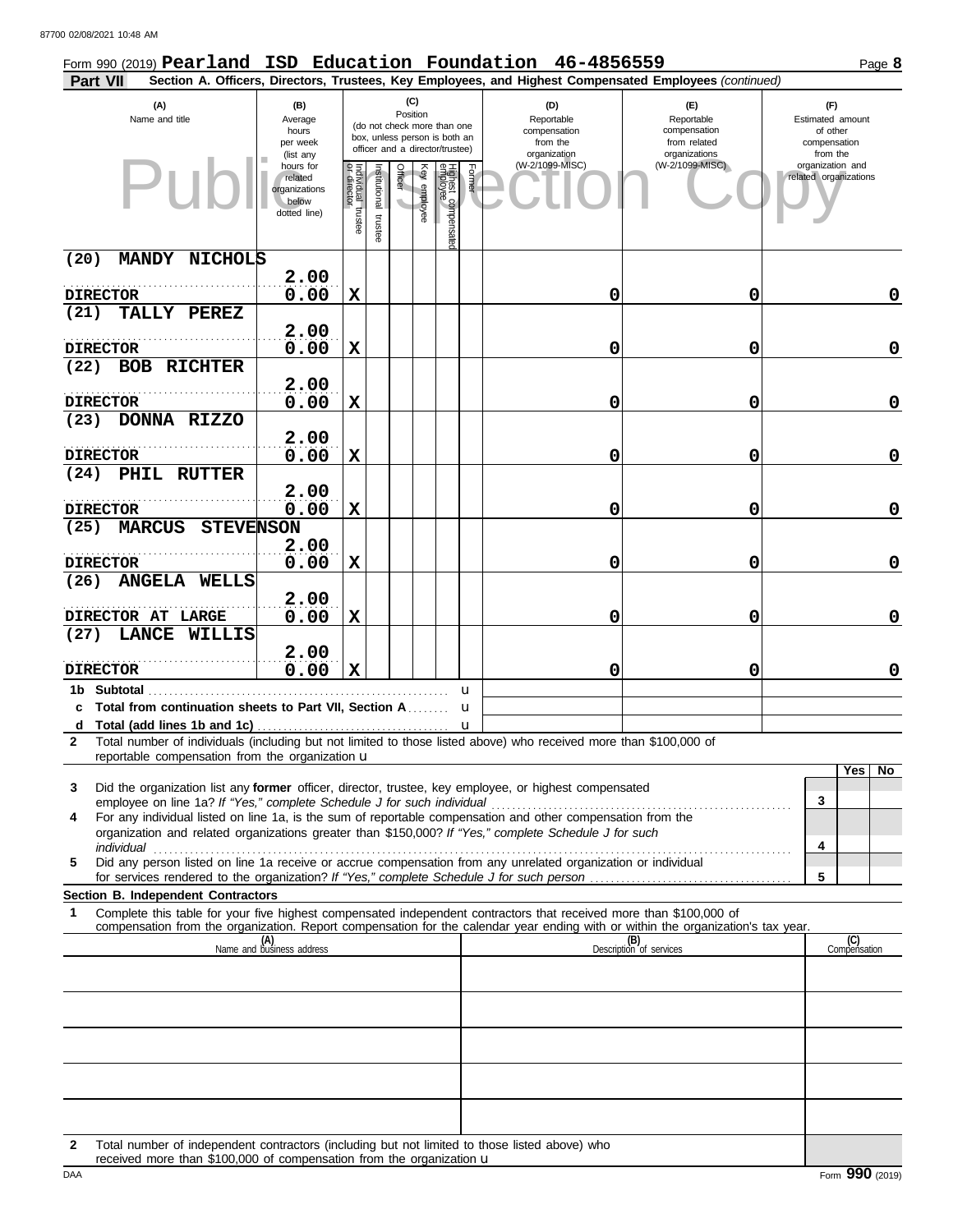| Form 990 (2019) Pearland ISD Education Foundation 46-4856559                                                                                                                                                                                                                                                                                    |                                  |                                   |                          |              |                                 |                                                                                                        |                                  | Page 8                       |
|-------------------------------------------------------------------------------------------------------------------------------------------------------------------------------------------------------------------------------------------------------------------------------------------------------------------------------------------------|----------------------------------|-----------------------------------|--------------------------|--------------|---------------------------------|--------------------------------------------------------------------------------------------------------|----------------------------------|------------------------------|
| Part VII                                                                                                                                                                                                                                                                                                                                        |                                  |                                   |                          |              |                                 | Section A. Officers, Directors, Trustees, Key Employees, and Highest Compensated Employees (continued) |                                  |                              |
| (A)                                                                                                                                                                                                                                                                                                                                             | (B)                              |                                   |                          | (C)          |                                 | (D)                                                                                                    | (F)                              | (F)                          |
| Name and title                                                                                                                                                                                                                                                                                                                                  | Average<br>hours                 |                                   |                          | Position     | (do not check more than one     | Reportable<br>compensation                                                                             | Reportable<br>compensation       | Estimated amount<br>of other |
|                                                                                                                                                                                                                                                                                                                                                 | per week                         |                                   |                          |              | box, unless person is both an   | from the                                                                                               | from related                     | compensation                 |
|                                                                                                                                                                                                                                                                                                                                                 | (list any<br>hours for           |                                   |                          |              | officer and a director/trustee) | organization<br>(W-2/1099-MISC)                                                                        | organizations<br>(W-2/1099-MISC) | from the<br>organization and |
| $\mathsf{P}\mathsf{H}$                                                                                                                                                                                                                                                                                                                          | related                          | Individual trustee<br>or director | Officer<br>Institutional | Key employee | Former                          |                                                                                                        |                                  | related organizations        |
|                                                                                                                                                                                                                                                                                                                                                 | organizations<br>below           |                                   |                          |              |                                 |                                                                                                        |                                  |                              |
|                                                                                                                                                                                                                                                                                                                                                 | dotted line)                     |                                   |                          |              |                                 |                                                                                                        |                                  |                              |
|                                                                                                                                                                                                                                                                                                                                                 |                                  |                                   | trustee                  |              | Highest compensate<br>employee  |                                                                                                        |                                  |                              |
|                                                                                                                                                                                                                                                                                                                                                 |                                  |                                   |                          |              |                                 |                                                                                                        |                                  |                              |
| MELISSA BLACK<br>(28)                                                                                                                                                                                                                                                                                                                           |                                  |                                   |                          |              |                                 |                                                                                                        |                                  |                              |
|                                                                                                                                                                                                                                                                                                                                                 | 5.00                             |                                   |                          |              |                                 |                                                                                                        |                                  |                              |
| PRESIDENT                                                                                                                                                                                                                                                                                                                                       | 0.00                             |                                   | X                        |              |                                 | 0                                                                                                      | 0                                | 0                            |
| (29)<br>TREVOR BURT                                                                                                                                                                                                                                                                                                                             |                                  |                                   |                          |              |                                 |                                                                                                        |                                  |                              |
|                                                                                                                                                                                                                                                                                                                                                 | 5.00                             |                                   |                          |              |                                 |                                                                                                        |                                  |                              |
| VP OF ADMINISTRATION                                                                                                                                                                                                                                                                                                                            | 0.00                             |                                   | X                        |              |                                 | 0                                                                                                      | 0                                | $\mathbf 0$                  |
| TONY CARBONE<br>(30)                                                                                                                                                                                                                                                                                                                            |                                  |                                   |                          |              |                                 |                                                                                                        |                                  |                              |
|                                                                                                                                                                                                                                                                                                                                                 | 5.00                             |                                   |                          |              |                                 |                                                                                                        |                                  |                              |
| <b>TREASURER</b>                                                                                                                                                                                                                                                                                                                                | 0.00                             |                                   | X                        |              |                                 | 0                                                                                                      | 0                                | $\mathbf 0$                  |
| (31)<br><b>KEVIN FULLER</b>                                                                                                                                                                                                                                                                                                                     |                                  |                                   |                          |              |                                 |                                                                                                        |                                  |                              |
|                                                                                                                                                                                                                                                                                                                                                 | 5.00                             |                                   |                          |              |                                 |                                                                                                        |                                  |                              |
| PRESIDENT ELECT                                                                                                                                                                                                                                                                                                                                 | 0.00                             |                                   | X                        |              |                                 | 0                                                                                                      | 0                                | $\mathbf 0$                  |
| (32)<br><b>DENA HANKS</b>                                                                                                                                                                                                                                                                                                                       |                                  |                                   |                          |              |                                 |                                                                                                        |                                  |                              |
|                                                                                                                                                                                                                                                                                                                                                 | 5.00                             |                                   |                          |              |                                 |                                                                                                        |                                  |                              |
| IMM. PAST PRESIDENT                                                                                                                                                                                                                                                                                                                             | 0.00                             |                                   | X                        |              |                                 | 0                                                                                                      | 0                                | $\mathbf 0$                  |
| (33)<br>DR.<br><b>JOHN KELLY</b>                                                                                                                                                                                                                                                                                                                |                                  |                                   |                          |              |                                 |                                                                                                        |                                  |                              |
|                                                                                                                                                                                                                                                                                                                                                 | 5.00                             |                                   |                          |              |                                 |                                                                                                        |                                  |                              |
| <b>SECRETARY</b>                                                                                                                                                                                                                                                                                                                                | 0.00                             |                                   | X                        |              |                                 | 0                                                                                                      | 0                                | $\mathbf 0$                  |
|                                                                                                                                                                                                                                                                                                                                                 |                                  |                                   |                          |              |                                 |                                                                                                        |                                  |                              |
|                                                                                                                                                                                                                                                                                                                                                 |                                  |                                   |                          |              |                                 |                                                                                                        |                                  |                              |
|                                                                                                                                                                                                                                                                                                                                                 |                                  |                                   |                          |              |                                 |                                                                                                        |                                  |                              |
|                                                                                                                                                                                                                                                                                                                                                 |                                  |                                   |                          |              |                                 |                                                                                                        |                                  |                              |
|                                                                                                                                                                                                                                                                                                                                                 |                                  |                                   |                          |              |                                 |                                                                                                        |                                  |                              |
|                                                                                                                                                                                                                                                                                                                                                 |                                  |                                   |                          |              |                                 |                                                                                                        |                                  |                              |
| 1b Subtotal and the Subset of the Subset of the Subset of the Subset of the Subset of the Subset of the Subset of the Subset of the Subset of the Subset of the Subset of the Subset of the Subset of the Subset of the Subset                                                                                                                  |                                  |                                   |                          |              | u                               |                                                                                                        |                                  |                              |
| Total from continuation sheets to Part VII, Section A                                                                                                                                                                                                                                                                                           |                                  |                                   |                          |              | u                               |                                                                                                        |                                  |                              |
|                                                                                                                                                                                                                                                                                                                                                 |                                  |                                   |                          |              |                                 |                                                                                                        |                                  |                              |
| Total number of individuals (including but not limited to those listed above) who received more than \$100,000 of<br>2                                                                                                                                                                                                                          |                                  |                                   |                          |              |                                 |                                                                                                        |                                  |                              |
| reportable compensation from the organization u                                                                                                                                                                                                                                                                                                 |                                  |                                   |                          |              |                                 |                                                                                                        |                                  | Yes<br>No.                   |
| Did the organization list any former officer, director, trustee, key employee, or highest compensated<br>3                                                                                                                                                                                                                                      |                                  |                                   |                          |              |                                 |                                                                                                        |                                  |                              |
|                                                                                                                                                                                                                                                                                                                                                 |                                  |                                   |                          |              |                                 |                                                                                                        |                                  | 3                            |
| For any individual listed on line 1a, is the sum of reportable compensation and other compensation from the<br>4                                                                                                                                                                                                                                |                                  |                                   |                          |              |                                 |                                                                                                        |                                  |                              |
| organization and related organizations greater than \$150,000? If "Yes," complete Schedule J for such                                                                                                                                                                                                                                           |                                  |                                   |                          |              |                                 |                                                                                                        |                                  |                              |
| individual communications and contact the contract of the contract of the contract of the contract of the contract of the contract of the contract of the contract of the contract of the contract of the contract of the cont<br>Did any person listed on line 1a receive or accrue compensation from any unrelated organization or individual |                                  |                                   |                          |              |                                 |                                                                                                        |                                  | 4                            |
| 5                                                                                                                                                                                                                                                                                                                                               |                                  |                                   |                          |              |                                 |                                                                                                        |                                  | 5                            |
| Section B. Independent Contractors                                                                                                                                                                                                                                                                                                              |                                  |                                   |                          |              |                                 |                                                                                                        |                                  |                              |
| Complete this table for your five highest compensated independent contractors that received more than \$100,000 of<br>1                                                                                                                                                                                                                         |                                  |                                   |                          |              |                                 |                                                                                                        |                                  |                              |
| compensation from the organization. Report compensation for the calendar year ending with or within the organization's tax year.                                                                                                                                                                                                                |                                  |                                   |                          |              |                                 |                                                                                                        |                                  |                              |
|                                                                                                                                                                                                                                                                                                                                                 | (A)<br>Name and business address |                                   |                          |              |                                 |                                                                                                        | (B)<br>Description of services   | (C)<br>Compensation          |
|                                                                                                                                                                                                                                                                                                                                                 |                                  |                                   |                          |              |                                 |                                                                                                        |                                  |                              |
|                                                                                                                                                                                                                                                                                                                                                 |                                  |                                   |                          |              |                                 |                                                                                                        |                                  |                              |
|                                                                                                                                                                                                                                                                                                                                                 |                                  |                                   |                          |              |                                 |                                                                                                        |                                  |                              |
|                                                                                                                                                                                                                                                                                                                                                 |                                  |                                   |                          |              |                                 |                                                                                                        |                                  |                              |
|                                                                                                                                                                                                                                                                                                                                                 |                                  |                                   |                          |              |                                 |                                                                                                        |                                  |                              |
|                                                                                                                                                                                                                                                                                                                                                 |                                  |                                   |                          |              |                                 |                                                                                                        |                                  |                              |
|                                                                                                                                                                                                                                                                                                                                                 |                                  |                                   |                          |              |                                 |                                                                                                        |                                  |                              |
|                                                                                                                                                                                                                                                                                                                                                 |                                  |                                   |                          |              |                                 |                                                                                                        |                                  |                              |
|                                                                                                                                                                                                                                                                                                                                                 |                                  |                                   |                          |              |                                 |                                                                                                        |                                  |                              |
|                                                                                                                                                                                                                                                                                                                                                 |                                  |                                   |                          |              |                                 |                                                                                                        |                                  |                              |
|                                                                                                                                                                                                                                                                                                                                                 |                                  |                                   |                          |              |                                 |                                                                                                        |                                  |                              |

**2** Total number of independent contractors (including but not limited to those listed above) who received more than \$100,000 of compensation from the organization u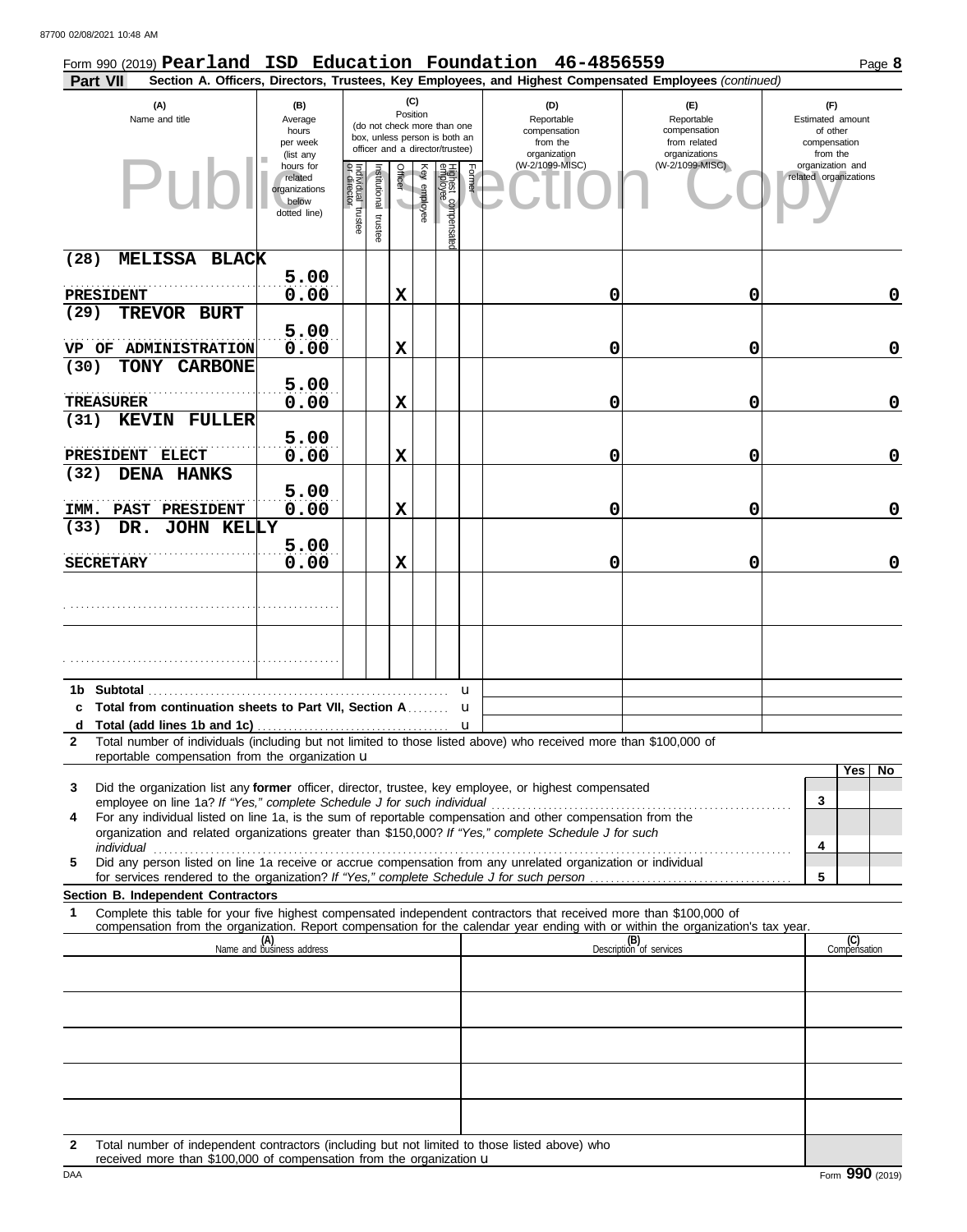| <b>Public Charity Status and Public Support</b><br>(Form 990 or 990-EZ)<br>Complete if the organization is a section $501(c)(3)$ organization or a section $4947(a)(1)$ nonexempt charitable trust.                                                                 | OMB No. 1545-0047<br>9<br>Open to Public |
|---------------------------------------------------------------------------------------------------------------------------------------------------------------------------------------------------------------------------------------------------------------------|------------------------------------------|
|                                                                                                                                                                                                                                                                     |                                          |
| u Attach to Form 990 or Form 990-EZ.<br>Department of the Treasury                                                                                                                                                                                                  |                                          |
| Internal Revenue Service<br><b>u</b> Go to <i>www.irs.gov/Form990</i> for instructions and the latest information.                                                                                                                                                  | Inspection                               |
| Employer identification number<br>Name of the organization<br>Pearland ISD Education Foundation<br>46-4856559                                                                                                                                                       |                                          |
| Part I<br>Reason for Public Charity Status (All organizations must complete this part.) See instructions.                                                                                                                                                           |                                          |
| The organization is not a private foundation because it is: (For lines 1 through 12, check only one box.)                                                                                                                                                           |                                          |
| A church, convention of churches, or association of churches described in section 170(b)(1)(A)(i).<br>1                                                                                                                                                             |                                          |
| A school described in section 170(b)(1)(A)(ii). (Attach Schedule E (Form 990 or 990-EZ).)<br>2<br>A hospital or a cooperative hospital service organization described in section 170(b)(1)(A)(iii).<br>3                                                            |                                          |
| A medical research organization operated in conjunction with a hospital described in section 170(b)(1)(A)(iii). Enter the hospital's name,<br>4                                                                                                                     |                                          |
| city, and state:                                                                                                                                                                                                                                                    |                                          |
| An organization operated for the benefit of a college or university owned or operated by a governmental unit described in<br>5                                                                                                                                      |                                          |
| section 170(b)(1)(A)(iv). (Complete Part II.)<br>A federal, state, or local government or governmental unit described in section 170(b)(1)(A)(v).<br>6                                                                                                              |                                          |
| $ {\bf X} $<br>An organization that normally receives a substantial part of its support from a governmental unit or from the general public<br>7                                                                                                                    |                                          |
| described in section 170(b)(1)(A)(vi). (Complete Part II.)                                                                                                                                                                                                          |                                          |
| A community trust described in section 170(b)(1)(A)(vi). (Complete Part II.)<br>8<br>9<br>An agricultural research organization described in section 170(b)(1)(A)(ix) operated in conjunction with a land-grant college                                             |                                          |
| or university or a non-land-grant college of agriculture (see instructions). Enter the name, city, and state of the college or                                                                                                                                      |                                          |
| university:                                                                                                                                                                                                                                                         |                                          |
| An organization that normally receives: (1) more than 33 1/3% of its support from contributions, membership fees, and gross<br>10<br>receipts from activities related to its exempt functions—subject to certain exceptions, and (2) no more than 33 1/3% of its    |                                          |
| support from gross investment income and unrelated business taxable income (less section 511 tax) from businesses                                                                                                                                                   |                                          |
| acquired by the organization after June 30, 1975. See section 509(a)(2). (Complete Part III.)<br>An organization organized and operated exclusively to test for public safety. See section 509(a)(4).<br>11                                                         |                                          |
| 12<br>An organization organized and operated exclusively for the benefit of, to perform the functions of, or to carry out the purposes                                                                                                                              |                                          |
| of one or more publicly supported organizations described in section 509(a)(1) or section 509(a)(2). See section 509(a)(3).                                                                                                                                         |                                          |
| Check the box in lines 12a through 12d that describes the type of supporting organization and complete lines 12e, 12f, and 12g.<br>Type I. A supporting organization operated, supervised, or controlled by its supported organization(s), typically by giving<br>a |                                          |
| the supported organization(s) the power to regularly appoint or elect a majority of the directors or trustees of the                                                                                                                                                |                                          |
| supporting organization. You must complete Part IV, Sections A and B.                                                                                                                                                                                               |                                          |
| Type II. A supporting organization supervised or controlled in connection with its supported organization(s), by having<br>b<br>control or management of the supporting organization vested in the same persons that control or manage the supported                |                                          |
| organization(s). You must complete Part IV, Sections A and C.                                                                                                                                                                                                       |                                          |
| Type III functionally integrated. A supporting organization operated in connection with, and functionally integrated with,<br>с<br>its supported organization(s) (see instructions). You must complete Part IV, Sections A, D, and E.                               |                                          |
| Type III non-functionally integrated. A supporting organization operated in connection with its supported organization(s)<br>d<br>that is not functionally integrated. The organization generally must satisfy a distribution requirement and an attentiveness      |                                          |
| requirement (see instructions). You must complete Part IV, Sections A and D, and Part V.                                                                                                                                                                            |                                          |
| Check this box if the organization received a written determination from the IRS that it is a Type I, Type II, Type III<br>е                                                                                                                                        |                                          |
| functionally integrated, or Type III non-functionally integrated supporting organization.<br>Enter the number of supported organizations<br>t                                                                                                                       |                                          |
| Provide the following information about the supported organization(s).<br>g                                                                                                                                                                                         |                                          |
| (iv) Is the organization<br>(ii) EIN<br>(i) Name of supported<br>(iii) Type of organization<br>(v) Amount of monetary<br>listed in your governing<br>(described on lines 1-10<br>organization<br>support (see                                                       | (vi) Amount of<br>other support (see     |
| document?<br>above (see instructions))<br>instructions)                                                                                                                                                                                                             | instructions)                            |
| Yes<br>No                                                                                                                                                                                                                                                           |                                          |
| (A)                                                                                                                                                                                                                                                                 |                                          |
| (B)                                                                                                                                                                                                                                                                 |                                          |
| (C)                                                                                                                                                                                                                                                                 |                                          |
| (D)                                                                                                                                                                                                                                                                 |                                          |
| (E)                                                                                                                                                                                                                                                                 |                                          |
|                                                                                                                                                                                                                                                                     |                                          |
| Total<br>For Paperwork Reduction Act Notice, see the Instructions for Form 990 or 990-EZ.                                                                                                                                                                           | Schedule A (Form 990 or 990-EZ) 2019     |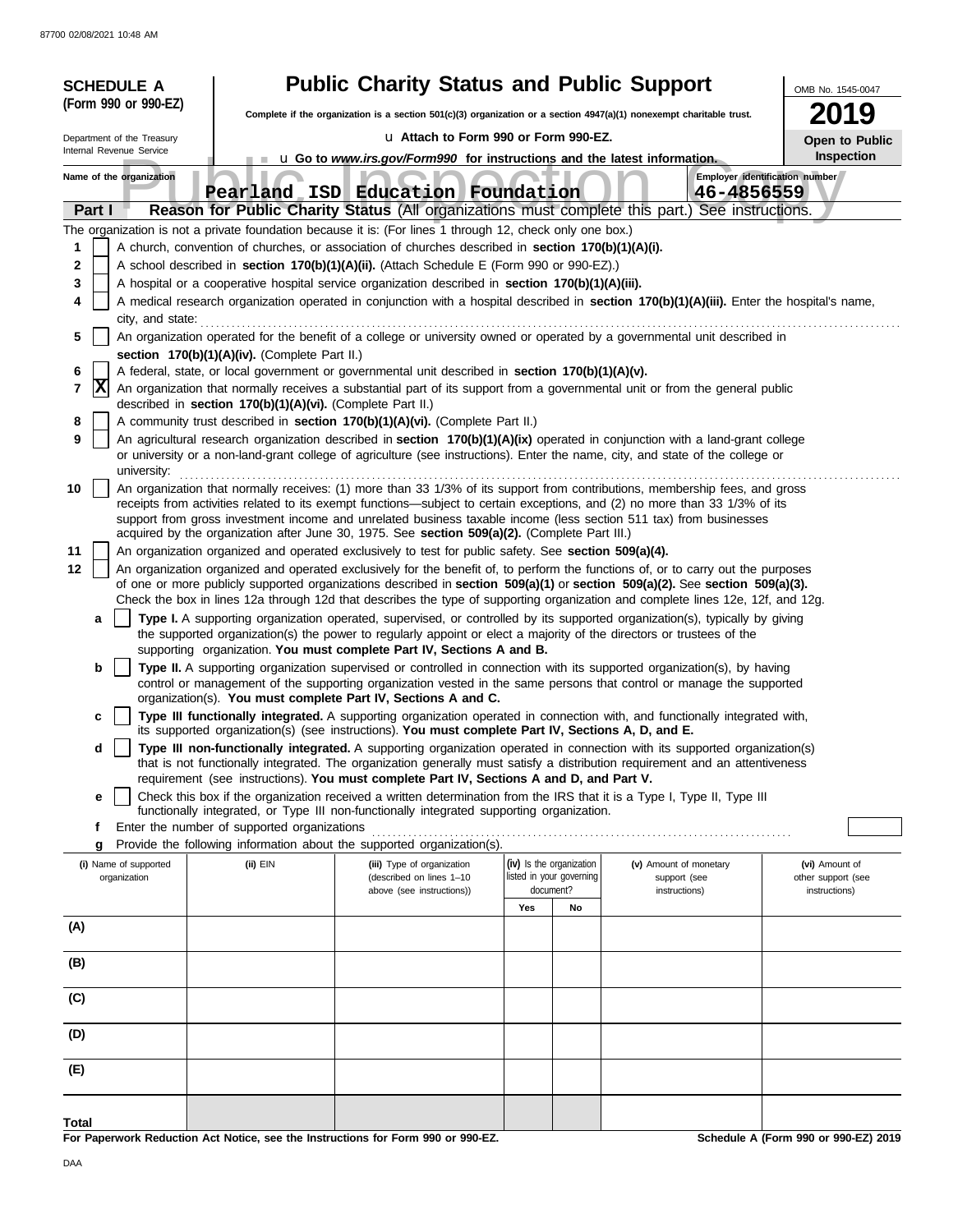**A. Public Support**<br>year (or fiscal year beginning in) **u** (a) 2015<br>s, grants, contributions, and therefore received. (Do not (Explain in Part VI.) . . . . . . . . . . . . . . . . . . . governmental unit or publicly **Section A. Public Support Total support.** Add lines 7 through 10 loss from the sale of capital assets Other income. Do not include gain or is regularly carried on ................. activities, whether or not the business Net income from unrelated business rents, royalties, and income from payments received on securities loans, Gross income from interest, dividends, line 1 that exceeds 2% of the amount supported organization) included on each person (other than a The portion of total contributions by **Total.** Add lines 1 through 3 .......... The value of services or facilities to or expended on its behalf ......... organization's benefit and either paid Tax revenues levied for the First five years. If the Form 990 is for the organization's first, second, third, fourth, or fifth tax year as a section 501(c)(3) Gross receipts from related activities, etc. (see instructions) . . . . . . . . . . . . . . . . . . . . . . . . . . . . . . . . . . . . . . . . . . . . . . . . . . . . . . . . . . . . . . . Amounts from line 4 Public support. Subtract line 5 from line 4 include any "unusual grants.") . . . . . . . . membership fees received. (Do not Gifts, grants, contributions, and Schedule A (Form 990 or 990-EZ) 2019 Page **2 Pearland ISD Education Foundation 46-4856559 13 12 11 9 8 6 4 3 2 1 (a)** 2015 **(b)** 2016 **(c)** 2017 **(d)** 2018 **(e)** 2019 (Complete only if you checked the box on line 5, 7, or 8 of Part I or if the organization failed to qualify under **Part II Support Schedule for Organizations Described in Sections 170(b)(1)(A)(iv) and 170(b)(1)(A)(vi)** Calendar year (or fiscal year beginning in)  $\cdot$  **(a)** 2015 (b) 2016 (c) 2017 (d) 2018 (e) 2018 (e) 2019 (f) Total furnished by a governmental unit to the organization without charge **5 Section B. Total Support 7** similar sources **10** organization, check this box and stop here **Section C. Computation of Public Support Percentage 12 14** Public support percentage for 2019 (line 6, column (f) divided by line 11, column (f)) . . . . . . . . . . . . . . . . . . . . . . . . . . . . . . . . . . . . . . Public support percentage from 2018 Schedule A, Part II, line 14 . . . . . . . . . . . . . . . . . . . . . . . . . . . . . . . . . . . . . . . . . . . . . . . . . . . . . . . . . . **15 16a 33 1/3% support test—2019.** If the organization did not check the box on line 13, and line 14 is 33 1/3% or more, check this box and stop here. The organization qualifies as a publicly supported organization .............. **b 33 1/3% support test—2018.** If the organization did not check a box on line 13 or 16a, and line 15 is 33 1/3% or more, check this box and **stop here.** The organization qualifies as a publicly supported organization . . . . . . . . . . . . . . . . . . . . . . . . . . . . . . . . . . . . . . . . . . . . . . . . . . . . . . **17a 10%-facts-and-circumstances test—2019.** If the organization did not check a box on line 13, 16a, or 16b, and line 14 is 10% or more, and if the organization meets the "facts-and-circumstances" test, check this box and **stop here.** Explain in Part VI how the organization meets the "facts-and-circumstances" test. The organization qualifies as a publicly supported **b 10%-facts-and-circumstances test—2018.** If the organization did not check a box on line 13, 16a, 16b, or 17a, and line Explain in Part VI how the organization meets the "facts-and-circumstances" test. The organization qualifies as a publicly 15 is 10% or more, and if the organization meets the "facts-and-circumstances" test, check this box and **stop here. 18 Private foundation.** If the organization did not check a box on line 13, 16a, 16b, 17a, or 17b, check this box and see **14 15 % 99.36 % 99.69** Calendar year (or fiscal year beginning in)  $\mathbf{u}$  (a) 2015 (b) 2016 (c) 2017 (d) 2018 (e) 2019 (f) Total Part III. If the organization fails to qualify under the tests listed below, please complete Part III.) **(a)** 2015 shown on line 11, column (f)  $\ldots$ organization . . . . . . . . . . . . . . . . . . . . . . . . . . . . . . . . . . . . . . . . . . . . . . . . . . . . . . . . . . . . . . . . . . . . . . . . . . . . . . . . . . . . . . . . . . . . . . . . . . . . . . . . . . . . . . . . . . . . . . . . . . . . . . . . . . . . . . supported organization . . . . . . . . . . . . . . . . . . . . . . . . . . . . . . . . . . . . . . . . . . . . . . . . . . . . . . . . . . . . . . . . . . . . . . . . . . . . . . . . . . . . . . . . . . . . . . . . . . . . . . . . . . . . . . . . . . . . . . . . . . instructions . . . . . . . . . . . . . . . . . . . . . . . . . . . . . . . . . . . . . . . . . . . . . . . . . . . . . . . . . . . . . . . . . . . . . . . . . . . . . . . . . . . . . . . . . . . . . . . . . . . . . . . . . . . . . . . . . . . . . . . . . . . . . . . . . . . . . . . u **(b)** 2016 **(c)** 2017 **(d)** 2018 **(e)** 2019 **103,869 43,125 151,274 107,265 98,531 504,064 84,195 84,195 84,195 84,195 84,195 420,975 188,064 127,320 235,469 191,460 182,726 925,039 925,039 188,064 127,320 235,469 191,460 182,726 925,039 530 350 842 1,078 3,170 5,970 931,009 491,724 X**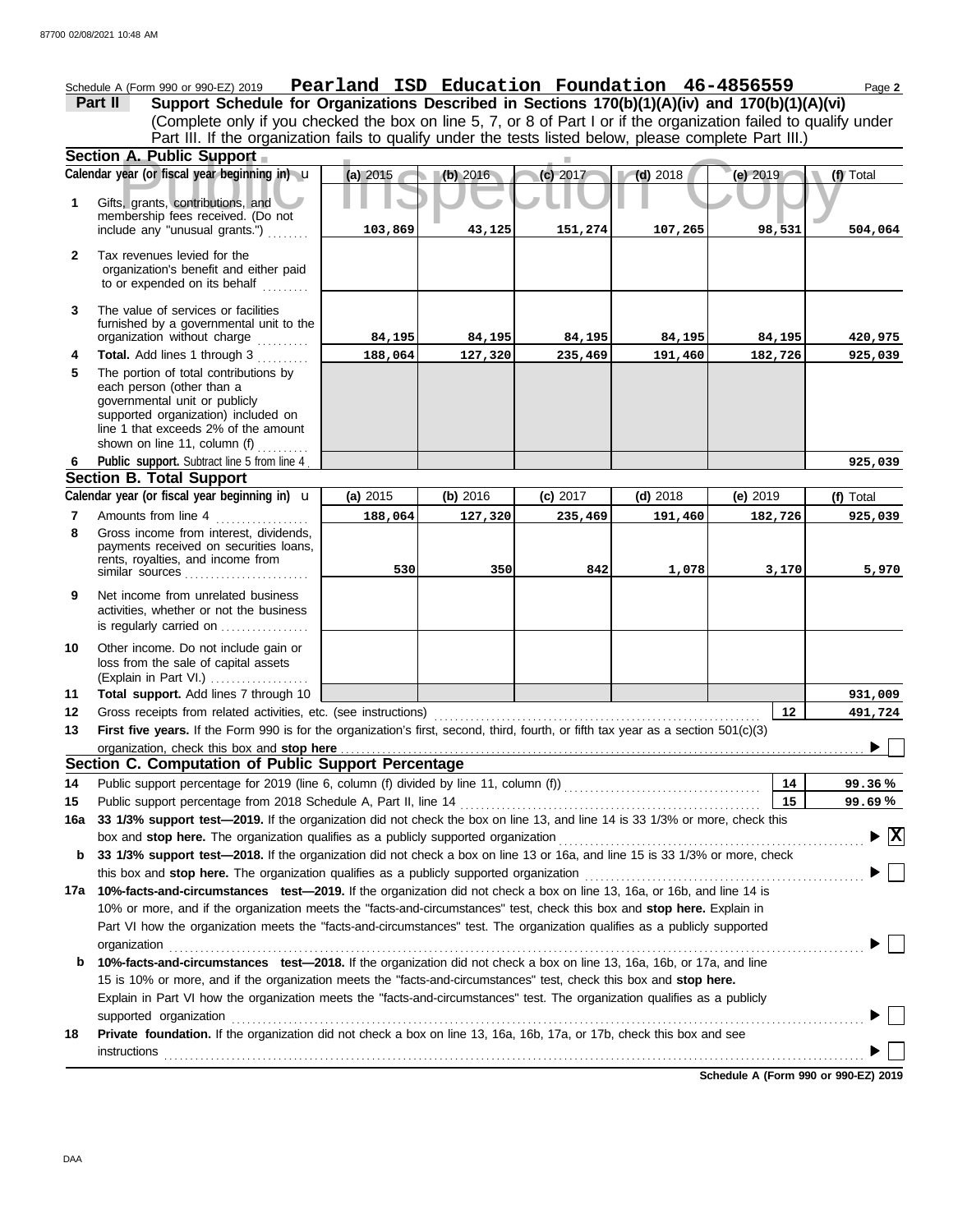|     | Schedule A (Form 990 or 990-EZ) 2019                                                                                                                                                                                                                                                  |          | Pearland ISD Education Foundation 46-4856559 |            |            |            | Page 3    |
|-----|---------------------------------------------------------------------------------------------------------------------------------------------------------------------------------------------------------------------------------------------------------------------------------------|----------|----------------------------------------------|------------|------------|------------|-----------|
|     | Support Schedule for Organizations Described in Section 509(a)(2)<br>Part III                                                                                                                                                                                                         |          |                                              |            |            |            |           |
|     | (Complete only if you checked the box on line 10 of Part I or if the organization failed to qualify under Part II.                                                                                                                                                                    |          |                                              |            |            |            |           |
|     | If the organization fails to qualify under the tests listed below, please complete Part II.)                                                                                                                                                                                          |          |                                              |            |            |            |           |
|     | Section A. Public Support                                                                                                                                                                                                                                                             |          |                                              |            |            |            |           |
|     | Calendar year (or fiscal year beginning in) u                                                                                                                                                                                                                                         | (a) 2015 | (b) 2016                                     | (c) 2017   | $(d)$ 2018 | $(e)$ 2019 | (f) Total |
| 1   | Gifts, grants, contributions, and membership fees<br>received. (Do not include any "unusual grants.")                                                                                                                                                                                 |          |                                              |            |            |            |           |
| 2   | Gross receipts from admissions, merchandise<br>sold or services performed, or facilities<br>furnished in any activity that is related to the<br>organization's tax-exempt purpose                                                                                                     |          |                                              |            |            |            |           |
| 3   | Gross receipts from activities that are not an<br>unrelated trade or business under section 513                                                                                                                                                                                       |          |                                              |            |            |            |           |
| 4   | Tax revenues levied for the<br>organization's benefit and either paid<br>to or expended on its behalf                                                                                                                                                                                 |          |                                              |            |            |            |           |
| 5   | The value of services or facilities<br>furnished by a governmental unit to the<br>organization without charge<br>.                                                                                                                                                                    |          |                                              |            |            |            |           |
| 6   | Total. Add lines 1 through 5<br>.                                                                                                                                                                                                                                                     |          |                                              |            |            |            |           |
| 7a  | Amounts included on lines 1, 2, and 3<br>received from disqualified persons                                                                                                                                                                                                           |          |                                              |            |            |            |           |
| b   | Amounts included on lines 2 and 3<br>received from other than disqualified<br>persons that exceed the greater of \$5,000<br>or 1% of the amount on line 13 for the year                                                                                                               |          |                                              |            |            |            |           |
| c   | Add lines 7a and 7b<br>.                                                                                                                                                                                                                                                              |          |                                              |            |            |            |           |
| 8   | Public support. (Subtract line 7c from<br>line $6.$ )                                                                                                                                                                                                                                 |          |                                              |            |            |            |           |
|     | <b>Section B. Total Support</b>                                                                                                                                                                                                                                                       |          |                                              |            |            |            |           |
|     | Calendar year (or fiscal year beginning in) $\mathbf u$                                                                                                                                                                                                                               | (a) 2015 | (b) 2016                                     | $(c)$ 2017 | $(d)$ 2018 | (e) $2019$ | (f) Total |
| 9   | Amounts from line 6                                                                                                                                                                                                                                                                   |          |                                              |            |            |            |           |
| 10a | Gross income from interest, dividends,<br>payments received on securities loans, rents,<br>royalties, and income from similar sources.                                                                                                                                                |          |                                              |            |            |            |           |
|     | Unrelated business taxable income (less<br>section 511 taxes) from businesses<br>acquired after June 30, 1975<br>de de decembre                                                                                                                                                       |          |                                              |            |            |            |           |
| c   | Add lines 10a and 10b                                                                                                                                                                                                                                                                 |          |                                              |            |            |            |           |
| 11  | Net income from unrelated business<br>activities not included in line 10b, whether<br>or not the business is regularly carried on                                                                                                                                                     |          |                                              |            |            |            |           |
| 12  | Other income. Do not include gain or<br>loss from the sale of capital assets<br>(Explain in Part VI.)<br>.                                                                                                                                                                            |          |                                              |            |            |            |           |
| 13  | Total support. (Add lines 9, 10c, 11,<br>and 12.)                                                                                                                                                                                                                                     |          |                                              |            |            |            |           |
| 14  | First five years. If the Form 990 is for the organization's first, second, third, fourth, or fifth tax year as a section $501(c)(3)$<br>organization, check this box and stop here                                                                                                    |          |                                              |            |            |            |           |
|     | Section C. Computation of Public Support Percentage                                                                                                                                                                                                                                   |          |                                              |            |            |            |           |
| 15  |                                                                                                                                                                                                                                                                                       |          |                                              |            |            | 15         | %         |
| 16  |                                                                                                                                                                                                                                                                                       |          |                                              |            |            | 16         | %         |
|     | Section D. Computation of Investment Income Percentage                                                                                                                                                                                                                                |          |                                              |            |            |            |           |
| 17  |                                                                                                                                                                                                                                                                                       |          |                                              |            |            | 17         | %         |
| 18  |                                                                                                                                                                                                                                                                                       |          |                                              |            |            | 18         | %         |
| 19a | 33 1/3% support tests-2019. If the organization did not check the box on line 14, and line 15 is more than 33 1/3%, and line                                                                                                                                                          |          |                                              |            |            |            |           |
|     | 17 is not more than 33 1/3%, check this box and stop here. The organization qualifies as a publicly supported organization                                                                                                                                                            |          |                                              |            |            |            |           |
| b   | 33 1/3% support tests-2018. If the organization did not check a box on line 14 or line 19a, and line 16 is more than 33 1/3%, and                                                                                                                                                     |          |                                              |            |            |            |           |
|     | line 18 is not more than 33 1/3%, check this box and stop here. The organization qualifies as a publicly supported organization<br><b>Private foundation.</b> If the organization did not check a box on line 14, 19a, or 19b, check this box and see instructions <i>manumenting</i> |          |                                              |            |            |            |           |
| 20  |                                                                                                                                                                                                                                                                                       |          |                                              |            |            |            |           |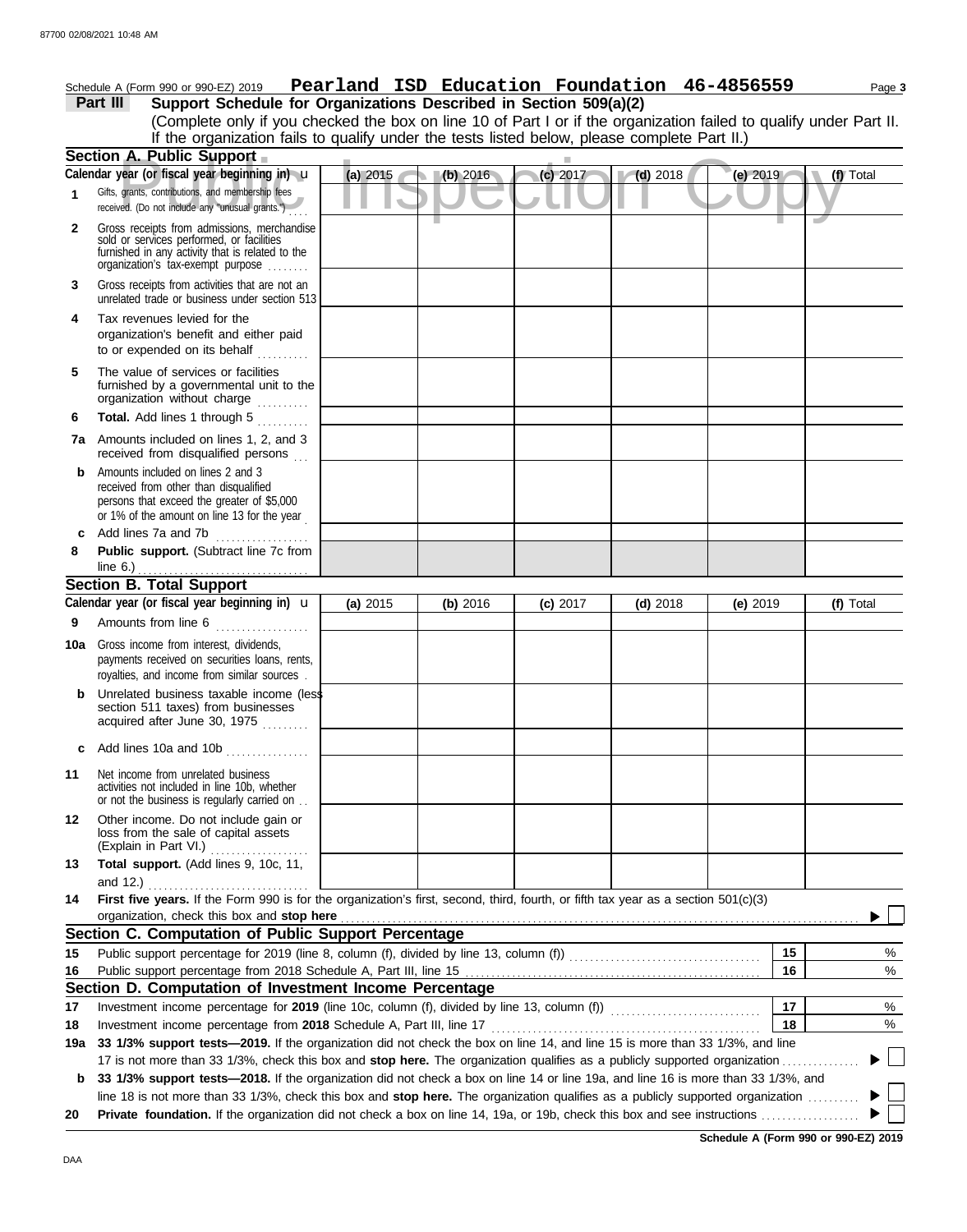|     | Pearland ISD Education Foundation 46-4856559<br>Schedule A (Form 990 or 990-EZ) 2019                                                                         |                         |     | Page 4 |
|-----|--------------------------------------------------------------------------------------------------------------------------------------------------------------|-------------------------|-----|--------|
|     | <b>Supporting Organizations</b><br><b>Part IV</b>                                                                                                            |                         |     |        |
|     | (Complete only if you checked a box in line 12 on Part I. If you checked 12a of Part I, complete Sections A                                                  |                         |     |        |
|     | and B. If you checked 12b of Part I, complete Sections A and C. If you checked 12c of Part I, complete                                                       |                         |     |        |
|     | Sections A, D, and E. If you checked 12d of Part I, complete Sections A and D, and complete Part V.)                                                         |                         |     |        |
|     | Section A. All Supporting Organizations                                                                                                                      |                         |     |        |
|     |                                                                                                                                                              |                         | Yes | No     |
| 1   | Are all of the organization's supported organizations listed by name in the organization's governing                                                         |                         |     |        |
|     | documents? If "No," describe in Part VI how the supported organizations are designated. If designated by                                                     |                         |     |        |
|     | class or purpose, describe the designation. If historic and continuing relationship, explain.                                                                | 1                       |     |        |
| 2   | Did the organization have any supported organization that does not have an IRS determination of status                                                       |                         |     |        |
|     | under section 509(a)(1) or (2)? If "Yes," explain in Part VI how the organization determined that the supported                                              |                         |     |        |
|     | organization was described in section 509(a)(1) or (2).                                                                                                      | $\overline{\mathbf{2}}$ |     |        |
| За  | Did the organization have a supported organization described in section 501(c)(4), (5), or (6)? If "Yes," answer                                             |                         |     |        |
|     | $(b)$ and $(c)$ below.                                                                                                                                       | 3a                      |     |        |
| b   | Did the organization confirm that each supported organization qualified under section 501(c)(4), (5), or (6) and                                             |                         |     |        |
|     | satisfied the public support tests under section 509(a)(2)? If "Yes," describe in Part VI when and how the                                                   |                         |     |        |
|     | organization made the determination.                                                                                                                         | 3b                      |     |        |
| c   | Did the organization ensure that all support to such organizations was used exclusively for section $170(c)(2)(B)$                                           |                         |     |        |
|     | purposes? If "Yes," explain in Part VI what controls the organization put in place to ensure such use.                                                       | 3c                      |     |        |
| 4a  | Was any supported organization not organized in the United States ("foreign supported organization")? If                                                     |                         |     |        |
|     | "Yes," and if you checked 12a or 12b in Part I, answer (b) and (c) below.                                                                                    | 4a                      |     |        |
| b   | Did the organization have ultimate control and discretion in deciding whether to make grants to the foreign                                                  |                         |     |        |
|     | supported organization? If "Yes," describe in Part VI how the organization had such control and discretion                                                   |                         |     |        |
|     | despite being controlled or supervised by or in connection with its supported organizations.                                                                 | 4b                      |     |        |
| c   | Did the organization support any foreign supported organization that does not have an IRS determination                                                      |                         |     |        |
|     | under sections $501(c)(3)$ and $509(a)(1)$ or (2)? If "Yes," explain in Part VI what controls the organization used                                          |                         |     |        |
|     | to ensure that all support to the foreign supported organization was used exclusively for section $170(c)(2)(B)$                                             |                         |     |        |
|     | purposes.                                                                                                                                                    | 4c                      |     |        |
| 5a  | Did the organization add, substitute, or remove any supported organizations during the tax year? If "Yes,"                                                   |                         |     |        |
|     | answer (b) and (c) below (if applicable). Also, provide detail in Part VI, including (i) the names and EIN                                                   |                         |     |        |
|     | numbers of the supported organizations added, substituted, or removed; (ii) the reasons for each such action;                                                |                         |     |        |
|     | (iii) the authority under the organization's organizing document authorizing such action; and (iv) how the action                                            |                         |     |        |
|     | was accomplished (such as by amendment to the organizing document).                                                                                          | 5a                      |     |        |
| b   | Type I or Type II only. Was any added or substituted supported organization part of a class already<br>designated in the organization's organizing document? | 5b                      |     |        |
|     | Substitutions only. Was the substitution the result of an event beyond the organization's control?                                                           | 5c                      |     |        |
|     | Did the organization provide support (whether in the form of grants or the provision of services or facilities) to                                           |                         |     |        |
| 6   | anyone other than (i) its supported organizations, (ii) individuals that are part of the charitable class benefited                                          |                         |     |        |
|     | by one or more of its supported organizations, or (iii) other supporting organizations that also support or                                                  |                         |     |        |
|     | benefit one or more of the filing organization's supported organizations? If "Yes," provide detail in Part VI.                                               | 6                       |     |        |
| 7   | Did the organization provide a grant, loan, compensation, or other similar payment to a substantial contributor                                              |                         |     |        |
|     | (as defined in section $4958(c)(3)(C)$ ), a family member of a substantial contributor, or a 35% controlled entity                                           |                         |     |        |
|     | with regard to a substantial contributor? If "Yes," complete Part I of Schedule L (Form 990 or 990-EZ).                                                      | 7                       |     |        |
| 8   | Did the organization make a loan to a disqualified person (as defined in section 4958) not described in line 7?                                              |                         |     |        |
|     | If "Yes," complete Part I of Schedule L (Form 990 or 990-EZ).                                                                                                | 8                       |     |        |
| 9a  | Was the organization controlled directly or indirectly at any time during the tax year by one or more                                                        |                         |     |        |
|     | disqualified persons as defined in section 4946 (other than foundation managers and organizations described                                                  |                         |     |        |
|     | in section $509(a)(1)$ or $(2)$ ? If "Yes," provide detail in Part VI.                                                                                       | 9а                      |     |        |
| b   | Did one or more disqualified persons (as defined in line 9a) hold a controlling interest in any entity in which                                              |                         |     |        |
|     | the supporting organization had an interest? If "Yes," provide detail in Part VI.                                                                            | 9b                      |     |        |
| c   | Did a disqualified person (as defined in line 9a) have an ownership interest in, or derive any personal benefit                                              |                         |     |        |
|     | from, assets in which the supporting organization also had an interest? If "Yes," provide detail in Part VI.                                                 | 9с                      |     |        |
| 10a | Was the organization subject to the excess business holdings rules of section 4943 because of section                                                        |                         |     |        |
|     | 4943(f) (regarding certain Type II supporting organizations, and all Type III non-functionally integrated                                                    |                         |     |        |
|     | supporting organizations)? If "Yes," answer 10b below.                                                                                                       | 10a                     |     |        |
| b   | Did the organization have any excess business holdings in the tax year? (Use Schedule C, Form 4720, to                                                       |                         |     |        |
|     | determine whether the organization had excess business holdings.)                                                                                            | 10b                     |     |        |
|     | Schedule A (Form 990 or 990-EZ) 2019                                                                                                                         |                         |     |        |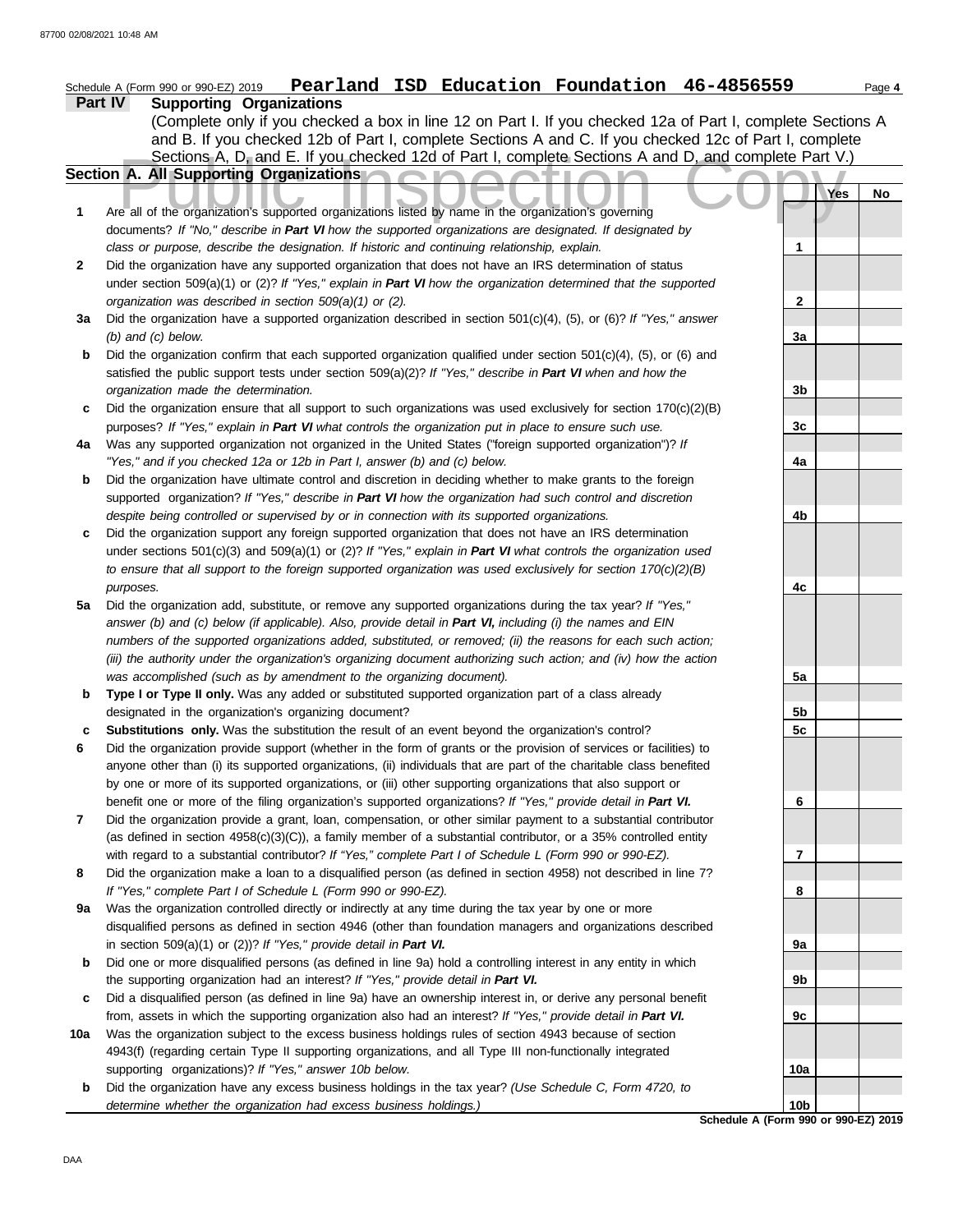|              | Pearland ISD Education Foundation 46-4856559<br>Schedule A (Form 990 or 990-EZ) 2019                                                                                                                                                            |                 |            | Page 5    |
|--------------|-------------------------------------------------------------------------------------------------------------------------------------------------------------------------------------------------------------------------------------------------|-----------------|------------|-----------|
|              | <b>Supporting Organizations (continued)</b><br>Part IV                                                                                                                                                                                          |                 |            |           |
| 11           |                                                                                                                                                                                                                                                 |                 | Yes        | No        |
| а            | Has the organization accepted a gift or contribution from any of the following persons?<br>A person who directly or indirectly controls, either alone or together with persons described in (b) and (c)                                         |                 |            |           |
|              | below, the governing body of a supported organization?                                                                                                                                                                                          | 11a             |            |           |
|              | <b>b</b> A family member of a person described in (a) above?                                                                                                                                                                                    | 11 <sub>b</sub> |            |           |
|              | c A 35% controlled entity of a person described in (a) or (b) above? If "Yes" to a, b, or c, provide detail in Part VI.                                                                                                                         | 11c             |            |           |
|              | <b>Section B. Type I Supporting Organizations</b>                                                                                                                                                                                               |                 |            |           |
|              |                                                                                                                                                                                                                                                 |                 | <b>Yes</b> | No        |
| 1            | Did the directors, trustees, or membership of one or more supported organizations have the power to                                                                                                                                             |                 |            |           |
|              | regularly appoint or elect at least a majority of the organization's directors or trustees at all times during the                                                                                                                              |                 |            |           |
|              | tax year? If "No," describe in Part VI how the supported organization(s) effectively operated, supervised, or                                                                                                                                   |                 |            |           |
|              | controlled the organization's activities. If the organization had more than one supported organization,                                                                                                                                         |                 |            |           |
|              | describe how the powers to appoint and/or remove directors or trustees were allocated among the supported                                                                                                                                       |                 |            |           |
|              | organizations and what conditions or restrictions, if any, applied to such powers during the tax year.                                                                                                                                          | 1               |            |           |
| $\mathbf{2}$ | Did the organization operate for the benefit of any supported organization other than the supported                                                                                                                                             |                 |            |           |
|              | organization(s) that operated, supervised, or controlled the supporting organization? If "Yes," explain in Part                                                                                                                                 |                 |            |           |
|              | VI how providing such benefit carried out the purposes of the supported organization(s) that operated,                                                                                                                                          |                 |            |           |
|              | supervised, or controlled the supporting organization.                                                                                                                                                                                          | $\mathbf{2}$    |            |           |
|              | Section C. Type II Supporting Organizations                                                                                                                                                                                                     |                 |            |           |
|              |                                                                                                                                                                                                                                                 |                 | Yes        | No        |
| 1            | Were a majority of the organization's directors or trustees during the tax year also a majority of the directors                                                                                                                                |                 |            |           |
|              | or trustees of each of the organization's supported organization(s)? If "No," describe in Part VI how control                                                                                                                                   |                 |            |           |
|              | or management of the supporting organization was vested in the same persons that controlled or managed                                                                                                                                          |                 |            |           |
|              | the supported organization(s).<br>Section D. All Type III Supporting Organizations                                                                                                                                                              | 1               |            |           |
|              |                                                                                                                                                                                                                                                 |                 |            |           |
|              |                                                                                                                                                                                                                                                 |                 | Yes        | <b>No</b> |
| 1            | Did the organization provide to each of its supported organizations, by the last day of the fifth month of the                                                                                                                                  |                 |            |           |
|              | organization's tax year, (i) a written notice describing the type and amount of support provided during the prior tax<br>year, (ii) a copy of the Form 990 that was most recently filed as of the date of notification, and (iii) copies of the |                 |            |           |
|              | organization's governing documents in effect on the date of notification, to the extent not previously provided?                                                                                                                                | 1               |            |           |
| $\mathbf{2}$ | Were any of the organization's officers, directors, or trustees either (i) appointed or elected by the supported                                                                                                                                |                 |            |           |
|              | organization(s) or (ii) serving on the governing body of a supported organization? If "No," explain in Part VI how                                                                                                                              |                 |            |           |
|              | the organization maintained a close and continuous working relationship with the supported organization(s).                                                                                                                                     | 2               |            |           |
| 3            | By reason of the relationship described in (2), did the organization's supported organizations have a                                                                                                                                           |                 |            |           |
|              | significant voice in the organization's investment policies and in directing the use of the organization's                                                                                                                                      |                 |            |           |
|              | income or assets at all times during the tax year? If "Yes," describe in Part VI the role the organization's                                                                                                                                    |                 |            |           |
|              | supported organizations played in this regard.                                                                                                                                                                                                  | 3               |            |           |
|              | Section E. Type III Functionally-Integrated Supporting Organizations                                                                                                                                                                            |                 |            |           |
| 1            | Check the box next to the method that the organization used to satisfy the Integral Part Test during the year (see instructions).                                                                                                               |                 |            |           |
| a            | The organization satisfied the Activities Test. Complete line 2 below.                                                                                                                                                                          |                 |            |           |
| b            | The organization is the parent of each of its supported organizations. Complete line 3 below.                                                                                                                                                   |                 |            |           |
| c            | The organization supported a governmental entity. Describe in Part VI how you supported a government entity (see instructions).                                                                                                                 |                 |            |           |
| $\mathbf{2}$ | Activities Test. Answer (a) and (b) below.                                                                                                                                                                                                      |                 | Yes        | No        |
| a            | Did substantially all of the organization's activities during the tax year directly further the exempt purposes of                                                                                                                              |                 |            |           |
|              | the supported organization(s) to which the organization was responsive? If "Yes," then in Part VI identify                                                                                                                                      |                 |            |           |
|              | those supported organizations and explain how these activities directly furthered their exempt purposes,                                                                                                                                        |                 |            |           |
|              | how the organization was responsive to those supported organizations, and how the organization determined                                                                                                                                       |                 |            |           |
|              | that these activities constituted substantially all of its activities.                                                                                                                                                                          | 2a              |            |           |

- **b** Did the activities described in (a) constitute activities that, but for the organization's involvement, one or more of the organization's supported organization(s) would have been engaged in? *If "Yes," explain in Part VI the reasons for the organization's position that its supported organization(s) would have engaged in these activities but for the organization's involvement.*
- **3** Parent of Supported Organizations. *Answer (a) and (b) below.*
	- **a** Did the organization have the power to regularly appoint or elect a majority of the officers, directors, or trustees of each of the supported organizations? *Provide details in Part VI.*
- **b** Did the organization exercise a substantial degree of direction over the policies, programs, and activities of each of its supported organizations? *If "Yes," describe in Part VI the role played by the organization in this regard.*

**2a 2b 3a 3b**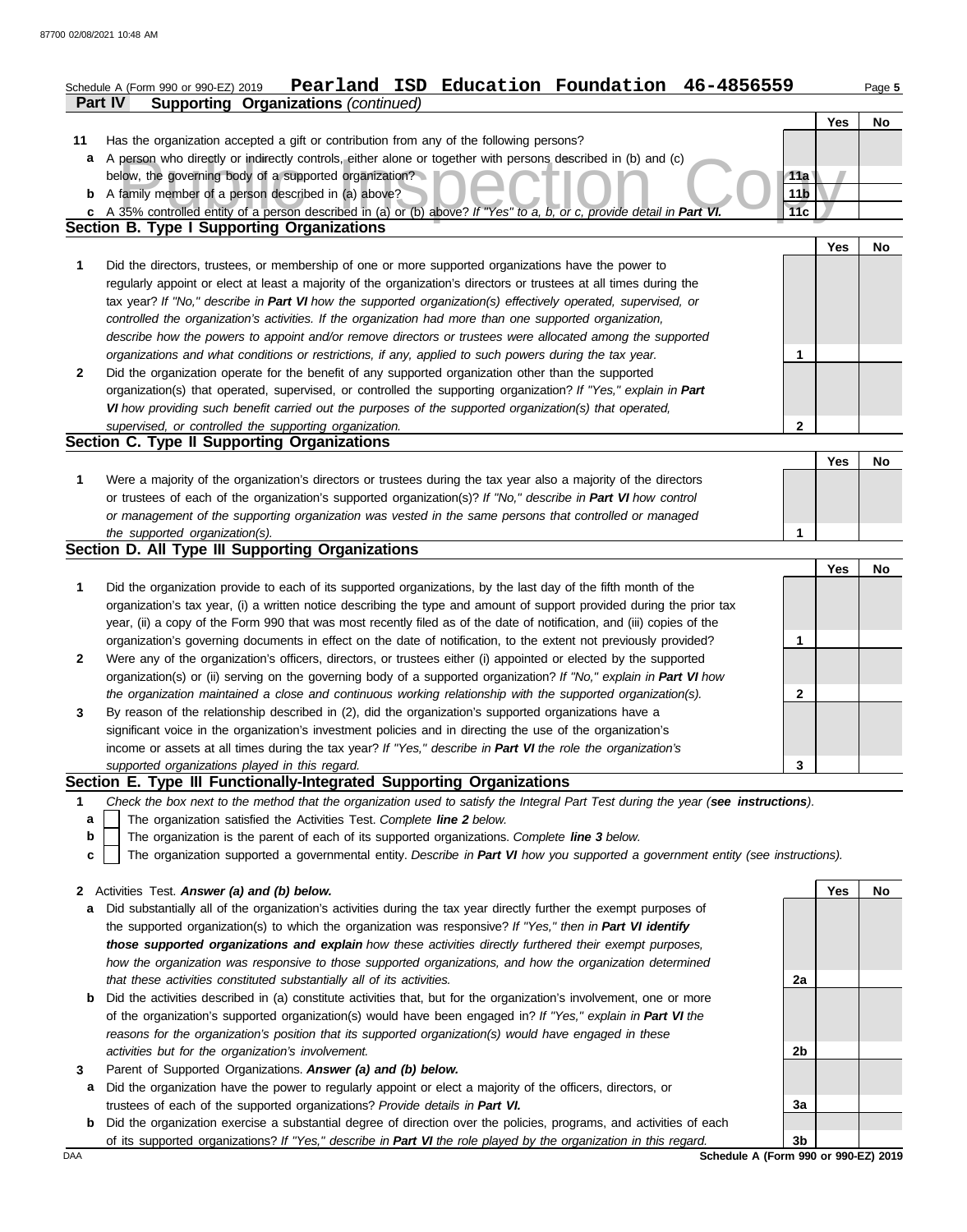#### A - Adjusted Net Income<br>et short-term capital gain<br>ecoveries of prior-year distributions **Part V Type III Non-Functionally Integrated 509(a)(3) Supporting Organizations** Schedule A (Form 990 or 990-EZ) 2019 Page **6 Pearland ISD Education Foundation 46-4856559 1** Check here if the organization satisfied the Integral Part Test as a qualifying trust on Nov. 20, 1970 (explain in Part VI). **See instructions.** All other Type III non-functionally integrated supporting organizations must complete Sections A through E. **1** Net short-term capital gain **2 3 4** Add lines 1 through 3. **5** Depreciation and depletion **6** Portion of operating expenses paid or incurred for production or **7 8 Adjusted Net Income** (subtract lines 5, 6, and 7 from line 4) **1** Aggregate fair market value of all non-exempt-use assets (see **Section A - Adjusted Net Income** Recoveries of prior-year distributions Other gross income (see instructions) collection of gross income or for management, conservation, or maintenance of property held for production of income (see instructions) Other expenses (see instructions) **Section B - Minimum Asset Amount** instructions for short tax year or assets held for part of year): **a** Average monthly value of securities **b** Average monthly cash balances **c** Fair market value of other non-exempt-use assets **d Total** (add lines 1a, 1b, and 1c) **e Discount** claimed for blockage or other factors (explain in detail in **Part VI**): **8 Minimum Asset Amount** (add line 7 to line 6) **7 6** Multiply line 5 by .035. **5** Net value of non-exempt-use assets (subtract line 4 from line 3) **4** Cash deemed held for exempt use. Enter 1-1/2% of line 3 (for greater amount, **3** Subtract line 2 from line 1d. **2** Acquisition indebtedness applicable to non-exempt-use assets see instructions). Recoveries of prior-year distributions **Section C - Distributable Amount 7 6 Distributable Amount.** Subtract line 5 from line 4, unless subject to **5** Income tax imposed in prior year **4** Enter greater of line 2 or line 3. **3 2 1** Adjusted net income for prior year (from Section A, line 8, Column A) Enter 85% of line 1. Minimum asset amount for prior year (from Section B, line 8, Column A) emergency temporary reduction (see instructions). instructions). Check here if the current year is the organization's first as a non-functionally integrated Type III supporting organization (see **8 7 6 5 4 3 2 1** (A) Prior Year (B) Current Year (optional) (optional) (B) Current Year (A) Prior Year **1a 1b 1c 1d 2 3 4 5 6 7 8 3 2 1 6 5 4** Current Year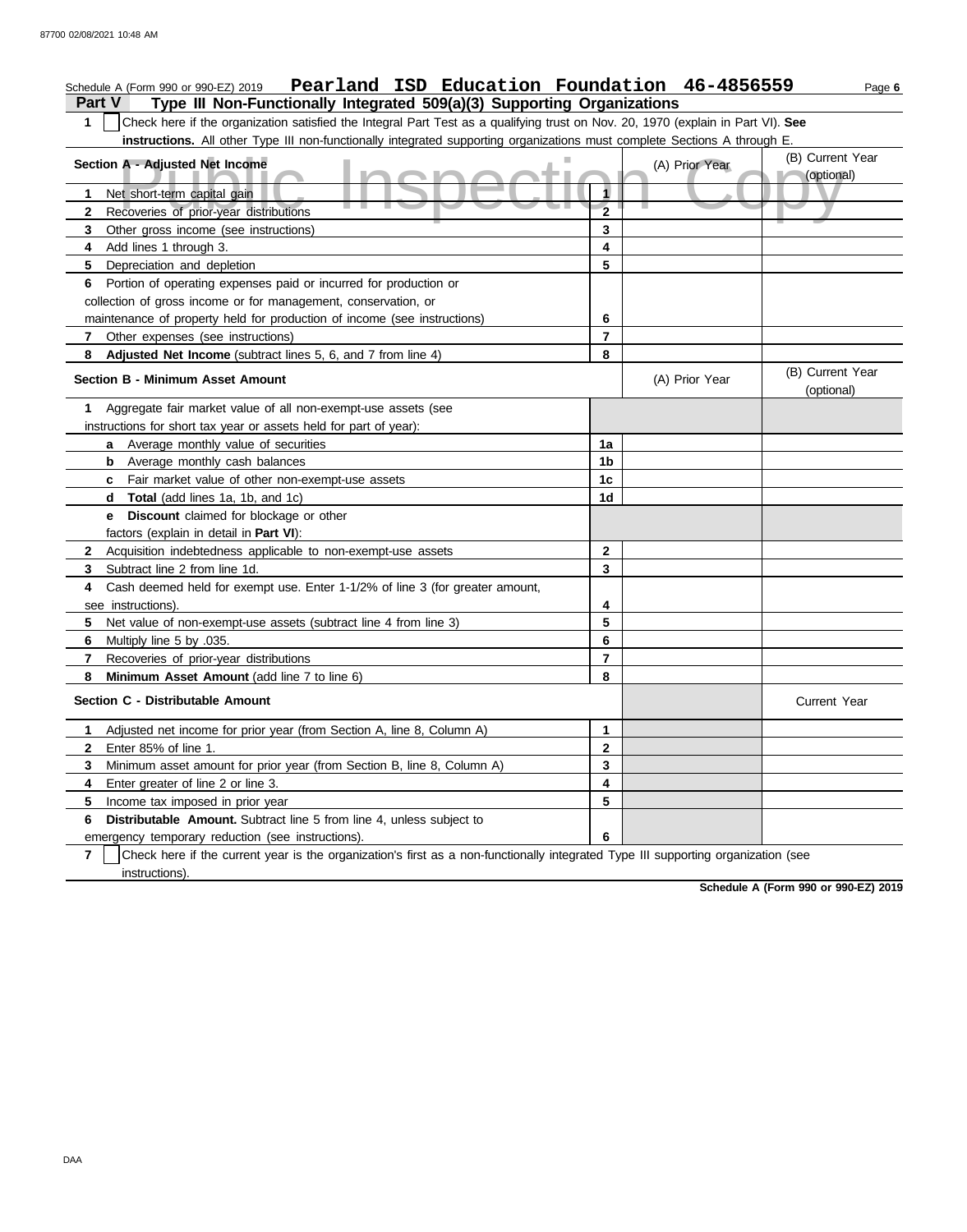## Schedule A (Form 990 or 990-EZ) 2019 Page **7 Pearland ISD Education Foundation 46-4856559 Part V Type III Non-Functionally Integrated 509(a)(3) Supporting Organizations** *(continued)*

| <b>Section D - Distributions</b> |                                                                                                                                                               | <b>Current Year</b>         |                           |                        |
|----------------------------------|---------------------------------------------------------------------------------------------------------------------------------------------------------------|-----------------------------|---------------------------|------------------------|
| 1                                |                                                                                                                                                               |                             |                           |                        |
| $\mathbf{2}$                     | Amounts paid to supported organizations to accomplish exempt purposes<br>Amounts paid to perform activity that directly furthers exempt purposes of supported |                             |                           |                        |
|                                  | organizations, in excess of income from activity                                                                                                              |                             |                           |                        |
| 3                                | Administrative expenses paid to accomplish exempt purposes of supported organizations                                                                         |                             |                           |                        |
| 4                                | Amounts paid to acquire exempt-use assets                                                                                                                     |                             |                           |                        |
| 5                                | Qualified set-aside amounts (prior IRS approval required)                                                                                                     |                             |                           |                        |
| 6                                | Other distributions (describe in Part VI). See instructions.                                                                                                  |                             |                           |                        |
| 7                                | Total annual distributions. Add lines 1 through 6.                                                                                                            |                             |                           |                        |
| 8                                | Distributions to attentive supported organizations to which the organization is responsive                                                                    |                             |                           |                        |
|                                  | (provide details in Part VI). See instructions.                                                                                                               |                             |                           |                        |
| 9                                | Distributable amount for 2019 from Section C, line 6                                                                                                          |                             |                           |                        |
| 10                               | Line 8 amount divided by line 9 amount                                                                                                                        |                             |                           |                        |
|                                  |                                                                                                                                                               | (i)                         | (ii)                      | (iii)                  |
|                                  | <b>Section E - Distribution Allocations (see instructions)</b>                                                                                                | <b>Excess Distributions</b> | <b>Underdistributions</b> | <b>Distributable</b>   |
|                                  |                                                                                                                                                               |                             | Pre-2019                  | <b>Amount for 2019</b> |
| 1.                               | Distributable amount for 2019 from Section C, line 6                                                                                                          |                             |                           |                        |
| $\mathbf{2}$                     | Underdistributions, if any, for years prior to 2019                                                                                                           |                             |                           |                        |
|                                  | (reasonable cause required-explain in Part VI). See                                                                                                           |                             |                           |                        |
|                                  | instructions.                                                                                                                                                 |                             |                           |                        |
| 3                                | Excess distributions carryover, if any, to 2019                                                                                                               |                             |                           |                        |
|                                  |                                                                                                                                                               |                             |                           |                        |
|                                  |                                                                                                                                                               |                             |                           |                        |
|                                  | c From 2016                                                                                                                                                   |                             |                           |                        |
|                                  |                                                                                                                                                               |                             |                           |                        |
|                                  | f Total of lines 3a through e                                                                                                                                 |                             |                           |                        |
|                                  | g Applied to underdistributions of prior years                                                                                                                |                             |                           |                        |
|                                  | h Applied to 2019 distributable amount                                                                                                                        |                             |                           |                        |
| Ť                                | Carryover from 2014 not applied (see instructions)                                                                                                            |                             |                           |                        |
|                                  | Remainder. Subtract lines 3g, 3h, and 3i from 3f.                                                                                                             |                             |                           |                        |
| 4                                | Distributions for 2019 from                                                                                                                                   |                             |                           |                        |
|                                  | \$<br>Section D. line 7:                                                                                                                                      |                             |                           |                        |
|                                  | <b>a</b> Applied to underdistributions of prior years                                                                                                         |                             |                           |                        |
|                                  | <b>b</b> Applied to 2019 distributable amount                                                                                                                 |                             |                           |                        |
|                                  | c Remainder. Subtract lines 4a and 4b from 4.                                                                                                                 |                             |                           |                        |
| 5                                | Remaining underdistributions for years prior to 2019, if                                                                                                      |                             |                           |                        |
|                                  | any. Subtract lines 3g and 4a from line 2. For result                                                                                                         |                             |                           |                        |
|                                  | greater than zero, explain in Part VI. See instructions.                                                                                                      |                             |                           |                        |
| 6                                | Remaining underdistributions for 2019. Subtract lines 3h                                                                                                      |                             |                           |                        |
|                                  | and 4b from line 1. For result greater than zero, explain in                                                                                                  |                             |                           |                        |
|                                  | Part VI. See instructions.                                                                                                                                    |                             |                           |                        |
| 7                                | Excess distributions carryover to 2020. Add lines 3j                                                                                                          |                             |                           |                        |
|                                  | and 4c.                                                                                                                                                       |                             |                           |                        |
| 8                                | Breakdown of line 7:                                                                                                                                          |                             |                           |                        |
|                                  |                                                                                                                                                               |                             |                           |                        |
|                                  | <b>b</b> Excess from 2016                                                                                                                                     |                             |                           |                        |
|                                  |                                                                                                                                                               |                             |                           |                        |
|                                  | d Excess from 2018                                                                                                                                            |                             |                           |                        |
|                                  | e Excess from 2019                                                                                                                                            |                             |                           |                        |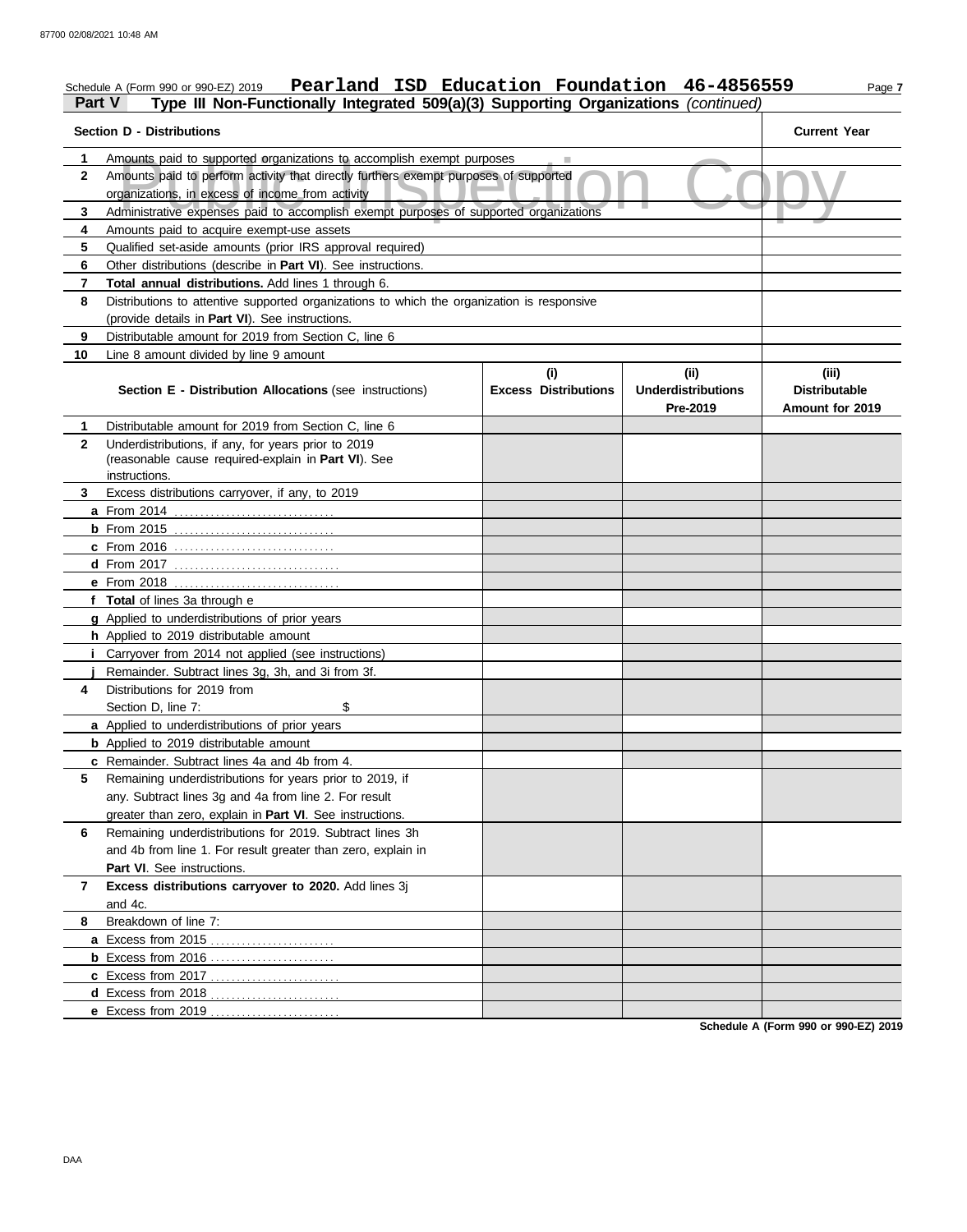|         | Schedule A (Form 990 or 990-EZ) 2019 |                                                                                                |  | Pearland ISD Education Foundation 46-4856559                                                                                                                                                                                            | Page 8 |
|---------|--------------------------------------|------------------------------------------------------------------------------------------------|--|-----------------------------------------------------------------------------------------------------------------------------------------------------------------------------------------------------------------------------------------|--------|
| Part VI |                                      |                                                                                                |  | Supplemental Information. Provide the explanations required by Part II, line 10; Part II, line 17a or 17b; Part<br>III, line 12; Part IV, Section A, lines 1, 2, 3b, 3c, 4b, 4c, 5a, 6, 9a, 9b, 9c, 11a, 11b, and 11c; Part IV, Section |        |
|         |                                      |                                                                                                |  | B, lines 1 and 2; Part IV, Section C, line 1; Part IV, Section D, lines 2 and 3; Part IV, Section E, lines 1c, 2a, 2b,                                                                                                                  |        |
|         |                                      |                                                                                                |  | 3a, and 3b; Part V, line 1; Part V, Section B, line 1e; Part V, Section D, lines 5, 6, and 8; and Part V, Section E,                                                                                                                    |        |
|         |                                      | lines 2, 5, and 6. Also complete this part for any additional information. (See instructions.) |  |                                                                                                                                                                                                                                         |        |
|         |                                      |                                                                                                |  |                                                                                                                                                                                                                                         |        |
|         |                                      |                                                                                                |  |                                                                                                                                                                                                                                         |        |
|         |                                      |                                                                                                |  |                                                                                                                                                                                                                                         |        |
|         |                                      |                                                                                                |  |                                                                                                                                                                                                                                         |        |
|         |                                      |                                                                                                |  |                                                                                                                                                                                                                                         |        |
|         |                                      |                                                                                                |  |                                                                                                                                                                                                                                         |        |
|         |                                      |                                                                                                |  |                                                                                                                                                                                                                                         |        |
|         |                                      |                                                                                                |  |                                                                                                                                                                                                                                         |        |
|         |                                      |                                                                                                |  |                                                                                                                                                                                                                                         |        |
|         |                                      |                                                                                                |  |                                                                                                                                                                                                                                         |        |
|         |                                      |                                                                                                |  |                                                                                                                                                                                                                                         |        |
|         |                                      |                                                                                                |  |                                                                                                                                                                                                                                         |        |
|         |                                      |                                                                                                |  |                                                                                                                                                                                                                                         |        |
|         |                                      |                                                                                                |  |                                                                                                                                                                                                                                         |        |
|         |                                      |                                                                                                |  |                                                                                                                                                                                                                                         |        |
|         |                                      |                                                                                                |  |                                                                                                                                                                                                                                         |        |
|         |                                      |                                                                                                |  |                                                                                                                                                                                                                                         |        |
|         |                                      |                                                                                                |  |                                                                                                                                                                                                                                         |        |
|         |                                      |                                                                                                |  |                                                                                                                                                                                                                                         |        |
|         |                                      |                                                                                                |  |                                                                                                                                                                                                                                         |        |
|         |                                      |                                                                                                |  |                                                                                                                                                                                                                                         |        |
|         |                                      |                                                                                                |  |                                                                                                                                                                                                                                         |        |
|         |                                      |                                                                                                |  |                                                                                                                                                                                                                                         |        |
|         |                                      |                                                                                                |  |                                                                                                                                                                                                                                         |        |
|         |                                      |                                                                                                |  |                                                                                                                                                                                                                                         |        |
|         |                                      |                                                                                                |  |                                                                                                                                                                                                                                         |        |
|         |                                      |                                                                                                |  |                                                                                                                                                                                                                                         |        |
|         |                                      |                                                                                                |  |                                                                                                                                                                                                                                         |        |
|         |                                      |                                                                                                |  |                                                                                                                                                                                                                                         |        |
|         |                                      |                                                                                                |  |                                                                                                                                                                                                                                         |        |
|         |                                      |                                                                                                |  |                                                                                                                                                                                                                                         |        |
|         |                                      |                                                                                                |  |                                                                                                                                                                                                                                         |        |
|         |                                      |                                                                                                |  |                                                                                                                                                                                                                                         |        |
|         |                                      |                                                                                                |  |                                                                                                                                                                                                                                         |        |
|         |                                      |                                                                                                |  |                                                                                                                                                                                                                                         |        |
|         |                                      |                                                                                                |  |                                                                                                                                                                                                                                         |        |
|         |                                      |                                                                                                |  |                                                                                                                                                                                                                                         |        |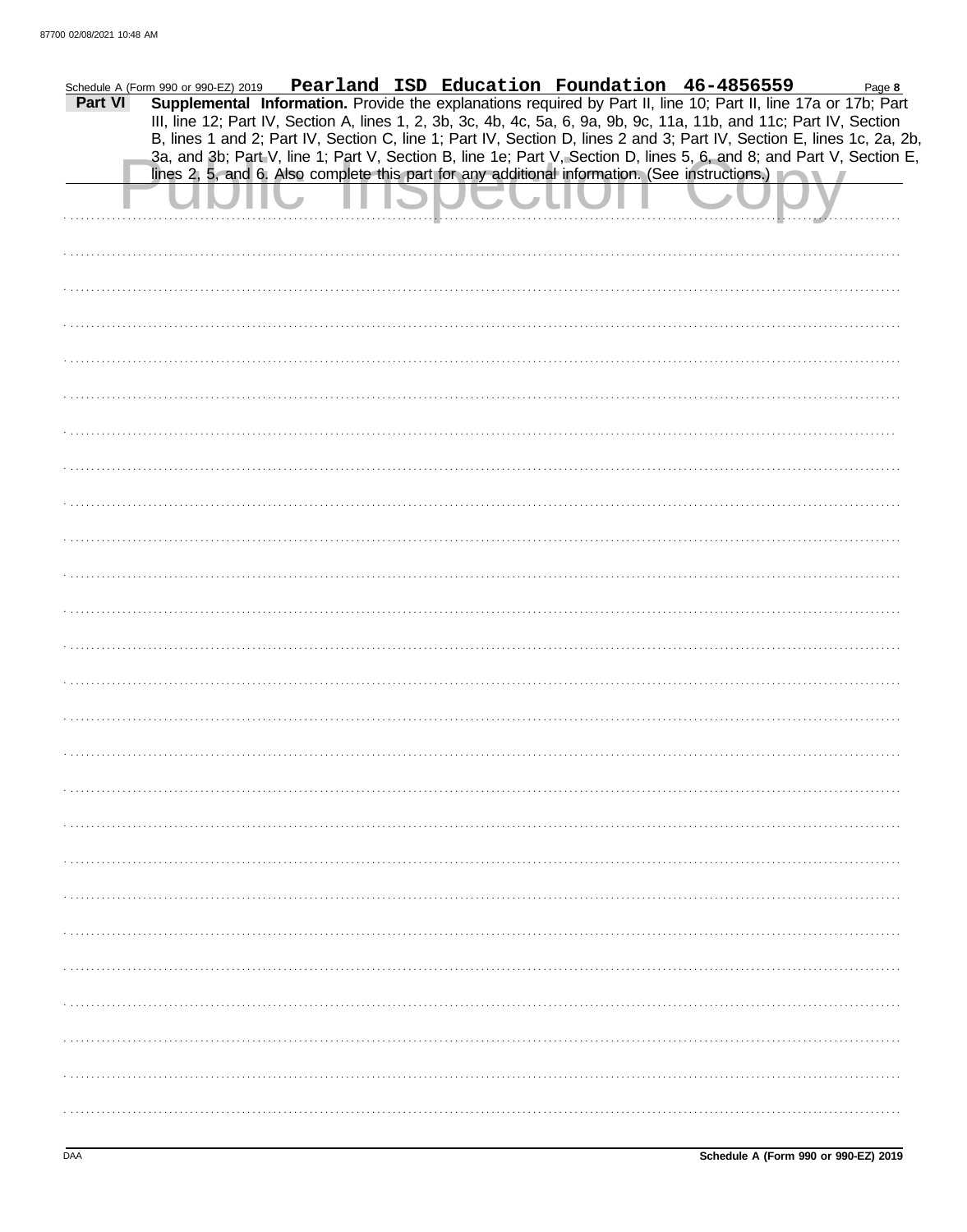| <b>Schedule B</b><br>(Form 990, 990-EZ,                                           | <b>Schedule of Contributors</b>                                                                                                                                                                             | OMB No. 1545-0047                                   |
|-----------------------------------------------------------------------------------|-------------------------------------------------------------------------------------------------------------------------------------------------------------------------------------------------------------|-----------------------------------------------------|
| or 990-PF)<br>Department of the Treasury<br>Internal Revenue Service              | u Attach to Form 990, Form 990-EZ, or Form 990-PF.<br>u Go to www.irs.gov/Form990 for the latest information.                                                                                               | 2019                                                |
| Name of the organization<br>Pearland ISD<br><b>Organization type (check one):</b> | Foundation<br>Education                                                                                                                                                                                     | <b>Employer identification number</b><br>46-4856559 |
| Filers of:                                                                        | Section:                                                                                                                                                                                                    |                                                     |
| Form 990 or 990-EZ                                                                | X <br>501(c)<br>3 ) (enter number) organization                                                                                                                                                             |                                                     |
|                                                                                   | $4947(a)(1)$ nonexempt charitable trust <b>not</b> treated as a private foundation                                                                                                                          |                                                     |
|                                                                                   | 527 political organization                                                                                                                                                                                  |                                                     |
| Form 990-PF                                                                       | 501(c)(3) exempt private foundation                                                                                                                                                                         |                                                     |
|                                                                                   | 4947(a)(1) nonexempt charitable trust treated as a private foundation                                                                                                                                       |                                                     |
|                                                                                   | 501(c)(3) taxable private foundation                                                                                                                                                                        |                                                     |
|                                                                                   |                                                                                                                                                                                                             |                                                     |
| instructions.                                                                     | Check if your organization is covered by the General Rule or a Special Rule.<br>Note: Only a section 501(c)(7), (8), or (10) organization can check boxes for both the General Rule and a Special Rule. See |                                                     |
| <b>General Rule</b>                                                               |                                                                                                                                                                                                             |                                                     |

For an organization filing Form 990, 990-EZ, or 990-PF that received, during the year, contributions totaling \$5,000 or more (in money or property) from any one contributor. Complete Parts I and II. See instructions for determining a contributor's total contributions.

#### **Special Rules**

 $\overline{X}$  For an organization described in section 501(c)(3) filing Form 990 or 990-EZ that met the 33<sup>1</sup>/3% support test of the regulations under sections 509(a)(1) and 170(b)(1)(A)(vi), that checked Schedule A (Form 990 or 990-EZ), Part II, line 13, 16a, or 16b, and that received from any one contributor, during the year, total contributions of the greater of **(1)** \$5,000; or **(2)** 2% of the amount on (i) Form 990, Part VIII, line 1h; or (ii) Form 990-EZ, line 1. Complete Parts I and II.

literary, or educational purposes, or for the prevention of cruelty to children or animals. Complete Parts I (entering For an organization described in section 501(c)(7), (8), or (10) filing Form 990 or 990-EZ that received from any one contributor, during the year, total contributions of more than \$1,000 *exclusively* for religious, charitable, scientific, "N/A" in column (b) instead of the contributor name and address), II, and III.

For an organization described in section 501(c)(7), (8), or (10) filing Form 990 or 990-EZ that received from any one contributor, during the year, contributions *exclusively* for religious, charitable, etc., purposes, but no such contributions totaled more than \$1,000. If this box is checked, enter here the total contributions that were received during the year for an *exclusively* religious, charitable, etc., purpose. Don't complete any of the parts unless the **General Rule** applies to this organization because it received *nonexclusively* religious, charitable, etc., contributions totaling \$5,000 or more during the year . . . . . . . . . . . . . . . . . . . . . . . . . . . . . . . . . . . . . . . . . . . . . . . . . . . . . . . . . . . . . . . . . . . . . . . . . . . .  $\triangleright$  \$

990-EZ, or 990-PF), but it **must** answer "No" on Part IV, line 2, of its Form 990; or check the box on line H of its Form 990-EZ or on its Form 990-PF, Part I, line 2, to certify that it doesn't meet the filing requirements of Schedule B (Form 990, 990-EZ, or 990-PF). **Caution:** An organization that isn't covered by the General Rule and/or the Special Rules doesn't file Schedule B (Form 990,

**For Paperwork Reduction Act Notice, see the instructions for Form 990, 990-EZ, or 990-PF.**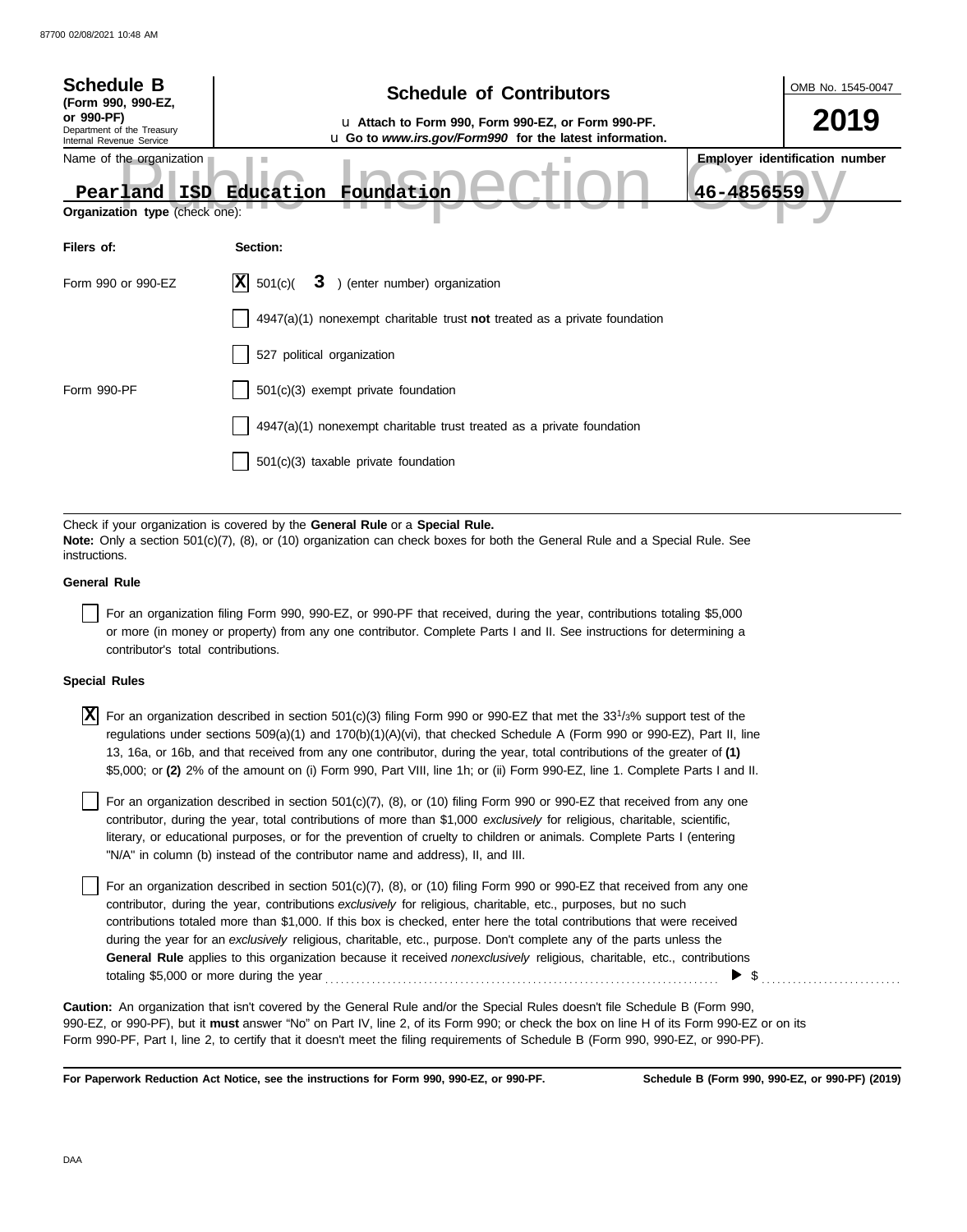|                         | Schedule B (Form 990, 990-EZ, or 990-PF) (2019)<br>Name of organization                        |                                   | Page 1 of 1<br>Page 2<br>Employer identification number                                      |
|-------------------------|------------------------------------------------------------------------------------------------|-----------------------------------|----------------------------------------------------------------------------------------------|
|                         | Pearland ISD Education Foundation                                                              |                                   | 46-4856559                                                                                   |
| Part I                  | Contributors (see instructions). Use duplicate copies of Part I if additional space is needed. |                                   |                                                                                              |
| (a)<br>No.              | (b)<br>Name, address, and ZIP + 4                                                              | (c)<br><b>Total contributions</b> | (d)<br>Type of contribution                                                                  |
| $\mathbf{1}$            |                                                                                                | 12,978<br>$\sim$                  | X<br>Person<br>Payroll<br><b>Noncash</b><br>(Complete Part II for<br>noncash contributions.) |
| (a)<br>No.              | (b)<br>Name, address, and ZIP + 4                                                              | (c)<br><b>Total contributions</b> | (d)<br>Type of contribution                                                                  |
| $\mathbf{2}$            |                                                                                                | 5,700<br>\$                       | Х<br>Person<br>Payroll<br><b>Noncash</b><br>(Complete Part II for<br>noncash contributions.) |
| (a)                     | (b)                                                                                            | (c)<br><b>Total contributions</b> | (d)<br>Type of contribution                                                                  |
| No.<br>$\overline{3}$   | Name, address, and ZIP + 4                                                                     | 6,150<br>\$                       | X<br>Person<br>Payroll<br><b>Noncash</b><br>(Complete Part II for<br>noncash contributions.) |
| (a)<br>No.              | (b)<br>Name, address, and ZIP + 4                                                              | (c)<br><b>Total contributions</b> | (d)<br>Type of contribution                                                                  |
| $\overline{\mathbf{4}}$ |                                                                                                | 10,000<br>\$                      | Χ<br>Person<br>Payroll<br>Noncash<br>(Complete Part II for<br>noncash contributions.)        |
| (a)<br>No.              | (b)<br>Name, address, and ZIP + 4                                                              | (c)<br><b>Total contributions</b> | (d)<br>Type of contribution                                                                  |
|                         |                                                                                                | \$                                | Person<br>Payroll<br>Noncash<br>(Complete Part II for<br>noncash contributions.)             |
| (a)<br>No.              | (b)<br>Name, address, and ZIP + 4                                                              | (c)<br><b>Total contributions</b> | (d)<br>Type of contribution                                                                  |
|                         |                                                                                                | \$                                | Person<br>Payroll<br><b>Noncash</b><br>(Complete Part II for<br>noncash contributions.)      |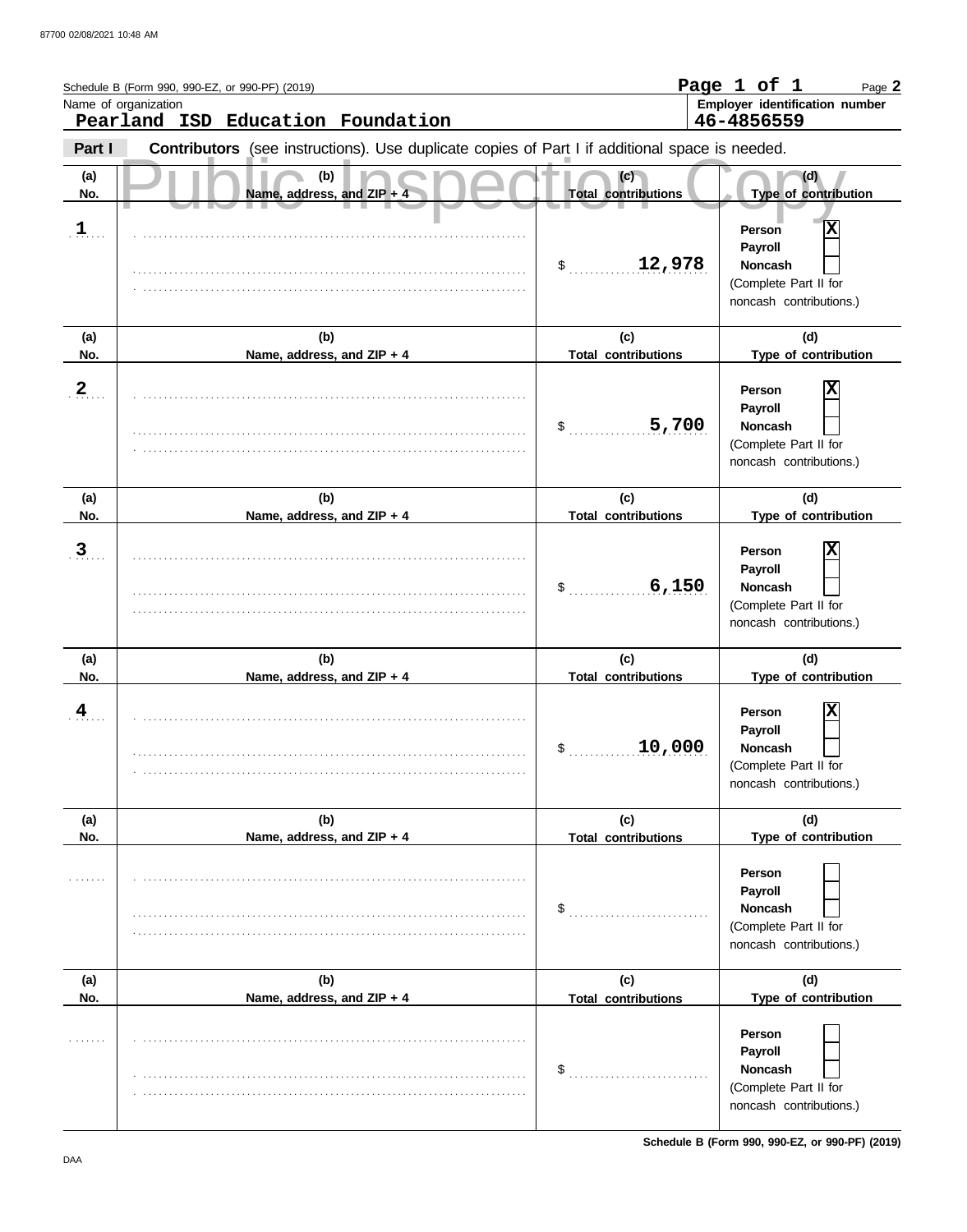| <b>SCHEDULE G</b><br>Supplemental Information Regarding Fundraising or Gaming Activities<br>Complete if the organization answered "Yes" on Form 990, Part IV, line 17, 18, or 19, or if the<br>(Form 990 or 990-EZ)<br>organization entered more than \$15,000 on Form 990-EZ, line 6a.                                                                                                                                                                                       |                                       | OMB No. 1545-0047                                                            |  |                                                                                 |                                                                            |                                                         |  |  |  |
|-------------------------------------------------------------------------------------------------------------------------------------------------------------------------------------------------------------------------------------------------------------------------------------------------------------------------------------------------------------------------------------------------------------------------------------------------------------------------------|---------------------------------------|------------------------------------------------------------------------------|--|---------------------------------------------------------------------------------|----------------------------------------------------------------------------|---------------------------------------------------------|--|--|--|
| Department of the Treasury<br>Internal Revenue Service                                                                                                                                                                                                                                                                                                                                                                                                                        | LI Attach to Form 990 or Form 990-EZ. |                                                                              |  | <b>u</b> Go to www.irs.gov/Form990 for instructions and the latest information. |                                                                            | Open to Public<br>Inspection                            |  |  |  |
| Name of the organization<br>Pearland ISD Education Foundation<br>Fundraising Activities. Complete if the organization answered "Yes" on Form 990, Part IV, line 17.<br>Part I<br>Form 990-EZ filers are not required to complete this part.                                                                                                                                                                                                                                   |                                       |                                                                              |  |                                                                                 | Employer identification number<br>46-4856559                               |                                                         |  |  |  |
| Indicate whether the organization raised funds through any of the following activities. Check all that apply.<br>1                                                                                                                                                                                                                                                                                                                                                            |                                       |                                                                              |  |                                                                                 |                                                                            |                                                         |  |  |  |
| Mail solicitations<br>a                                                                                                                                                                                                                                                                                                                                                                                                                                                       | e                                     |                                                                              |  | Solicitation of non-government grants                                           |                                                                            |                                                         |  |  |  |
| Solicitation of government grants<br>Internet and email solicitations<br>b<br>Phone solicitations<br>Special fundraising events<br>a<br>c                                                                                                                                                                                                                                                                                                                                     |                                       |                                                                              |  |                                                                                 |                                                                            |                                                         |  |  |  |
| In-person solicitations<br>d<br>2a Did the organization have a written or oral agreement with any individual (including officers, directors, trustees,<br>or key employees listed in Form 990, Part VII) or entity in connection with professional fundraising services?<br><b>b</b> If "Yes," list the 10 highest paid individuals or entities (fundraisers) pursuant to agreements under which the fundraiser is to be<br>compensated at least \$5,000 by the organization. |                                       |                                                                              |  |                                                                                 |                                                                            | Yes<br>No                                               |  |  |  |
| (i) Name and address of individual<br>or entity (fundraiser)                                                                                                                                                                                                                                                                                                                                                                                                                  | (ii) Activity                         | (iii) Did fund-<br>raiser have<br>custody or<br>control of<br>contributions? |  | (iv) Gross receipts<br>from activity                                            | (v) Amount paid to<br>(or retained by)<br>fundraiser listed in<br>col. (i) | (vi) Amount paid to<br>(or retained by)<br>organization |  |  |  |
|                                                                                                                                                                                                                                                                                                                                                                                                                                                                               |                                       | Yes No                                                                       |  |                                                                                 |                                                                            |                                                         |  |  |  |
| 1                                                                                                                                                                                                                                                                                                                                                                                                                                                                             |                                       |                                                                              |  |                                                                                 |                                                                            |                                                         |  |  |  |
| $\mathbf{2}$                                                                                                                                                                                                                                                                                                                                                                                                                                                                  |                                       |                                                                              |  |                                                                                 |                                                                            |                                                         |  |  |  |
| 3                                                                                                                                                                                                                                                                                                                                                                                                                                                                             |                                       |                                                                              |  |                                                                                 |                                                                            |                                                         |  |  |  |
| 4                                                                                                                                                                                                                                                                                                                                                                                                                                                                             |                                       |                                                                              |  |                                                                                 |                                                                            |                                                         |  |  |  |
| 5                                                                                                                                                                                                                                                                                                                                                                                                                                                                             |                                       |                                                                              |  |                                                                                 |                                                                            |                                                         |  |  |  |
| 6                                                                                                                                                                                                                                                                                                                                                                                                                                                                             |                                       |                                                                              |  |                                                                                 |                                                                            |                                                         |  |  |  |
| 7                                                                                                                                                                                                                                                                                                                                                                                                                                                                             |                                       |                                                                              |  |                                                                                 |                                                                            |                                                         |  |  |  |
| 8                                                                                                                                                                                                                                                                                                                                                                                                                                                                             |                                       |                                                                              |  |                                                                                 |                                                                            |                                                         |  |  |  |
| 9                                                                                                                                                                                                                                                                                                                                                                                                                                                                             |                                       |                                                                              |  |                                                                                 |                                                                            |                                                         |  |  |  |
| 10                                                                                                                                                                                                                                                                                                                                                                                                                                                                            |                                       |                                                                              |  |                                                                                 |                                                                            |                                                         |  |  |  |
| Total                                                                                                                                                                                                                                                                                                                                                                                                                                                                         |                                       |                                                                              |  |                                                                                 |                                                                            |                                                         |  |  |  |
| List all states in which the organization is registered or licensed to solicit contributions or has been notified it is exempt from<br>3<br>registration or licensing.                                                                                                                                                                                                                                                                                                        |                                       |                                                                              |  |                                                                                 |                                                                            |                                                         |  |  |  |
| For Paperwork Reduction Act Notice, see the Instructions for Form 990 or 990-EZ.<br>DAA                                                                                                                                                                                                                                                                                                                                                                                       |                                       |                                                                              |  |                                                                                 |                                                                            | Schedule G (Form 990 or 990-EZ) 2019                    |  |  |  |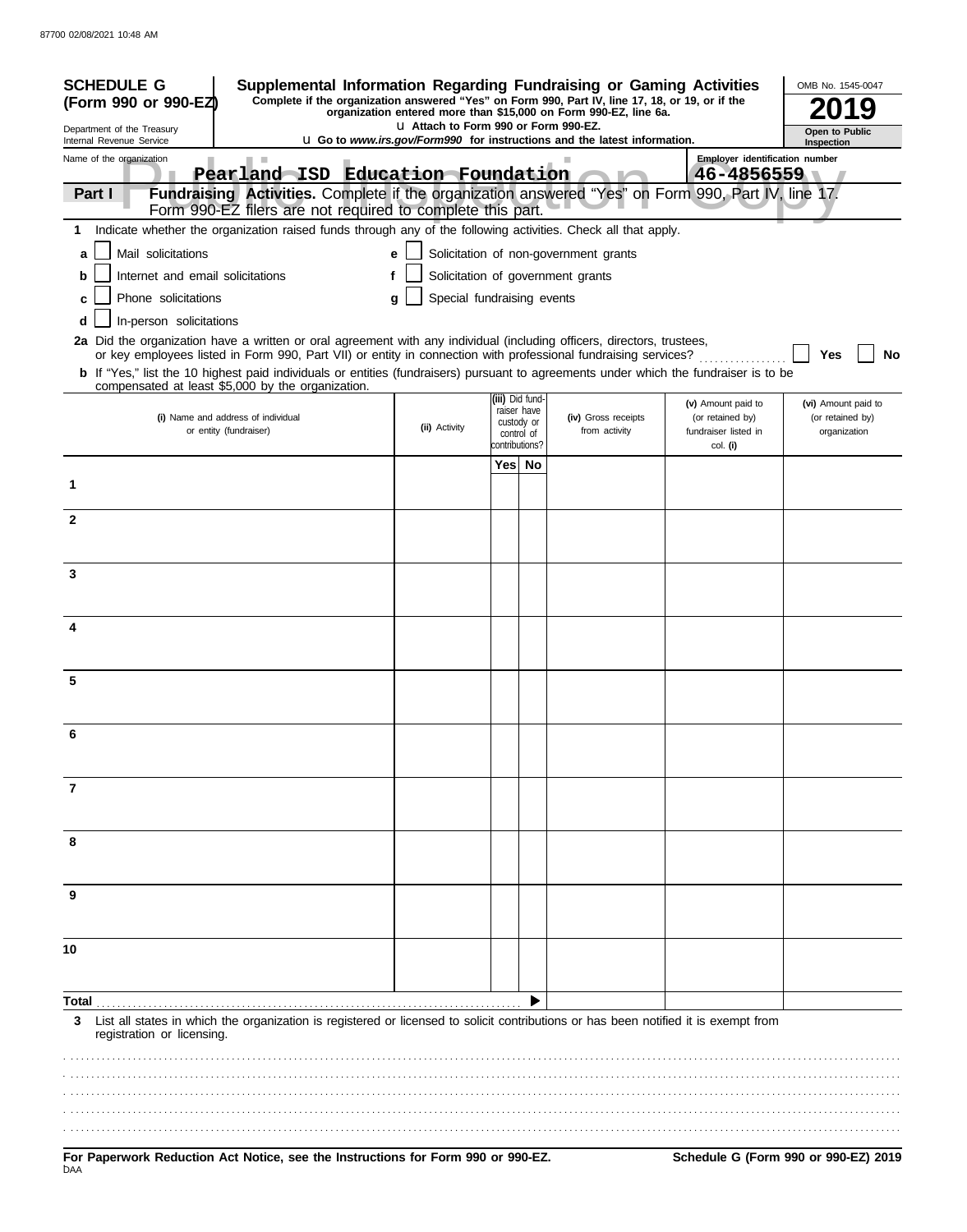|             | Part II | Schedule G (Form 990 or 990-EZ) 2019                  | Fundraising Events. Complete if the organization answered "Yes" on Form 990, Part IV, line 18, or reported more<br>than \$15,000 of fundraising event contributions and gross income on Form 990-EZ, lines 1 and 6b. List events with<br>gross receipts greater than \$5,000. | Pearland ISD Education Foundation 46-4856559                            |                                         | Page 2                                                   |
|-------------|---------|-------------------------------------------------------|-------------------------------------------------------------------------------------------------------------------------------------------------------------------------------------------------------------------------------------------------------------------------------|-------------------------------------------------------------------------|-----------------------------------------|----------------------------------------------------------|
|             |         |                                                       | (a) Event $#1$<br>T.<br><b>GALA</b><br>(event type)                                                                                                                                                                                                                           | (b) Event $#2$<br>ш<br><b>T-SHIRT</b><br><b>FUNDRAI</b><br>(event type) | (c) Other events<br>1<br>(total number) | (d) Total events<br>(add col. (a) through<br>$col.$ (c)) |
| Revenue     |         | 1 Gross receipts                                      | 68,600                                                                                                                                                                                                                                                                        | 16,060                                                                  | 11,375                                  | 96,035                                                   |
|             |         | 2 Less: Contributions<br>3 Gross income (line 1 minus | 68,600                                                                                                                                                                                                                                                                        | 16,060                                                                  | 11,375                                  | 96,035                                                   |
|             |         | 4 Cash prizes                                         |                                                                                                                                                                                                                                                                               |                                                                         |                                         |                                                          |
|             |         | 5 Noncash prizes                                      |                                                                                                                                                                                                                                                                               |                                                                         |                                         |                                                          |
|             |         | 6 Rent/facility costs                                 |                                                                                                                                                                                                                                                                               |                                                                         |                                         |                                                          |
| Expenses    |         | 7 Food and beverages                                  |                                                                                                                                                                                                                                                                               |                                                                         |                                         |                                                          |
| Direct      |         | 8 Entertainment                                       |                                                                                                                                                                                                                                                                               |                                                                         |                                         |                                                          |
|             |         | 9 Other direct expenses                               | 6,676                                                                                                                                                                                                                                                                         |                                                                         | 1,282                                   | 7,958                                                    |
|             |         | Part III                                              | Gaming. Complete if the organization answered "Yes" on Form 990, Part IV, line 19, or reported more than                                                                                                                                                                      |                                                                         |                                         | $\frac{7,958}{88,077}$                                   |
| Revenue     |         |                                                       | \$15,000 on Form 990-EZ, line 6a.<br>(a) Bingo                                                                                                                                                                                                                                | (b) Pull tabs/instant<br>bingo/progressive bingo                        | (c) Other gaming                        | (d) Total gaming (add<br>col. (a) through col. (c))      |
|             |         | 1 Gross revenue                                       |                                                                                                                                                                                                                                                                               |                                                                         |                                         |                                                          |
| 8<br>Expens |         | 2 Cash prizes<br>3 Noncash prizes                     |                                                                                                                                                                                                                                                                               |                                                                         |                                         |                                                          |
| Direct      |         | 4 Rent/facility costs                                 |                                                                                                                                                                                                                                                                               |                                                                         |                                         |                                                          |
|             |         | 5 Other direct expenses<br>6 Volunteer labor          | %<br><b>Yes Martin Property</b><br>No                                                                                                                                                                                                                                         | Yes $%$<br>No                                                           | $\%$<br>Yes<br>No                       |                                                          |
|             |         |                                                       | 7 Direct expense summary. Add lines 2 through 5 in column (d) [1] contently contently contently contently contently contently contently contently contently contently contently contently contently contently contently conten                                                |                                                                         |                                         |                                                          |
|             |         |                                                       |                                                                                                                                                                                                                                                                               |                                                                         |                                         |                                                          |
| 9           |         | <b>b</b> If "No," explain:                            |                                                                                                                                                                                                                                                                               |                                                                         |                                         | Yes $ $<br>No                                            |
|             |         |                                                       |                                                                                                                                                                                                                                                                               |                                                                         |                                         |                                                          |
|             |         |                                                       |                                                                                                                                                                                                                                                                               |                                                                         |                                         |                                                          |
|             |         | <b>b</b> If "Yes," explain:                           |                                                                                                                                                                                                                                                                               |                                                                         |                                         | Yes  <br>No                                              |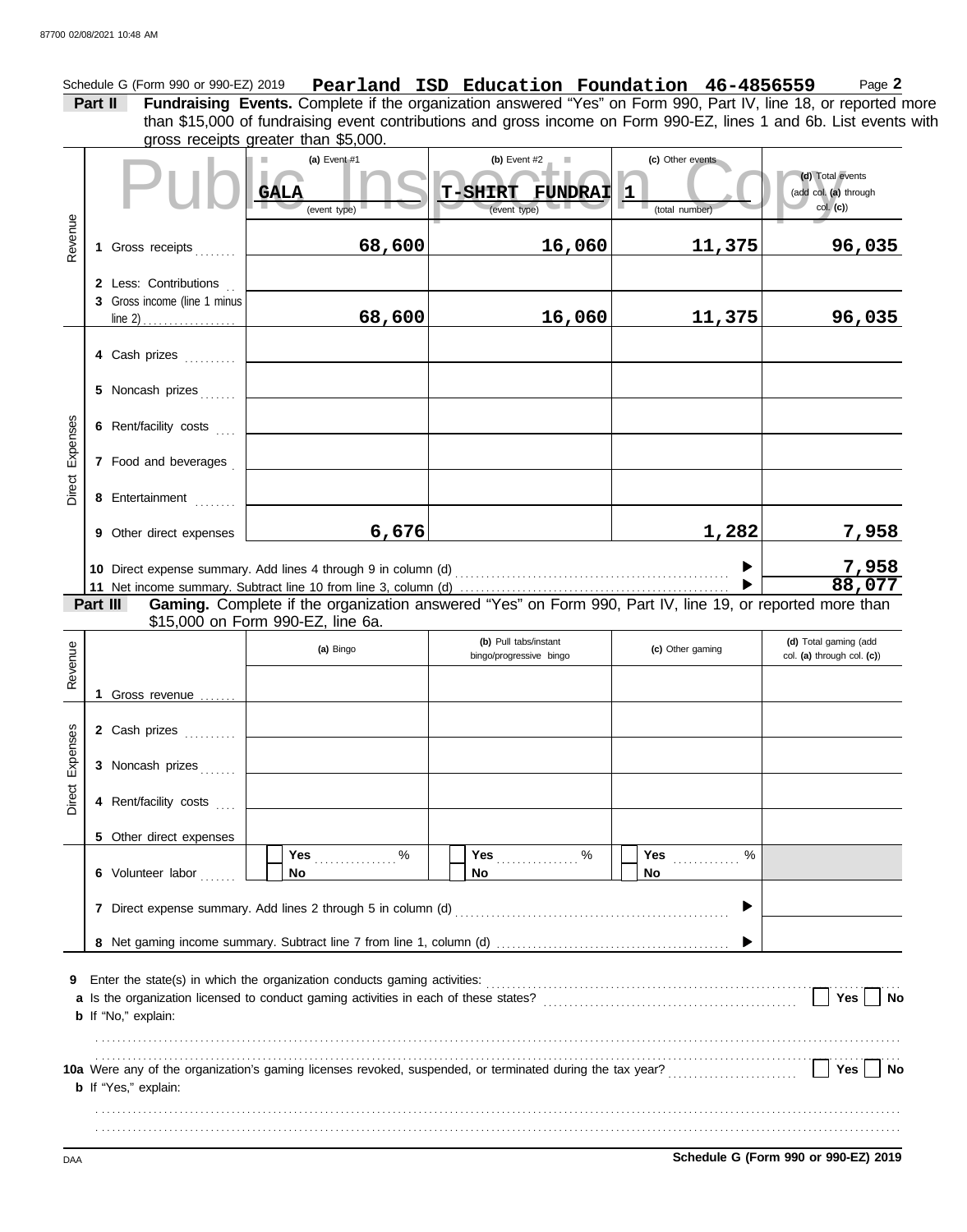|        |          |                                  |                                                                           |  |                                                                                                                           | Schedule G (Form 990 or 990-EZ) 2019  Pearland ISD Education Foundation 46-4856559                                                                                                                                       |                                      |            | Page 3 |
|--------|----------|----------------------------------|---------------------------------------------------------------------------|--|---------------------------------------------------------------------------------------------------------------------------|--------------------------------------------------------------------------------------------------------------------------------------------------------------------------------------------------------------------------|--------------------------------------|------------|--------|
| 11     |          |                                  |                                                                           |  |                                                                                                                           |                                                                                                                                                                                                                          |                                      | <b>Yes</b> | No     |
| 12     |          |                                  |                                                                           |  | Is the organization a grantor, beneficiary or trustee of a trust, or a member of a partnership or other entity            |                                                                                                                                                                                                                          |                                      |            |        |
|        |          |                                  |                                                                           |  |                                                                                                                           |                                                                                                                                                                                                                          |                                      | Yes        | No     |
| 13     |          |                                  | Indicate the percentage of gaming activity conducted in:                  |  |                                                                                                                           |                                                                                                                                                                                                                          |                                      |            |        |
| a<br>b |          |                                  |                                                                           |  | The organization's facility <b>with a community of the organization's facility</b>                                        |                                                                                                                                                                                                                          | 13a<br> 13b                          |            | %<br>% |
| 14     |          |                                  |                                                                           |  | An outside facility <b>And the Contract of Acids and Security Acids and Acids and Acids and Acids and Acids and Acids</b> | Enter the name and address of the person who prepares the organization's gaming/special events books and                                                                                                                 |                                      |            |        |
|        | records: |                                  |                                                                           |  |                                                                                                                           |                                                                                                                                                                                                                          |                                      |            |        |
|        |          |                                  |                                                                           |  |                                                                                                                           |                                                                                                                                                                                                                          |                                      |            |        |
|        |          |                                  |                                                                           |  |                                                                                                                           |                                                                                                                                                                                                                          |                                      |            |        |
|        |          |                                  |                                                                           |  | 15a Does the organization have a contract with a third party from whom the organization receives gaming                   |                                                                                                                                                                                                                          |                                      |            |        |
|        | revenue? |                                  |                                                                           |  |                                                                                                                           |                                                                                                                                                                                                                          |                                      | Yes        | No     |
| b      |          |                                  |                                                                           |  | If "Yes," enter the amount of gaming revenue received by the organization $\mathbf{u}^*$                                  |                                                                                                                                                                                                                          | and the                              |            |        |
|        |          |                                  |                                                                           |  |                                                                                                                           |                                                                                                                                                                                                                          |                                      |            |        |
|        |          |                                  | If "Yes," enter name and address of the third party:                      |  |                                                                                                                           |                                                                                                                                                                                                                          |                                      |            |        |
|        |          |                                  |                                                                           |  |                                                                                                                           |                                                                                                                                                                                                                          |                                      |            |        |
|        |          |                                  |                                                                           |  |                                                                                                                           |                                                                                                                                                                                                                          |                                      |            |        |
|        |          |                                  |                                                                           |  |                                                                                                                           | Address <b>u</b>                                                                                                                                                                                                         |                                      |            |        |
|        |          |                                  |                                                                           |  |                                                                                                                           |                                                                                                                                                                                                                          |                                      |            |        |
| 16     |          | Gaming manager information:      |                                                                           |  |                                                                                                                           |                                                                                                                                                                                                                          |                                      |            |        |
|        |          |                                  |                                                                           |  |                                                                                                                           |                                                                                                                                                                                                                          |                                      |            |        |
|        |          |                                  |                                                                           |  |                                                                                                                           |                                                                                                                                                                                                                          |                                      |            |        |
|        |          |                                  |                                                                           |  |                                                                                                                           |                                                                                                                                                                                                                          |                                      |            |        |
|        |          |                                  |                                                                           |  |                                                                                                                           |                                                                                                                                                                                                                          |                                      |            |        |
|        |          | Director/officer                 | Employee                                                                  |  | Independent contractor                                                                                                    |                                                                                                                                                                                                                          |                                      |            |        |
| 17     |          | Mandatory distributions:         |                                                                           |  |                                                                                                                           |                                                                                                                                                                                                                          |                                      |            |        |
| a      |          |                                  |                                                                           |  | Is the organization required under state law to make charitable distributions from the gaming proceeds to                 |                                                                                                                                                                                                                          |                                      |            |        |
|        |          | retain the state gaming license? |                                                                           |  |                                                                                                                           |                                                                                                                                                                                                                          |                                      | Yes        | No     |
|        |          |                                  |                                                                           |  |                                                                                                                           | <b>b</b> Enter the amount of distributions required under state law to be distributed to other exempt organizations or                                                                                                   |                                      |            |        |
|        |          |                                  | spent in the organization's own exempt activities during the tax year uff |  |                                                                                                                           |                                                                                                                                                                                                                          |                                      |            |        |
|        | Part IV  | See instructions.                |                                                                           |  |                                                                                                                           | Supplemental Information. Provide the explanations required by Part I, line 2b, columns (iii) and (v); and<br>Part III, lines 9, 9b, 10b, 15b, 15c, 16, and 17b, as applicable. Also provide any additional information. |                                      |            |        |
|        |          |                                  |                                                                           |  |                                                                                                                           |                                                                                                                                                                                                                          |                                      |            |        |
|        |          |                                  |                                                                           |  |                                                                                                                           |                                                                                                                                                                                                                          |                                      |            |        |
|        |          |                                  |                                                                           |  |                                                                                                                           |                                                                                                                                                                                                                          |                                      |            |        |
|        |          |                                  |                                                                           |  |                                                                                                                           |                                                                                                                                                                                                                          |                                      |            |        |
|        |          |                                  |                                                                           |  |                                                                                                                           |                                                                                                                                                                                                                          |                                      |            |        |
|        |          |                                  |                                                                           |  |                                                                                                                           |                                                                                                                                                                                                                          |                                      |            |        |
|        |          |                                  |                                                                           |  |                                                                                                                           |                                                                                                                                                                                                                          |                                      |            |        |
|        |          |                                  |                                                                           |  |                                                                                                                           |                                                                                                                                                                                                                          |                                      |            |        |
|        |          |                                  |                                                                           |  |                                                                                                                           |                                                                                                                                                                                                                          |                                      |            |        |
|        |          |                                  |                                                                           |  |                                                                                                                           |                                                                                                                                                                                                                          |                                      |            |        |
|        |          |                                  |                                                                           |  |                                                                                                                           |                                                                                                                                                                                                                          |                                      |            |        |
|        |          |                                  |                                                                           |  |                                                                                                                           |                                                                                                                                                                                                                          |                                      |            |        |
|        |          |                                  |                                                                           |  |                                                                                                                           |                                                                                                                                                                                                                          | Schedule G (Form 990 or 990-EZ) 2019 |            |        |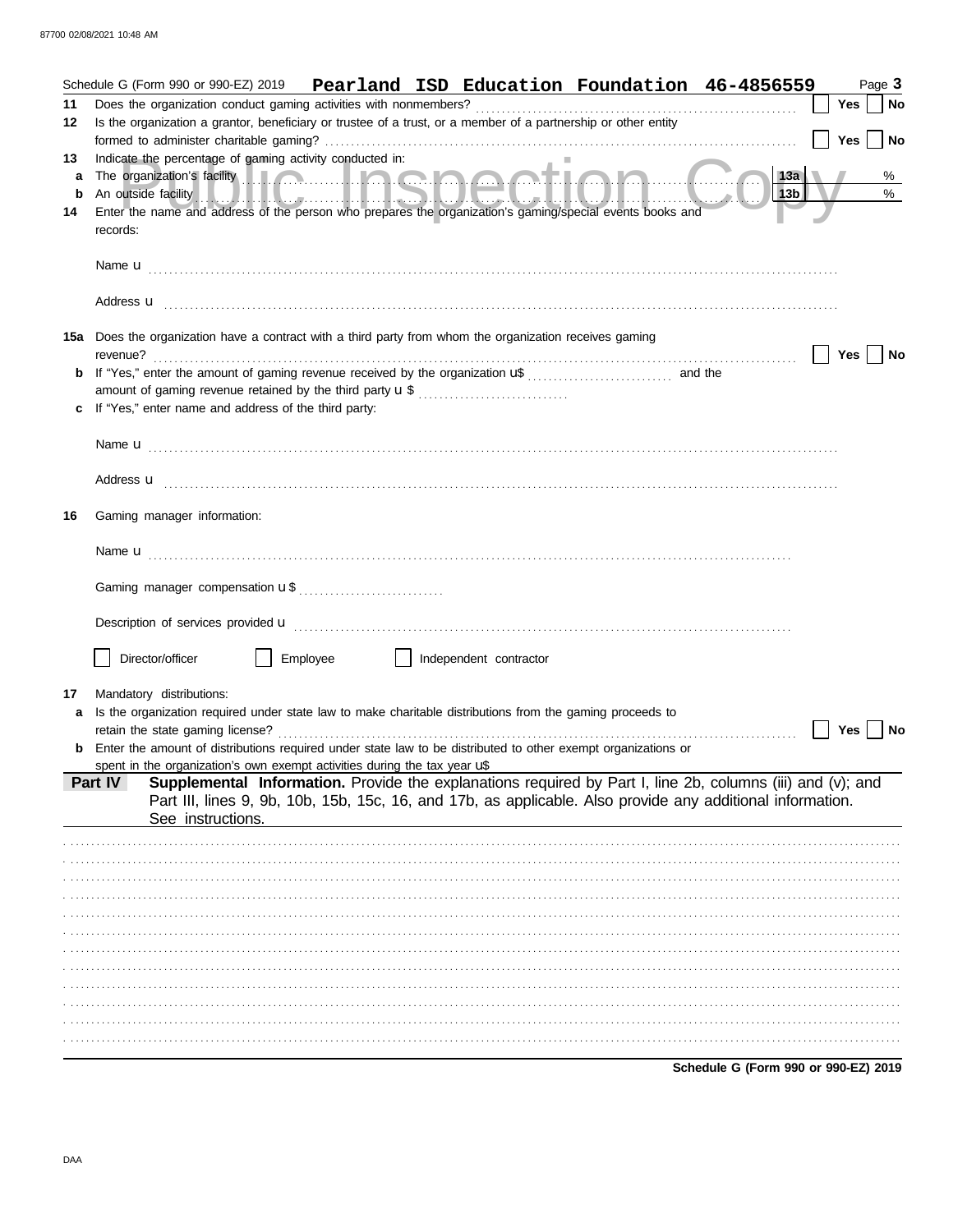| <b>SCHEDULE I</b>                                                                                                                                                                                                                                                                                                  |                   |                                       | <b>Grants and Other Assistance to Organizations,</b>                                                                                  |                                       |                                                             |                                          |                                              | OMB No. 1545-0047                     |  |
|--------------------------------------------------------------------------------------------------------------------------------------------------------------------------------------------------------------------------------------------------------------------------------------------------------------------|-------------------|---------------------------------------|---------------------------------------------------------------------------------------------------------------------------------------|---------------------------------------|-------------------------------------------------------------|------------------------------------------|----------------------------------------------|---------------------------------------|--|
| (Form 990)                                                                                                                                                                                                                                                                                                         |                   |                                       | Governments, and Individuals in the United States<br>Complete if the organization answered "Yes" on Form 990, Part IV, line 21 or 22. |                                       |                                                             |                                          |                                              |                                       |  |
| Department of the Treasury<br>Internal Revenue Service                                                                                                                                                                                                                                                             |                   |                                       | u Attach to Form 990.<br>u Go to www.irs.gov/Form990 for the latest information.                                                      |                                       |                                                             |                                          |                                              | <b>Open to Public</b><br>Inspection   |  |
| Name of the organization<br>Pearland ISD Education Foundation                                                                                                                                                                                                                                                      |                   |                                       |                                                                                                                                       |                                       |                                                             |                                          | Employer identification number<br>46-4856559 |                                       |  |
| <b>General Information on Grants and Assistance</b><br>Part I                                                                                                                                                                                                                                                      |                   |                                       |                                                                                                                                       |                                       |                                                             |                                          |                                              |                                       |  |
| 1 Does the organization maintain records to substantiate the amount of the grants or assistance, the grantees' eligibility for the grants or assistance, and<br>2 Describe in Part IV the organization's procedures for monitoring the use of grant funds in the United States.                                    |                   |                                       |                                                                                                                                       |                                       |                                                             |                                          |                                              | $\overline{X}$ Yes<br>No              |  |
| Grants and Other Assistance to Domestic Organizations and Domestic Governments. Complete if the organization answered "Yes" on Form 990,<br>Part II<br>Part IV, line 21, for any recipient that received more than \$5,000. Part II can be duplicated if additional space is needed.                               |                   |                                       |                                                                                                                                       |                                       |                                                             |                                          |                                              |                                       |  |
| (a) Name and address of organization<br>or government                                                                                                                                                                                                                                                              | $(b)$ EIN         | (c) IRC<br>section<br>(if applicable) | (d) Amount of cash<br>grant                                                                                                           | (e) Amount of non-<br>cash assistance | (f) Method of valuation<br>(book, FMV, appraisal,<br>other) | (g) Description of<br>noncash assistance |                                              | (h) Purpose of grant<br>or assistance |  |
| (1) PEARLAND ISD<br>1928 N. MAIN<br>Pearland<br>TX 77581                                                                                                                                                                                                                                                           |                   |                                       |                                                                                                                                       |                                       |                                                             |                                          | <b>SUPPLEMENT</b>                            | <b>BUDGET</b>                         |  |
| (2)                                                                                                                                                                                                                                                                                                                | 74-6000185 501(C) |                                       | 20,478                                                                                                                                |                                       |                                                             |                                          |                                              |                                       |  |
|                                                                                                                                                                                                                                                                                                                    |                   |                                       |                                                                                                                                       |                                       |                                                             |                                          |                                              |                                       |  |
|                                                                                                                                                                                                                                                                                                                    |                   |                                       |                                                                                                                                       |                                       |                                                             |                                          |                                              |                                       |  |
| (3)                                                                                                                                                                                                                                                                                                                |                   |                                       |                                                                                                                                       |                                       |                                                             |                                          |                                              |                                       |  |
|                                                                                                                                                                                                                                                                                                                    |                   |                                       |                                                                                                                                       |                                       |                                                             |                                          |                                              |                                       |  |
| (4)                                                                                                                                                                                                                                                                                                                |                   |                                       |                                                                                                                                       |                                       |                                                             |                                          |                                              |                                       |  |
|                                                                                                                                                                                                                                                                                                                    |                   |                                       |                                                                                                                                       |                                       |                                                             |                                          |                                              |                                       |  |
|                                                                                                                                                                                                                                                                                                                    |                   |                                       |                                                                                                                                       |                                       |                                                             |                                          |                                              |                                       |  |
| (5)                                                                                                                                                                                                                                                                                                                |                   |                                       |                                                                                                                                       |                                       |                                                             |                                          |                                              |                                       |  |
|                                                                                                                                                                                                                                                                                                                    |                   |                                       |                                                                                                                                       |                                       |                                                             |                                          |                                              |                                       |  |
| (6)                                                                                                                                                                                                                                                                                                                |                   |                                       |                                                                                                                                       |                                       |                                                             |                                          |                                              |                                       |  |
|                                                                                                                                                                                                                                                                                                                    |                   |                                       |                                                                                                                                       |                                       |                                                             |                                          |                                              |                                       |  |
|                                                                                                                                                                                                                                                                                                                    |                   |                                       |                                                                                                                                       |                                       |                                                             |                                          |                                              |                                       |  |
| (7)                                                                                                                                                                                                                                                                                                                |                   |                                       |                                                                                                                                       |                                       |                                                             |                                          |                                              |                                       |  |
|                                                                                                                                                                                                                                                                                                                    |                   |                                       |                                                                                                                                       |                                       |                                                             |                                          |                                              |                                       |  |
| (8)                                                                                                                                                                                                                                                                                                                |                   |                                       |                                                                                                                                       |                                       |                                                             |                                          |                                              |                                       |  |
|                                                                                                                                                                                                                                                                                                                    |                   |                                       |                                                                                                                                       |                                       |                                                             |                                          |                                              |                                       |  |
| (9)                                                                                                                                                                                                                                                                                                                |                   |                                       |                                                                                                                                       |                                       |                                                             |                                          |                                              |                                       |  |
|                                                                                                                                                                                                                                                                                                                    |                   |                                       |                                                                                                                                       |                                       |                                                             |                                          |                                              |                                       |  |
|                                                                                                                                                                                                                                                                                                                    |                   |                                       |                                                                                                                                       |                                       |                                                             |                                          |                                              |                                       |  |
| 2                                                                                                                                                                                                                                                                                                                  |                   |                                       |                                                                                                                                       |                                       |                                                             |                                          | u                                            |                                       |  |
| Enter total number of other organizations listed in the line 1 table <i>manuformation</i> and the manuformation of the manuformation of the line 1 table manuformation of the line 1 table manuformation of the line of the line of<br>3<br>For Paperwork Reduction Act Notice, see the Instructions for Form 990. |                   |                                       |                                                                                                                                       |                                       |                                                             |                                          |                                              |                                       |  |
|                                                                                                                                                                                                                                                                                                                    |                   |                                       |                                                                                                                                       |                                       |                                                             |                                          |                                              | Schedule I (Form 990) (2019)          |  |

DAA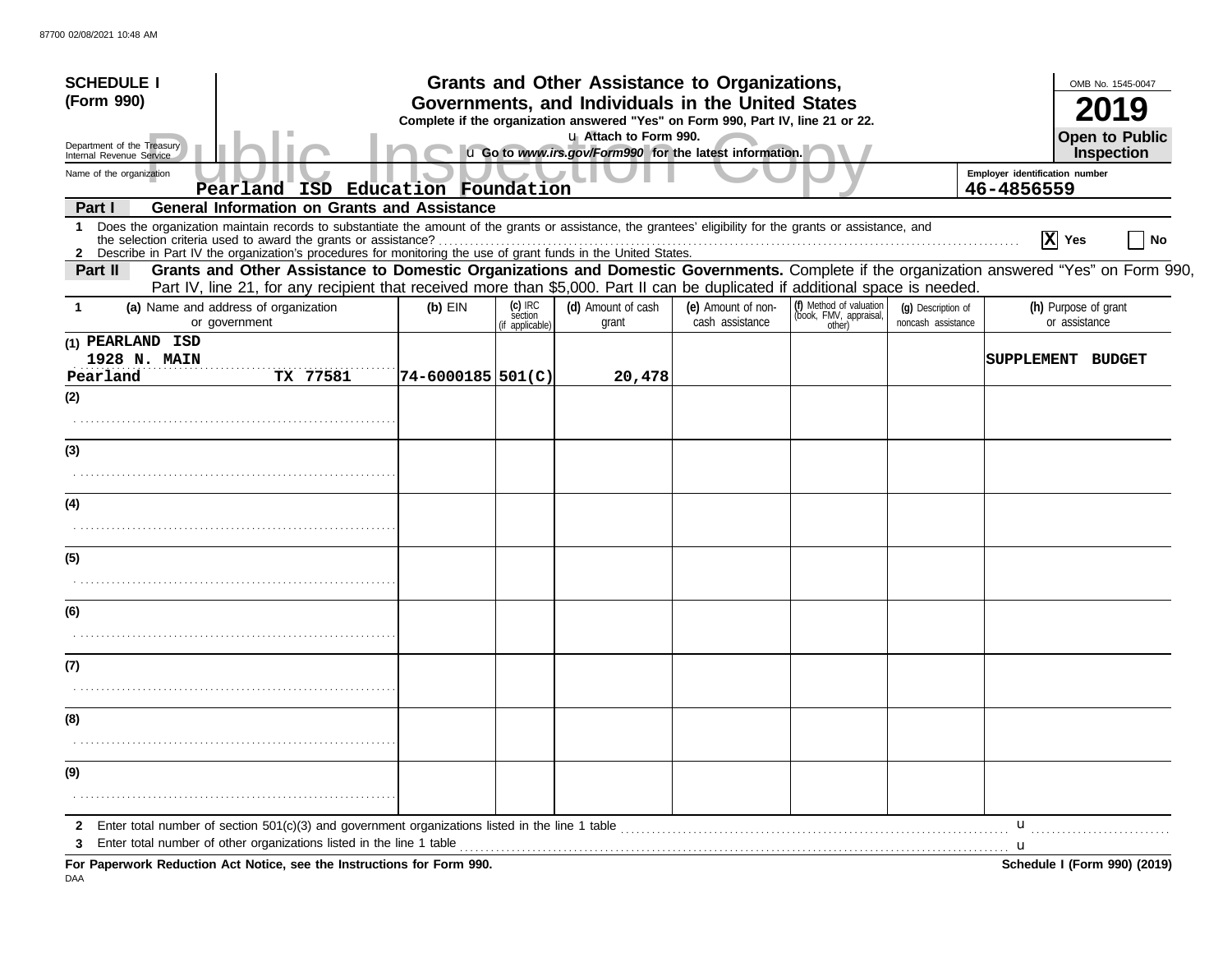### Schedule I (Form 990) (2019) Pearland ISD Education Foundation 46-4856559

Grants and Other Assistance to Domestic Individuals. Complete if the organization answered "Yes" on Form 990, Part IV, line 22. Part III Part III can be duplicated if additional space is needed. (a) Type of grant or assistance (b) Number of (c) Amount of (d) Amount of (e) Method of valuation (book, (f) Description of noncash assistance FMV, appraisal, other) recipients cash grant noncash assistance . .  $\overline{\mathbf{1}}$  $\overline{\mathbf{2}}$  $\mathbf{3}$  $\boldsymbol{\Lambda}$ 5 6 7 Supplemental Information. Provide the information required in Part I, line 2; Part III, column (b); and any other additional information. Part IV 

Page 2